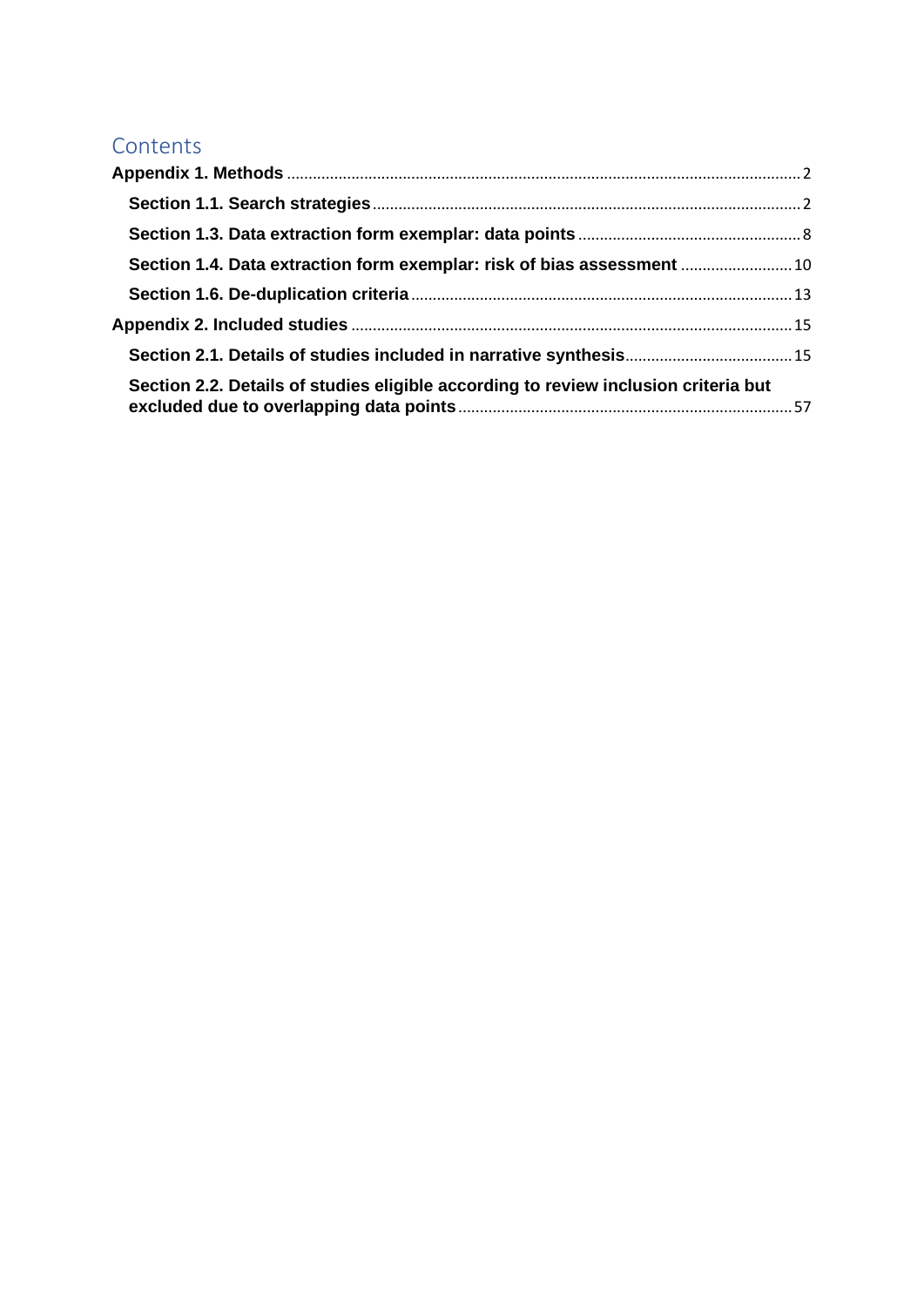## <span id="page-1-0"></span>**Appendix 1. Methods**

# <span id="page-1-1"></span>**Section 1.1. Search strategies**

### **MEDLINE/EMBASE**

| <b>String number</b> | <b>String</b>                    |
|----------------------|----------------------------------|
| $\mathbf{1}$         | Exp Prisons/                     |
| 2                    | Exp Prisoners/                   |
| 3                    | Incarcerat*.mp                   |
| 4                    | Prison*.mp                       |
| 5                    | Jail*.mp                         |
| 6                    | Imprison*.mp                     |
| $\overline{7}$       | Ex-prison*.mp                    |
| 8                    | $Or/1-8$                         |
| 9                    | Exp Homeless Persons/            |
| 10                   | Homeless*.mp                     |
| 11                   | Or/9-10                          |
| 12                   | exp Substance-Related Disorders/ |
| 13                   | (substance adj2 use*).mp         |
| $\overline{14}$      | (substance adj2 abuse*).mp       |
| 15                   | (substance adj2 dependen*).mp    |
| 16                   | (substance adj2 misuse*).mp.     |
| 17                   | Drug-involved.mp                 |
| 18                   | (inject* adj2 drug*).mp          |
| 19                   | (people who adj3 drugs).mp       |
| 20                   | addict*.mp                       |
| 21                   | Or/12-21                         |
| 22                   | Exp Sex Work/                    |
| 23                   | Exp Sex Workers/                 |
| 24                   | Prostitut*.mp                    |
| 25                   | (sex adj2 work*).mp              |
| 26                   | Or/22-25                         |
| 27                   | Exp Schizophrenia/               |
| 28                   | Exp Bipolar disorder/            |
| 29                   | psychosis.mp                     |
| 30                   | psychotic.mp                     |
| 31                   | (enduring mental illness).mp     |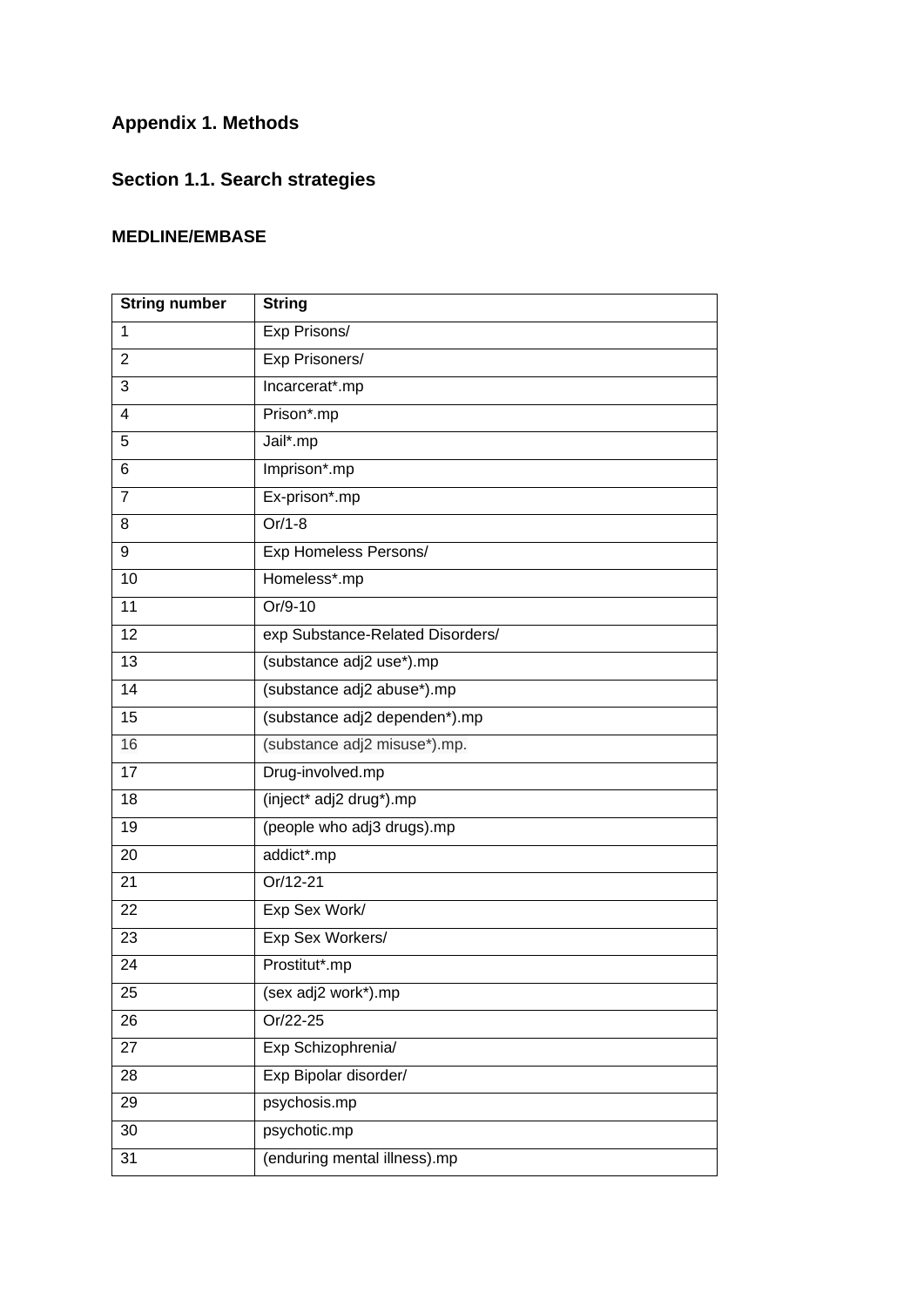| 32              | (major mental illness).mp                |  |
|-----------------|------------------------------------------|--|
| 33              | (severe adj3 mental illness).mp          |  |
| 34              | Or/27-33                                 |  |
| 35              | 8 and 11                                 |  |
| 36              | 8 and 21                                 |  |
| 37              | 8 and 26                                 |  |
| 38              | 8 and 34                                 |  |
| 39              | 11 and 21                                |  |
| 40              | 11 and 26                                |  |
| 41              | 11 and 34                                |  |
| 42              | 21 and 26                                |  |
| $\overline{43}$ | 21 and 34                                |  |
| 44              | 26 and 34                                |  |
| 45              | (inclusion health).mp                    |  |
| $\overline{46}$ | (multiple exclusion homelessness).mp     |  |
| 47              | (severe adj2 multiple disadvantage).mp   |  |
| 48              | (multiple adj2 complex needs).mp         |  |
| 49              | (complex adj2 co-occurring disorder*).mp |  |
| 50              | (dual diagnos#s).mp                      |  |
| 51              | Or/35-50                                 |  |
| 52              | Exp mortality/                           |  |
| 53              | Mortality.mp                             |  |
| 54              | Incidence.mp                             |  |
| 55              | Prevalence.mp                            |  |
| 56              | Exp health status/                       |  |
| 57              | (Health status).mp                       |  |
| 58              | (Health outcome*).mp                     |  |
| 59              | Exp Morbidity/                           |  |
| 60              | Morbidit*.mp                             |  |
| 61              | Exp Hospitalization/                     |  |
| 62              | Hospitali#ation.mp                       |  |
| 63              | (Hospital adj2 admission*).mp            |  |
| 64              | (admission* adj4 hospital).mp            |  |
| 65              | healthcare.mp                            |  |
| 66              | (health services).mp                     |  |
| 67              | Multi#morbid*                            |  |
| 68              | Or/41-62                                 |  |
| 69              | 51 and 68                                |  |
| 70              | Editorial/                               |  |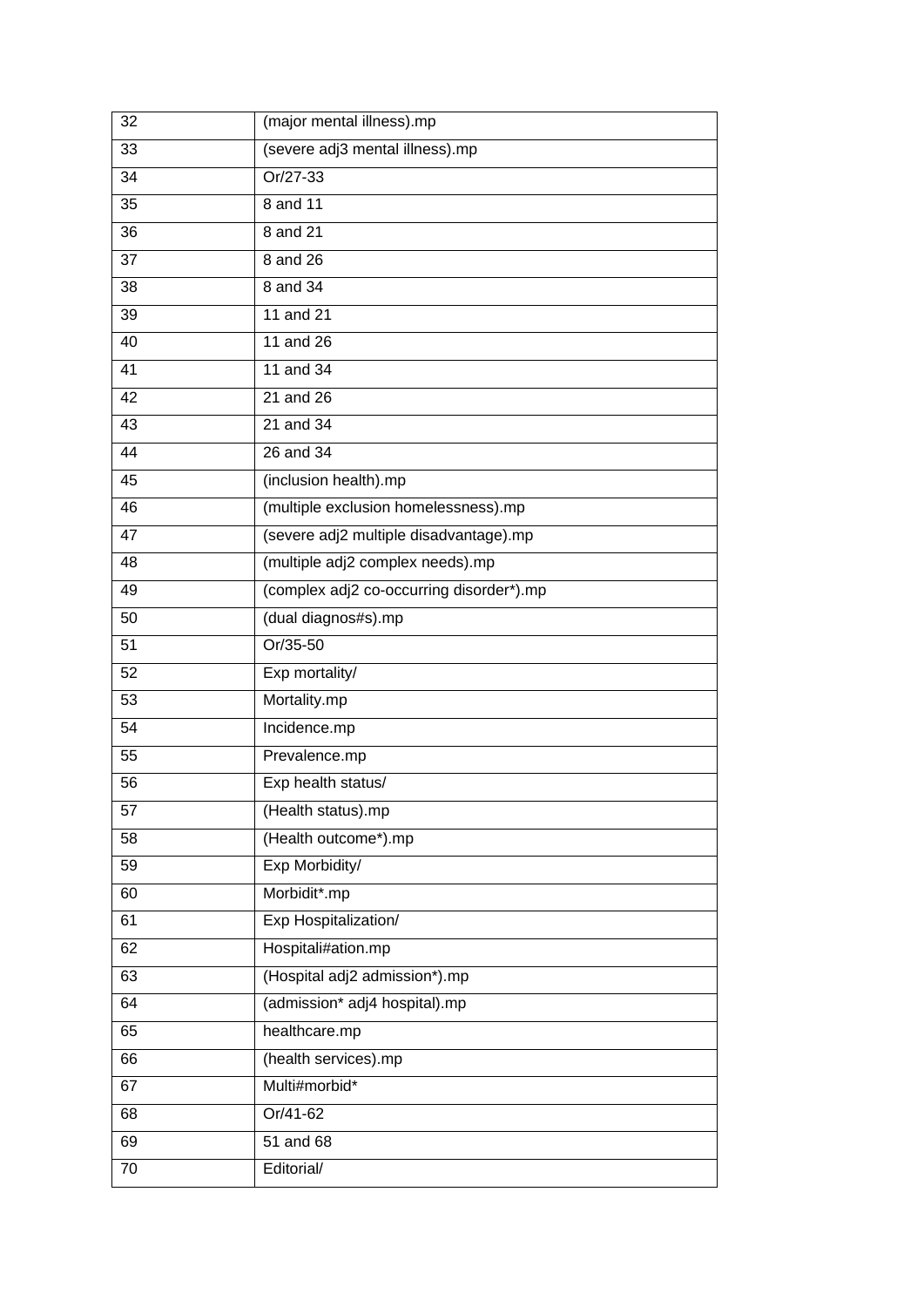| 71 | Comment/                                             |
|----|------------------------------------------------------|
| 72 | Letter/                                              |
| 73 | Historical article/                                  |
| 74 | (Case report).mp                                     |
| 75 | (Case series).mp                                     |
| 76 | (Case study).mp                                      |
| 77 | Review.pt                                            |
| 78 | News.pt                                              |
| 79 | Or/67-75                                             |
| 80 | 69 not 79                                            |
| 81 | Limit 80 to (english language and yr="1998-current") |

## **Additional searches for quality of life/self-reported health**

| <b>String number</b> | <b>String</b>                                        |
|----------------------|------------------------------------------------------|
| 82                   | Exp quality of life/                                 |
| 83                   | Quality of life.mp                                   |
| 83                   | HRQoL.mp                                             |
| 84                   | Self#reported health.mp                              |
| 85                   | Self#rated health.mp                                 |
| 86                   | Self#assessed health.mp                              |
| 87                   | Subjective health.mp                                 |
| 88                   | Or/82-87                                             |
| 89                   | 51 and 88                                            |
| 90                   | 89 not 79                                            |
| 91                   | Limit 90 to (english language and yr="1998-current") |

### **PSYCINFO**

| <b>String number</b> | <b>String</b>                    |
|----------------------|----------------------------------|
|                      | DE "Prisoners"                   |
| 2                    | TI Incarcerat* OR AB Incarcerat* |
| 3                    | TI Prison* or AB Prison*         |
| 4                    | TI Jail* OR AB Jail*             |
| 5                    | TI Imprison* OR AB Imprison*     |
| 6                    | TI Ex-prison* OR AB Ex-prison*   |
| $\overline{7}$       | DE "Legal detention"             |
| 8                    | DE "Incarceration"               |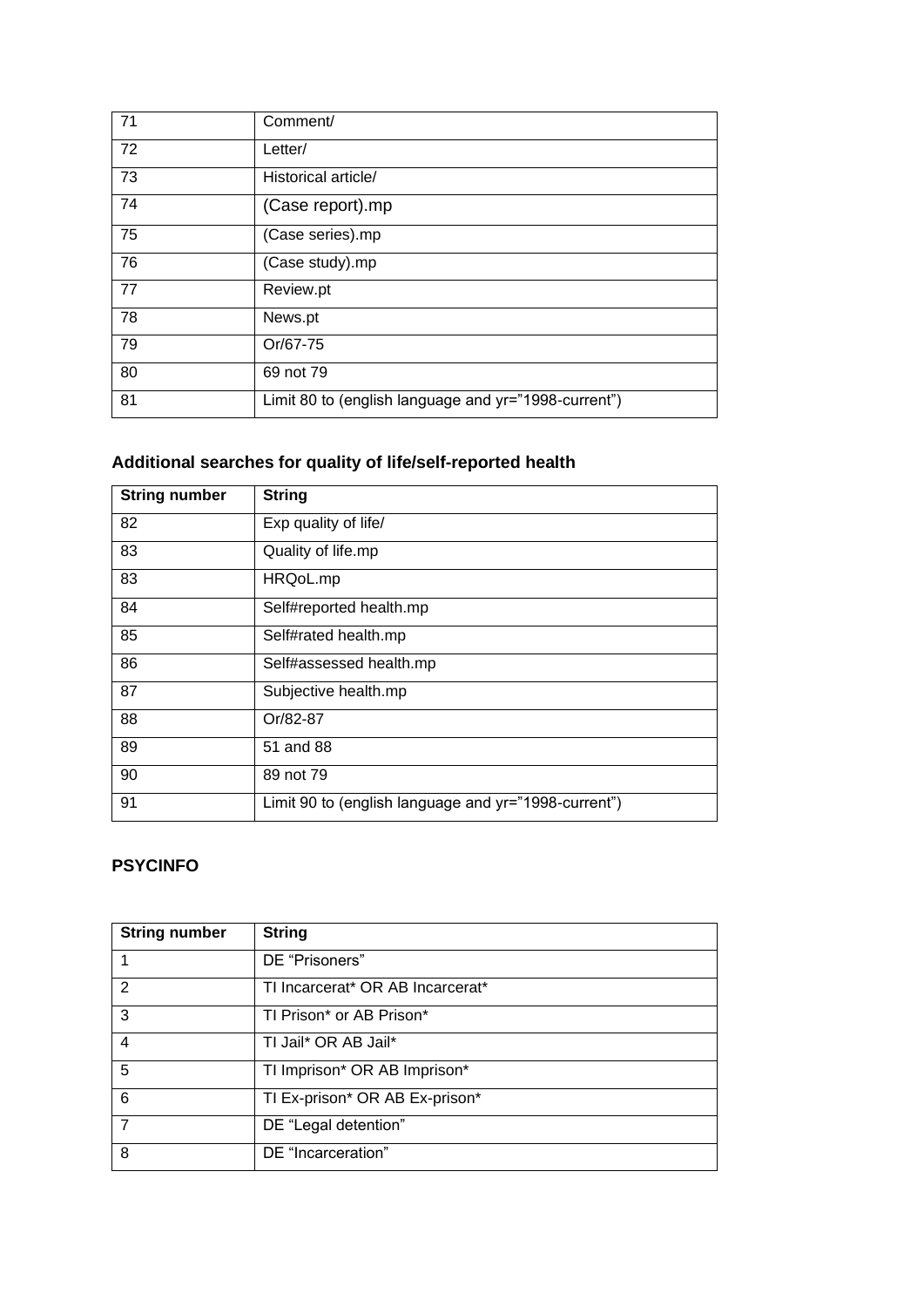| 9               | DE "Homeless"                                              |  |
|-----------------|------------------------------------------------------------|--|
| 10              | TI Homeless* OR AB Homeless*                               |  |
| 11              | DE "Drug Addiction"                                        |  |
| 12              | DE "Drug dependency"                                       |  |
| 13              | DE "Drug abuse"                                            |  |
| 14              | DE "Intravenous drug usage"                                |  |
| 15              | DE "Substance use disorder"                                |  |
| 16              | DE "Addiction"                                             |  |
| 17              | TI substance N2 use* OR AB substance N2 use*               |  |
| 18              | TI Substance N2 abuse* OR AB Substance N2 abuse*           |  |
| 19              | TI Substance N2 dependen* OR AB Substance N2 dependen*     |  |
| 20              | TI Substance N2 misus* OR AB Substance N2 misus*           |  |
| 21              | TI inject* N2 drug* OR AB inject* N2 drug*                 |  |
| 22              | TI Addict* OR AB Addict*                                   |  |
| 23              | DE "Prostitution"                                          |  |
| 24              | TI Sex N1 work* OR AB Sex N1 work*                         |  |
| 25              | TI Prostitut* OR AB Prostitut*                             |  |
| 26              | DE "Psychosis"                                             |  |
| 27              | DE "Acute psychosis"                                       |  |
| 28              | DE "Affective psychosis"                                   |  |
| 29              | DE "Chronic psychosis"                                     |  |
| 30              | DE "Paranoia (Psychosis)"                                  |  |
| 31              | DE "Schizophrenia"                                         |  |
| 32              | DE "Bipolar disorder"                                      |  |
| 33              | TI Psychosis OR AB Psychosis                               |  |
| 34              | TI Psychotic OR AB Psychotic                               |  |
| 35              | TI severe N3 mental illness OR AB severe N3 mental illness |  |
| 36              | TI "major mental illness" OR AB "major mental illness"     |  |
| 37              | $Or/1-8$                                                   |  |
| 38              | Or/9-10                                                    |  |
| 39              | Or/11-22                                                   |  |
| $\overline{40}$ | Or/23-25                                                   |  |
| 41              | Or/26-36                                                   |  |
| 42              | 37 AND 38                                                  |  |
| 43              | 37 AND 39                                                  |  |
| 44              | 37 AND 40                                                  |  |
| 45              | 37 AND 41                                                  |  |
| 46              | 38 AND 39                                                  |  |
| 47              | 38 AND 40                                                  |  |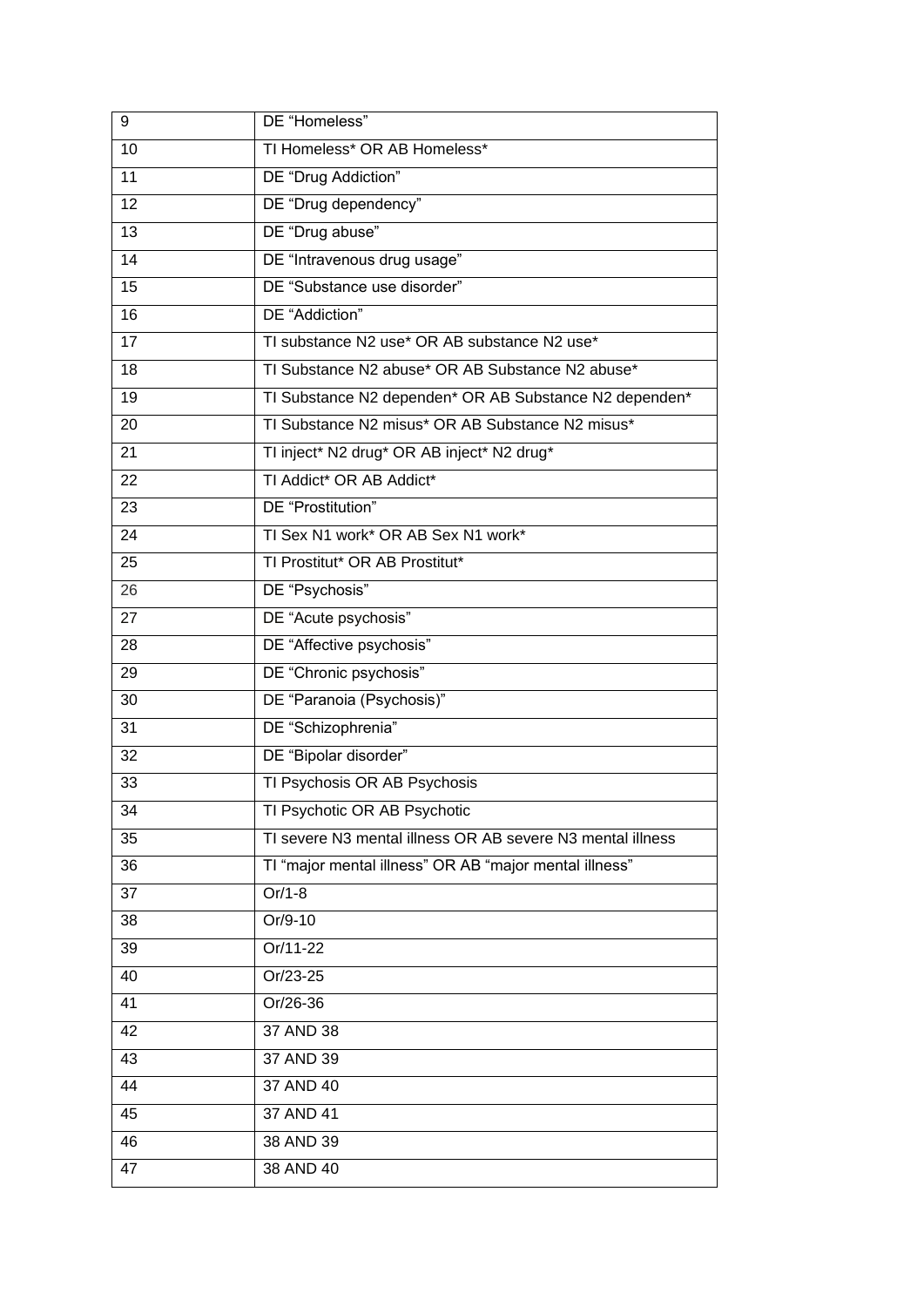| 48 | 38 AND 41                                                      |
|----|----------------------------------------------------------------|
| 49 | 39 AND 40                                                      |
| 50 | 39 AND 41                                                      |
| 51 | 40 AND 41                                                      |
| 52 | TI "inclusion health" OR AB "inclusion health"                 |
| 53 | TI "multiple exclusion homeless*" OR AB "multiple exclusion    |
|    | homeless*"                                                     |
| 54 | TI "severe N2 multiple disadvantage" OR AB "severe N2 multiple |
|    | disadvantage"                                                  |
| 55 | TI "complex N2 co-occurring disorders" OR AB "complex N2 co-   |
|    | occurring disorders"                                           |
| 56 | TI "multiple N2 complex needs" OR AB "multiple N2 complex      |
|    | needs"                                                         |
| 57 | DE "Dual diagnosis"                                            |
| 58 | DE "Homeless Mentally III"                                     |
| 59 | Or/42-58                                                       |
| 60 | DE "Mortality rate"                                            |
| 61 | TI mortality OR AB mortality                                   |
| 62 | TI Incidence OR AB Incidence                                   |
| 63 | TI Prevalence OR AB Prevalence                                 |
| 64 | TI Health status OR AB Health status                           |
| 65 | TI Health outcome* OR AB Health outcome*                       |
| 66 | DE "Morbidity"                                                 |
| 67 | DE "Health Care Utilization"                                   |
| 68 | DE "Hospitalization"                                           |
| 69 | DE "Hospital Admission"                                        |
| 70 | DE "Hospital discharge"                                        |
| 71 | TI Hospitali#ation OR AB Hospitali#ation                       |
| 72 | TI Hospital N2 admission OR AB Hospital N2 admission           |
| 73 | TI Admission N4 hospital OR AB Admission N4 hospital           |
| 74 | TI "health services" OR AB "health services"                   |
| 75 | TI "health*care" OR AB "health*care*                           |
| 76 | OR/59-75                                                       |
| 77 | $\overline{59}$ and 75                                         |
| 78 | 77 Limited to 1998-2018, English, academic journals            |

# **Additional searches for quality of life/self-reported health**

| <b>String number</b> |  |
|----------------------|--|
|----------------------|--|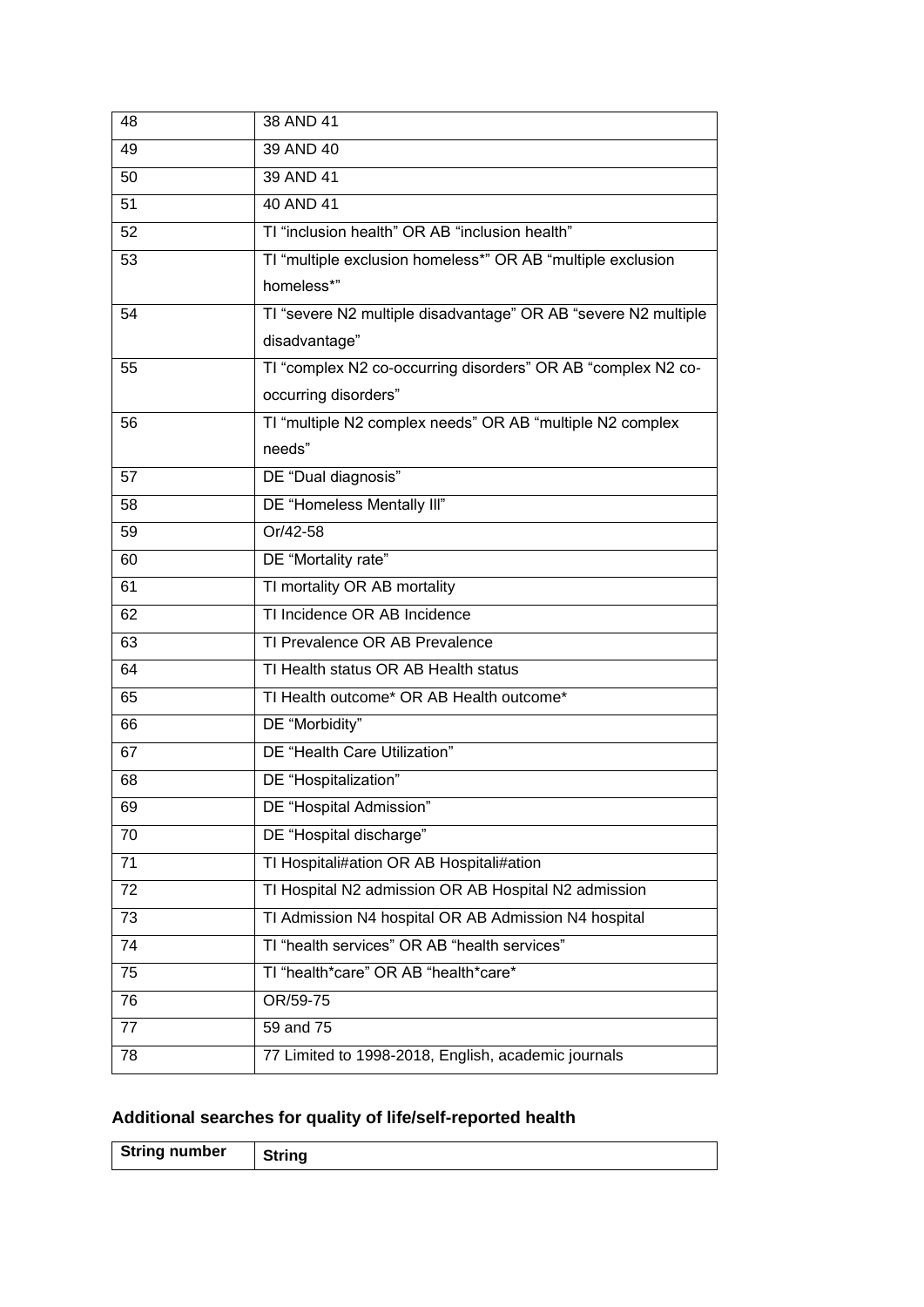| 82 | DE "quality of life"                                |
|----|-----------------------------------------------------|
| 83 | Quality of life                                     |
| 83 | <b>HRQoL</b>                                        |
| 84 | Self#reported health                                |
| 85 | Self#rated health                                   |
| 86 | Self#assessed health                                |
| 87 | Subjective health                                   |
| 88 | OR/82-87                                            |
| 89 | 51 and 88                                           |
| 90 | 89 not 79                                           |
| 91 | 90 Limited to 1998-2018, English, academic journals |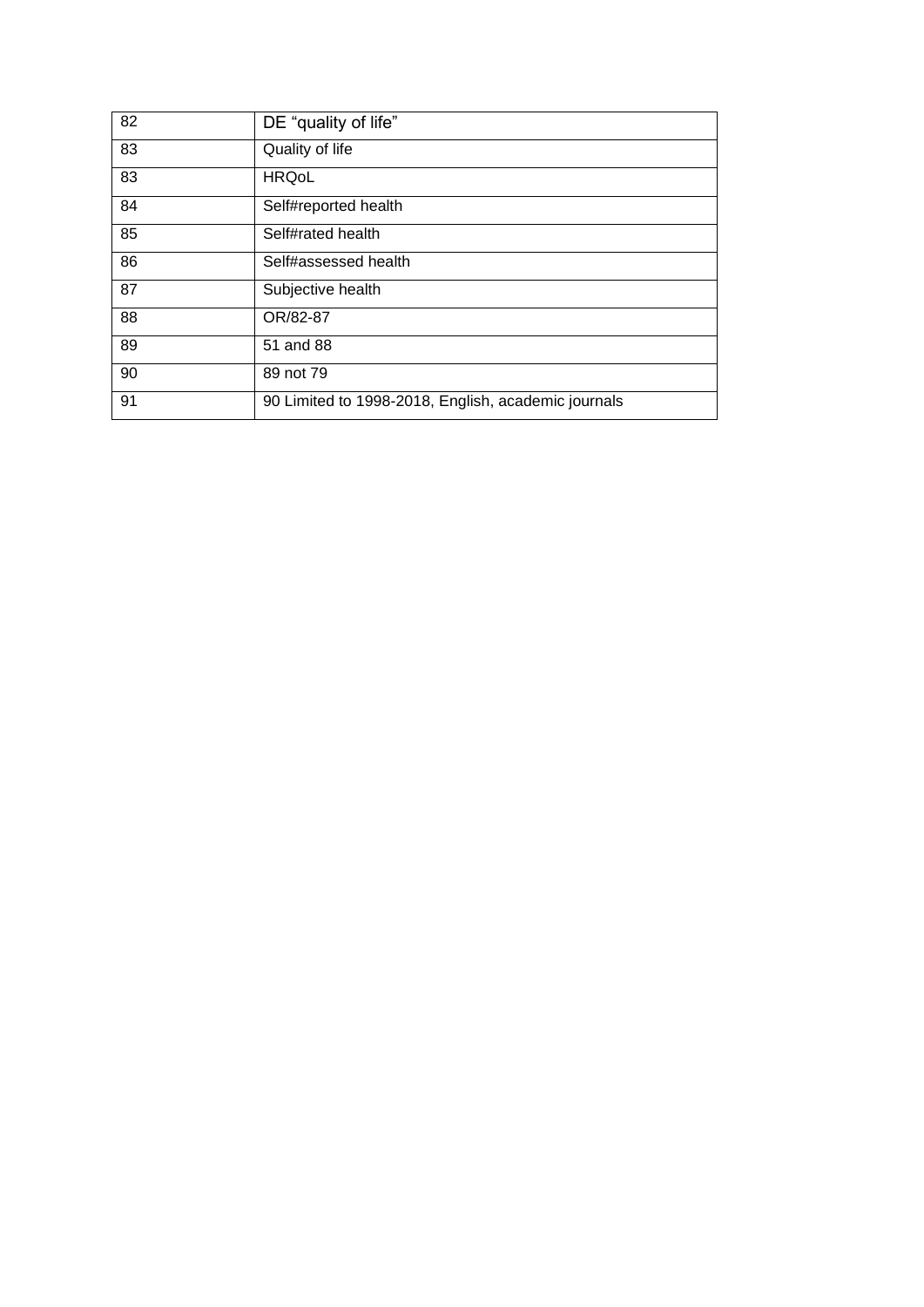| Study id                 |  |
|--------------------------|--|
| Source                   |  |
| First author             |  |
| Year published           |  |
| Second checker name      |  |
| Title                    |  |
| Country                  |  |
| Study design             |  |
| Larger study?            |  |
| Larger study name        |  |
| Recruitment strategy     |  |
| Study years              |  |
| Homeless definition      |  |
| Substance use definition |  |
| Prison definition        |  |
| SMI definition           |  |
| Sex work definition      |  |
| Other selection criteria |  |
| Total participants       |  |
| Average age              |  |
| % male                   |  |
| Follow up length         |  |
| Study notes              |  |

## **Section 1.2. Data extraction form exemplar: study information**

<span id="page-7-0"></span>**Section 1.3. Data extraction form exemplar: data points**

| Author year                  |  |
|------------------------------|--|
| Study id                     |  |
| Data point ID                |  |
| Data point number            |  |
| Title                        |  |
| Second checker name          |  |
| Exposure combination         |  |
| Exposure notes               |  |
| Substance use definition Y/N |  |
| SMI definition Y/N           |  |
| Outcome                      |  |
| ICD chapter                  |  |
| ICD subchapter               |  |
| Outcome type                 |  |
| Ascertainment of outcome     |  |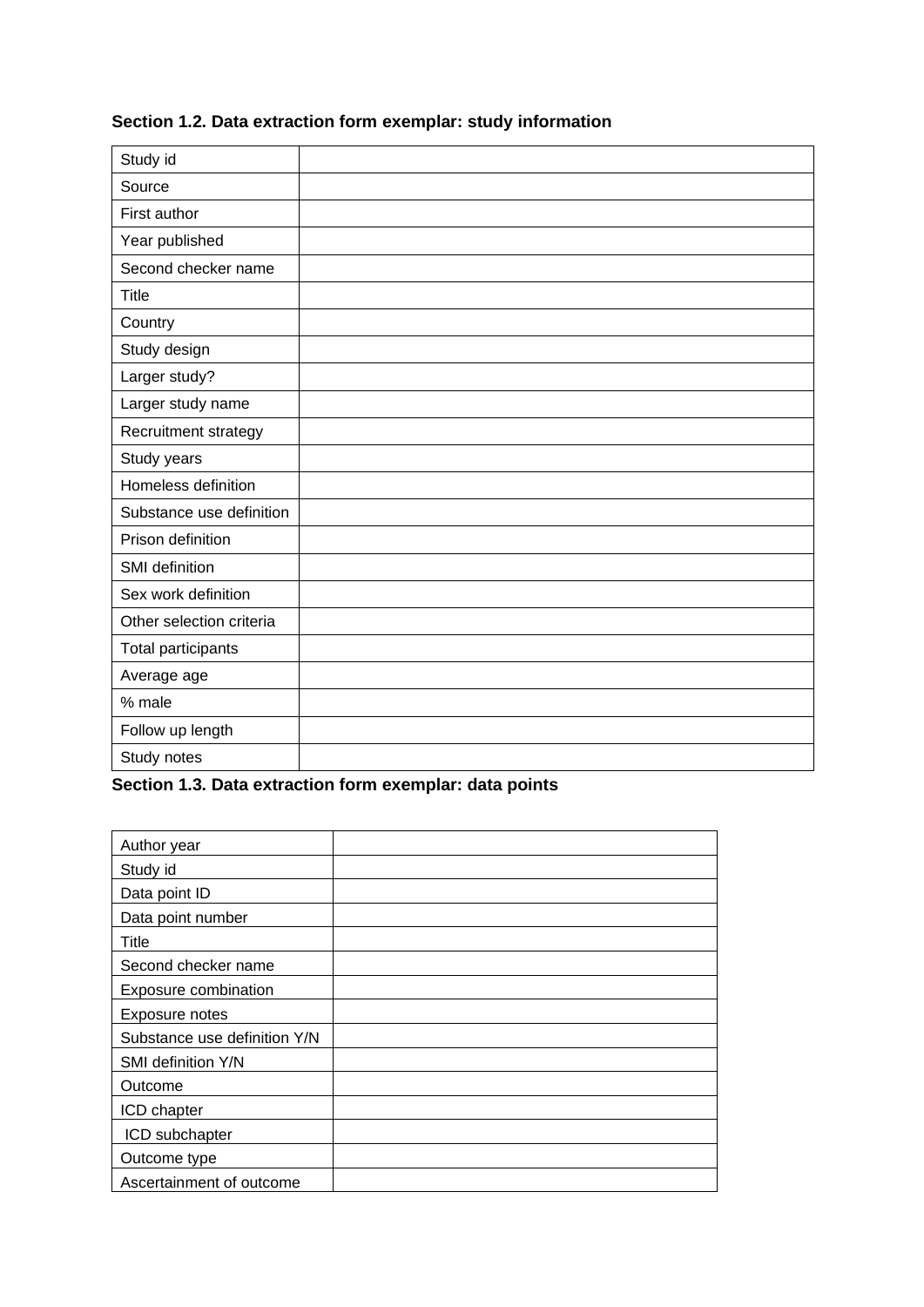| Gender                      |  |
|-----------------------------|--|
| Time period                 |  |
| Outcome measure             |  |
| Point estimate              |  |
| Numerator                   |  |
| Denominator                 |  |
| Denominator type            |  |
| Other denominator           |  |
| Lower CI                    |  |
| <b>Upper CI</b>             |  |
| <b>SD</b>                   |  |
| Comparator description      |  |
| Comparator code             |  |
| Comparator point estimate   |  |
| Comparator numerator        |  |
| Comparator denominator      |  |
| Comparator denominator      |  |
| type<br>Comparator other    |  |
| denominator                 |  |
| Comparator lower CI         |  |
| Comparator upper CI         |  |
| Comparator SD               |  |
| Effect direction code       |  |
| Data point notes            |  |
| Adjusted                    |  |
| Overlap flags               |  |
| Comparator 2 description    |  |
| Comparator 2 code           |  |
| Comparator 2 point estimate |  |
| Comparator 2 numerator      |  |
| Comparator 2 denominator    |  |
| Comparator 2 lower CI       |  |
| Comparator 2 upper CI       |  |
| Comparator 2 SD             |  |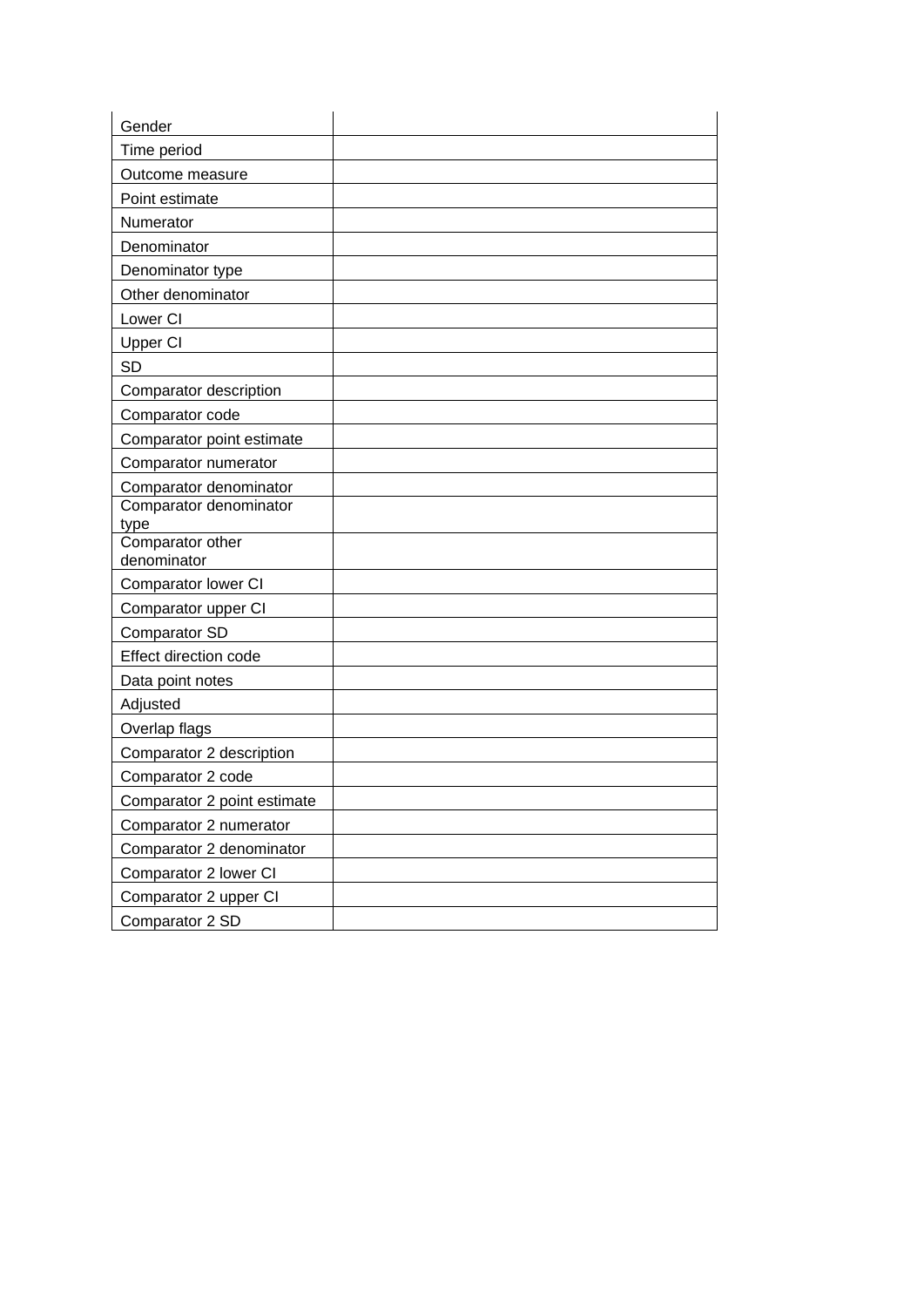## <span id="page-9-0"></span>**Section 1.4. Data extraction form exemplar: risk of bias assessment**

| Study ID                                          |  |
|---------------------------------------------------|--|
| Datapoint ID                                      |  |
| Author date                                       |  |
| Title                                             |  |
| Study design                                      |  |
| Exposure combination                              |  |
| Second checker name                               |  |
| Outcome                                           |  |
| Agreement by category                             |  |
| Reconciled by (names)                             |  |
| Reconciled outcome                                |  |
| ET score                                          |  |
| Second checker score                              |  |
| Representativeness                                |  |
| Ascertainment of exposure                         |  |
| Ascertainment of outcome/case definition          |  |
| Response rate                                     |  |
| Selection of comparator                           |  |
| Outcome of interest not present at start of study |  |
| Long enough follow-up                             |  |
| Adequacy of follow-up                             |  |
| Control definition                                |  |
| Same method of ascertainment for cases & controls |  |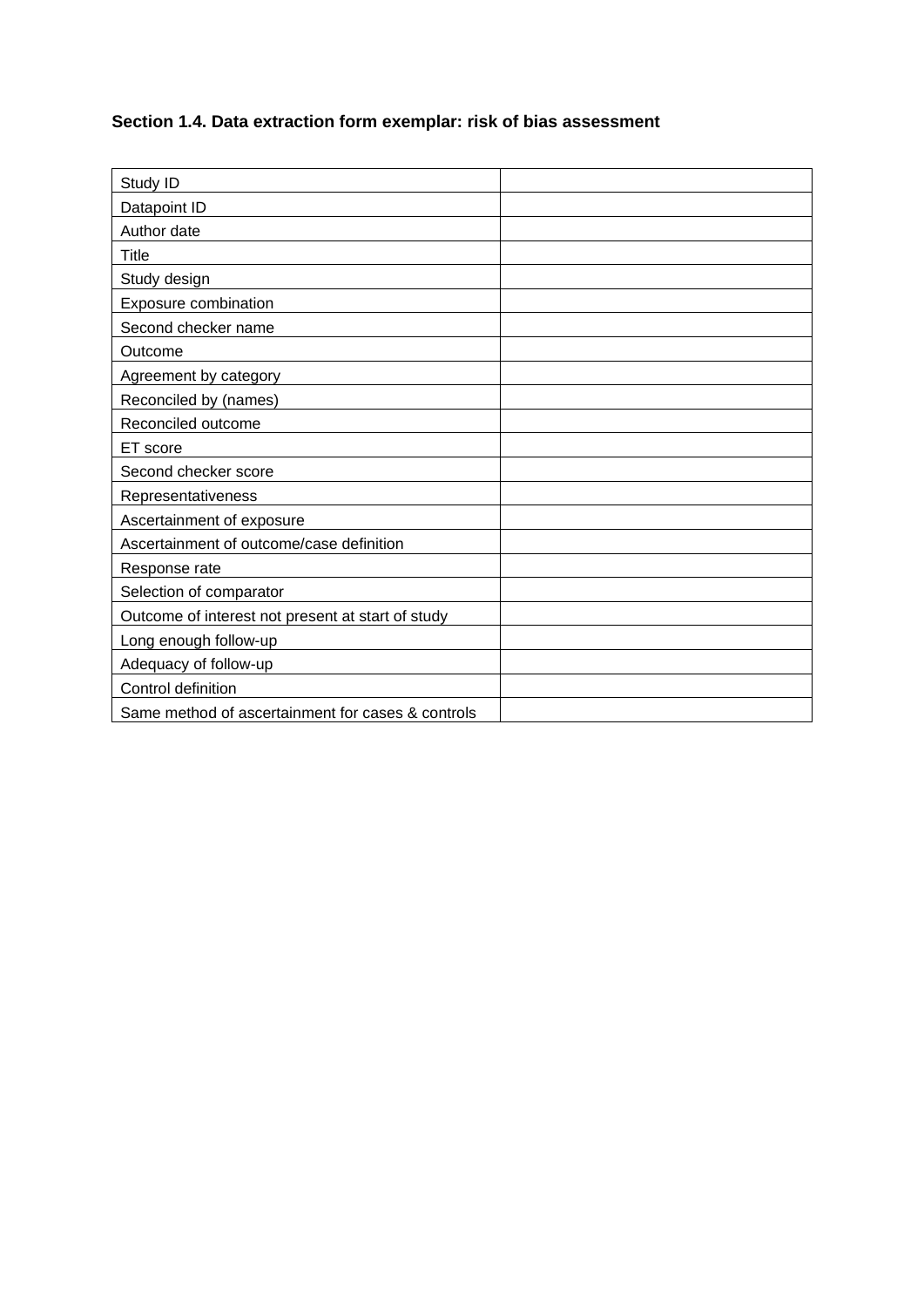#### **Section 1.5. Modified version of Newcastle Ottawa Scale used for risk of bias assessment**

#### **ALL STUDIES**

| <b>Representativeness</b>                                                                                                                                         |
|-------------------------------------------------------------------------------------------------------------------------------------------------------------------|
| a) good representativeness of target population (e.g. random sampling,<br>complete sample)                                                                        |
| b) selection process does not ensure representativeness (e.g. snowball<br>sample) but is clearly described and unlikely to select high/low<br>morbidity/mortality |
| c) selected group, with potential for selection bias affecting likelihood of<br>morbidity/mortality                                                               |
| d) no description or unclear                                                                                                                                      |

|                | <b>Ascertainment of exposure</b>                                                                                  |  |
|----------------|-------------------------------------------------------------------------------------------------------------------|--|
|                | a) from structured interview or medical/social records: clear description<br>of how exposure defined              |  |
|                |                                                                                                                   |  |
| $\overline{0}$ | b) from structured interview or medical/social records: partial or unclear<br>description of how exposure defined |  |
|                |                                                                                                                   |  |
|                | c) based on location specific to the exposure of interest (e.g. prison)                                           |  |
| $\overline{0}$ | d) based on location which may not be specific to exposure (e.g.                                                  |  |
|                | generic MH or addiction service)                                                                                  |  |
| 0              | e) no description or unclear                                                                                      |  |

| Ascertainment of outcome/case definition                           |
|--------------------------------------------------------------------|
| a) Independent clinical assessment or validated tool               |
| b) Record linkage or medical/administrative records                |
| c) Self-report: question described and consistently applied        |
| d) Self-report: question not described or not consistently applied |
| e) No description, or other inadequate                             |

| Non-response rate                                                |  |
|------------------------------------------------------------------|--|
| a) Comparability between respondents/non-respondents established |  |
| and/or response rate >=70%                                       |  |
| b) Comparability between respondents/non-respondents             |  |
| unsatisfactory/not described or response rate <70%               |  |
| c) No description or unclear                                     |  |
| d) Not applicable                                                |  |

|   | Selection of comparator group                                                      |
|---|------------------------------------------------------------------------------------|
|   | a) Drawn from same community as exposed/cases                                      |
|   | b) Drawn from a different source (e.g. hospital inpatients, general<br>population) |
| 0 | c) no description                                                                  |

#### **COHORT ONLY**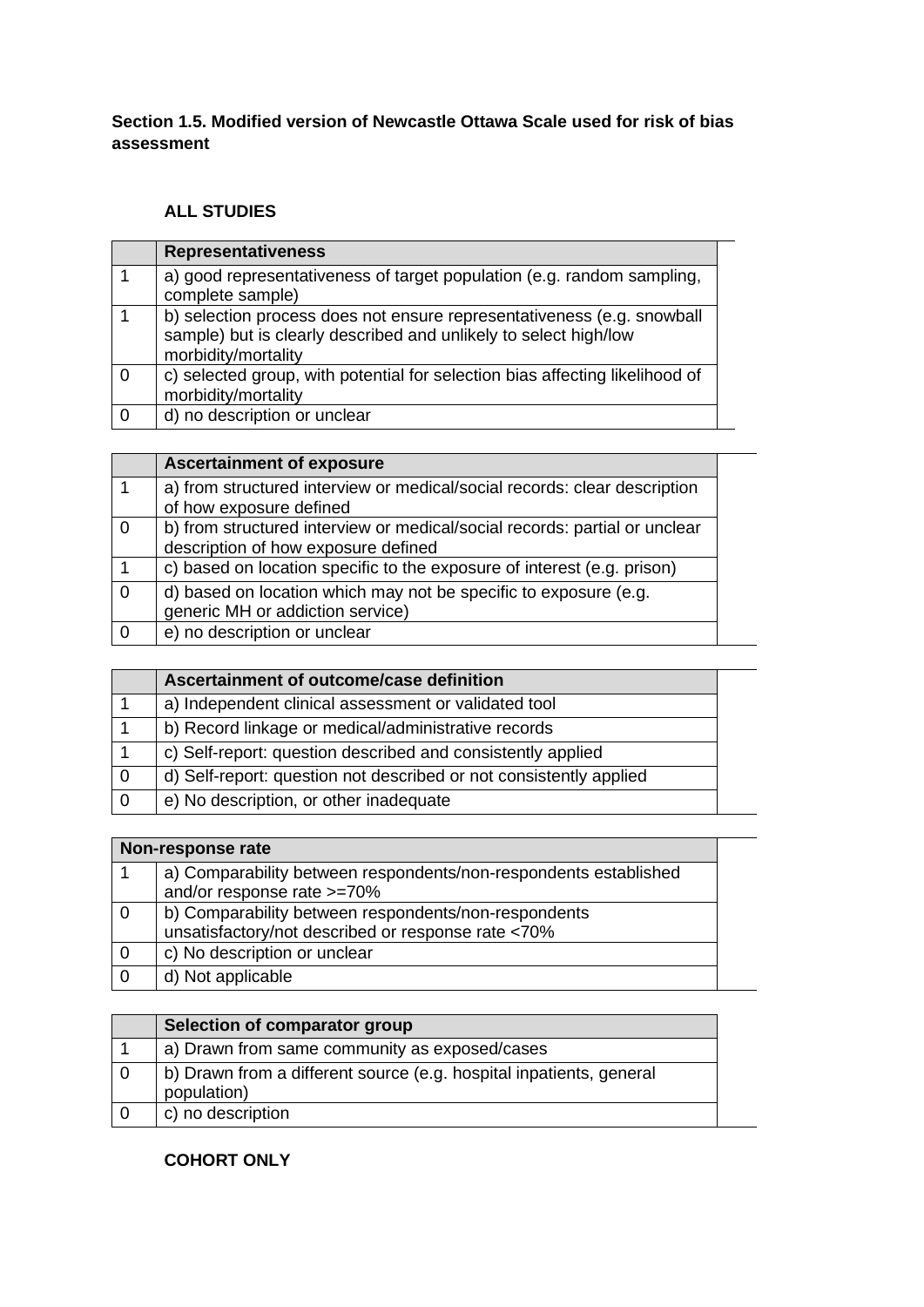| Outcome of interest not present at the start |
|----------------------------------------------|
| a) Demonstrated this or not applicable       |
| b) Not demonstrated this                     |

| Long enough follow-up for outcomes to occur |
|---------------------------------------------|
| a) Yes                                      |
| b) No or unclear                            |

|                | Adequacy of follow-up                                                    |
|----------------|--------------------------------------------------------------------------|
|                | a) Complete follow-up - all subjects accounted for                       |
|                | b) Subjects lost to follow up <20% or unlikely to introduce bias         |
| $\Omega$       | c) Loss to follow-up substantial (>=20%) and/or likely to introduce bias |
| $\overline{0}$ | d) Not described                                                         |

### **CASE-CONTROL ONLY**

|     | <b>Definition of controls</b>                        |
|-----|------------------------------------------------------|
|     | a) No history of disease/endpoint, or not applicable |
| l O | b) No description or unclear                         |

| Same method of ascertainment for cases and controls |
|-----------------------------------------------------|
| a) Yes                                              |
| b) No or unclear                                    |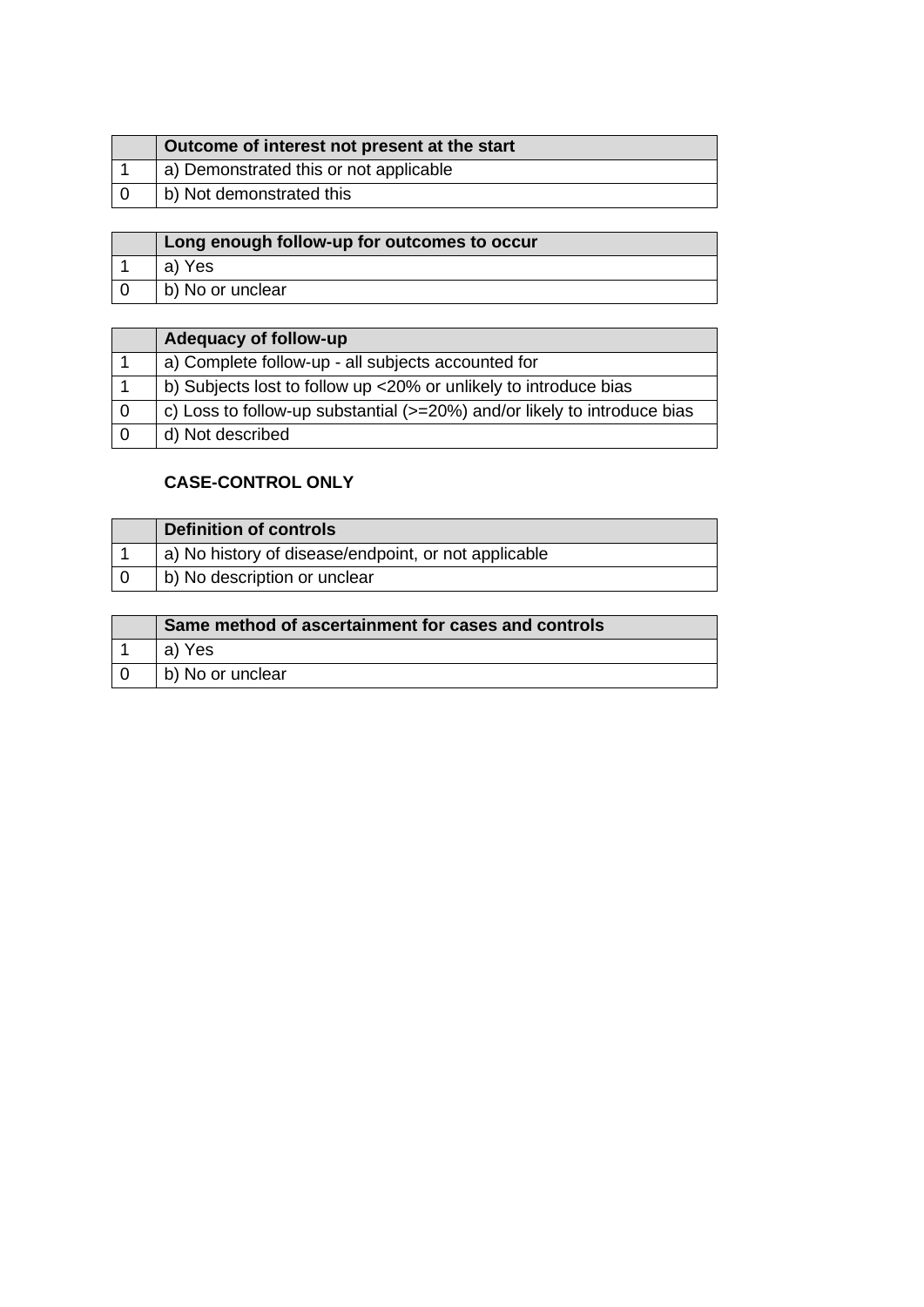#### <span id="page-12-0"></span>**Section 1.6. De-duplication criteria**

#### Duplicate studies

i.e. those looking at same population, exposure combination, outcomes, and during overlapping time period:

- 1. Choose largest (or most representative)
- 2. If two studies with same size, choose the most recent
- 3. May be instances of duplicate data points but if some data points are unique between the two studies, overall study should be retained: individual duplicate data points will be removed at next stage

## Duplicate data points:

- Three options
	- o Keep in all analyses
	- $\circ$  Include only in narrative synthesis but exclude from meta-analyses
	- o Exclude from all analyses
- Multiple comparison groups
	- o Keep all for narrative synthesis
	- o Select largest comparator for meta-analysis, unless this would affect comparability of results within studies, in which case choose most common/unifying comparison group
- If same exposure combination, outcome, and outcome measure
	- o Review any exposure subgroups
		- Keep all for narrative synthesis
		- For meta-analysis, only keep those fitting our exposure definitions AND
			- Where no clear over-arching SU subgroup e.g. different drug classes which are not mutually exclusive and all meet our exposure definitions – for meta-analysis, select:
				- Injecting drug use
				- If IDU not available, heroin/opioids
				- If heroin/opioids not available, cocaine/crack
				- If not, dependence/abuse/problem use in favour of use
				- If not, largest group
			- Where both prison/jail reported and not mutually exclusive, select for meta-analysis the prison subgroup
			- Sex work if multiple types (e.g. exchange for drugs/money) and not mutually exclusive, select for meta-analysis the 'exchange for money' subgroup
	- o Outcome measures
		- For narrative synthesis, keep absolute measure if able to derive relative measure (e.g. prevalence with raw numbers that allows OR to be calculated)
			- E.g. mortality rate with raw numbers preferred over OR/HR
		- If not, prefer those with confidence intervals
		- Where longitudinal data available and both longitudinal/baseline data reported, mark as incidence/prevalence in meta-analysis category – to allow synthesis separately by measure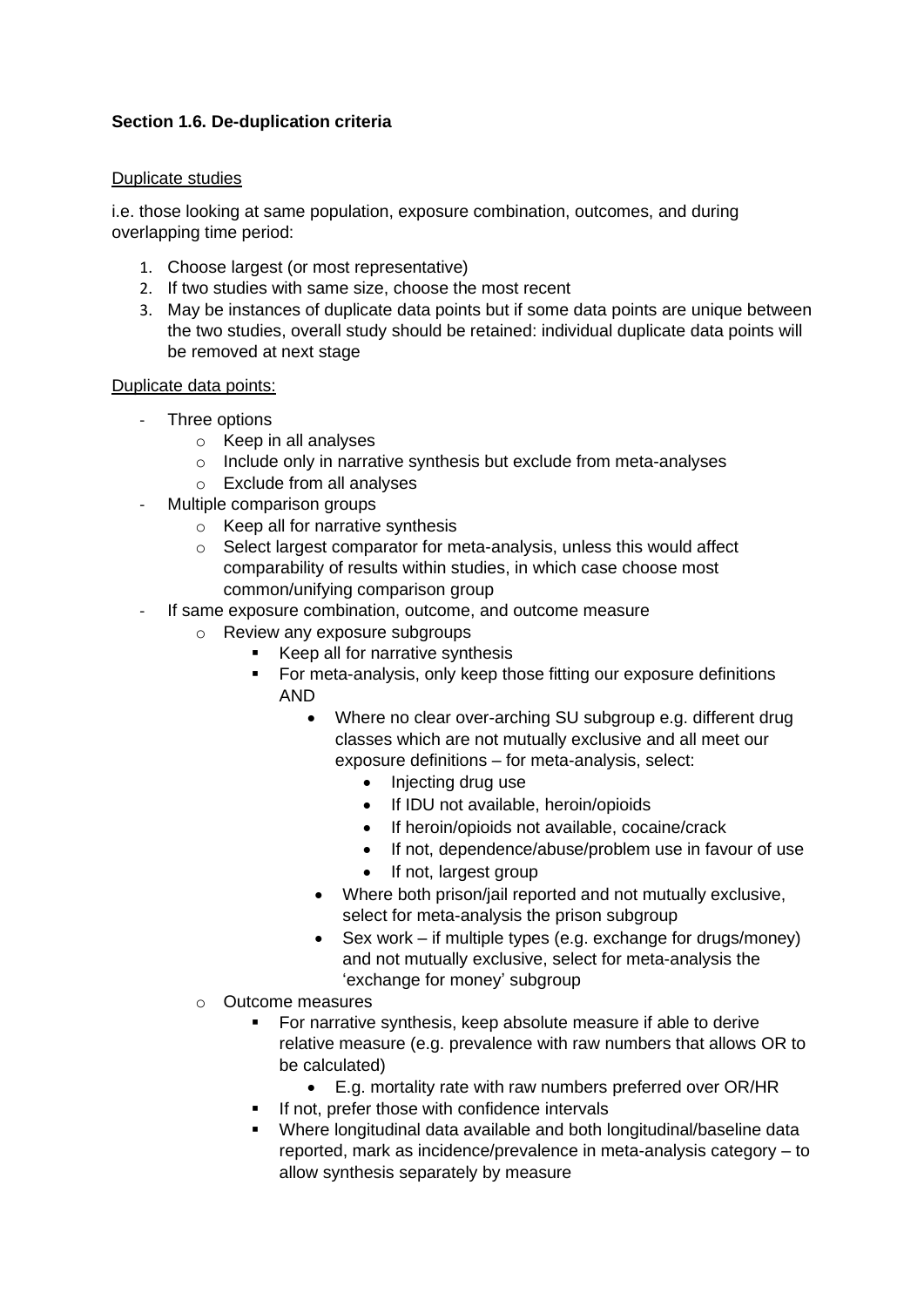- o Varying time points of follow up or prevalence periods
	- Keep all for narrative synthesis<br>■ For meta-analysis, stratify analy
	- For meta-analysis, stratify analyses by prevalence period
- o Gender
	- Keep all for narrative synthesis
	- For meta-analysis, if reported separately, use both of the stratified data points; if reports combined and for one gender, use only the combined estimate
- o Composite outcomes
	- Keep all for narrative synthesis
	- For meta-analysis, where there are overlapping composite outcomes e.g. one data point is CVD death, another is CVD or diabetes death – exclude narrower category unless can be reported separately in stratified analysis
- o Different exposure periods
	- Keep all for narrative synthesis
	- For meta-analysis, select lifetime in preference to current exposure, where available

Logs of de-duplication decisions are available on request.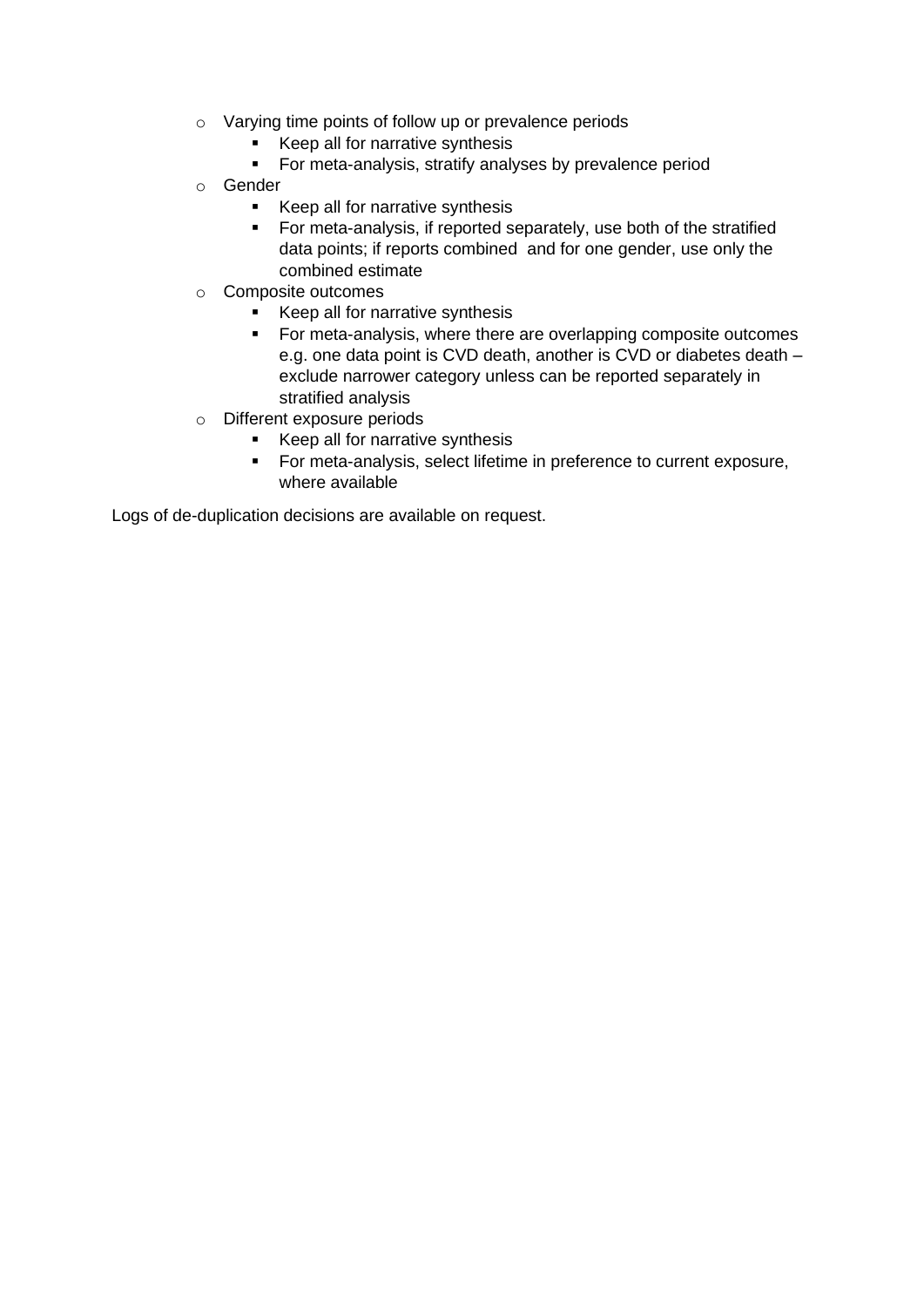## **Appendix 2. Included studies**

# **Section 2.1. Details of studies included in narrative synthesis**

<span id="page-14-1"></span><span id="page-14-0"></span>

| Author & year      | <b>Title</b>                                                                                                                                                                  | <b>Country</b> | <b>Study</b><br>years | <b>Design</b>                                          | Number of<br>data points<br>included | <b>Outcomes</b>                                                                    | <b>Risk of bias</b> |
|--------------------|-------------------------------------------------------------------------------------------------------------------------------------------------------------------------------|----------------|-----------------------|--------------------------------------------------------|--------------------------------------|------------------------------------------------------------------------------------|---------------------|
| <b>Aakre 2014</b>  | Trauma exposure and PTSD in women with<br>schizophrenia and coexisting substance use<br>disorders: Comparisons to women with severe<br>depression and substance use disorders | <b>USA</b>     | not stated            | Cross-sectional                                        | -1                                   | <b>PTSD</b>                                                                        | High                |
| Abdel-Baki<br>2017 | Symptomatic and functional outcomes<br>of substance use disorder persistence 2 years<br>after admission to a first-episode psychosis<br>program                               | Canada         | 2005-2012             | Cohort study                                           | 10                                   | Depression; Quality of<br>life                                                     | Low                 |
| Abraham 2014       | Self-efficacy and quality of life among people<br>with bipolar disorder                                                                                                       | <b>USA</b>     | 2008-2011             | Cross-sectional<br>analysis of<br>interventional study | 2                                    | Physical & mental<br><b>HROoL</b>                                                  | High                |
| Abram 2015         | Comorbidity and continuity of psychiatric<br>disorders in youth after detention: a prospective<br>longitudinal study                                                          | <b>USA</b>     | 1995-2003             | Cohort study                                           | 8                                    | Alcohol disorder.<br>antisocial personality<br>disorder, major<br>depression, PTSD | Low                 |
| Abrams 2012        | Cervical cancer screening and acute care visits<br>among Medicaid enrollees with mental and<br>substance use disorders                                                        | <b>USA</b>     | 2004-2005             | Cohort study                                           | 3                                    | Genital cancer.<br>HIV/AIDS, other STD                                             | Low                 |
| Addington<br>1998  | Effect of substance misuse in early psychosis                                                                                                                                 | Canada         | not stated            | Cross-sectional                                        | 2                                    | Quality of life                                                                    | High                |
| Akiyama 2017       | Correlates of hepatitis C virus infection in the<br>targeted testing program of the New York city jail<br>system: Epidemiologic patterns and priorities for<br>action         | <b>USA</b>     | 2013-2014             | Cross-sectional                                        | $\overline{2}$                       | Anti-HCV seropositivity                                                            | High                |
| Allsworth 2007     | The influence of stress on the menstrual cycle<br>among newly incarcerated women                                                                                              | <b>USA</b>     | 2002-2003             | Cross-sectional                                        | 6                                    | Amenorrhoea, irregular<br>menstrual cycle                                          | Low                 |
| Allwright 2000     | Prevalence of antibodies to hepatitis B, hepatitis<br>C, and HIV and risk factors in Irish prisoners:<br>results of a national cross sectional survey                         | Ireland        | 1998                  | Cross-sectional                                        | 3                                    | HIV, anti-HCV and HBV<br>core antigen<br>prevalence                                | Low                 |
| Altice 1998        | Predictors of HIV infection among newly<br>sentenced male prisoners                                                                                                           | <b>USA</b>     | 1993                  | Cross-sectional                                        | 5                                    | <b>HIV</b>                                                                         | Low                 |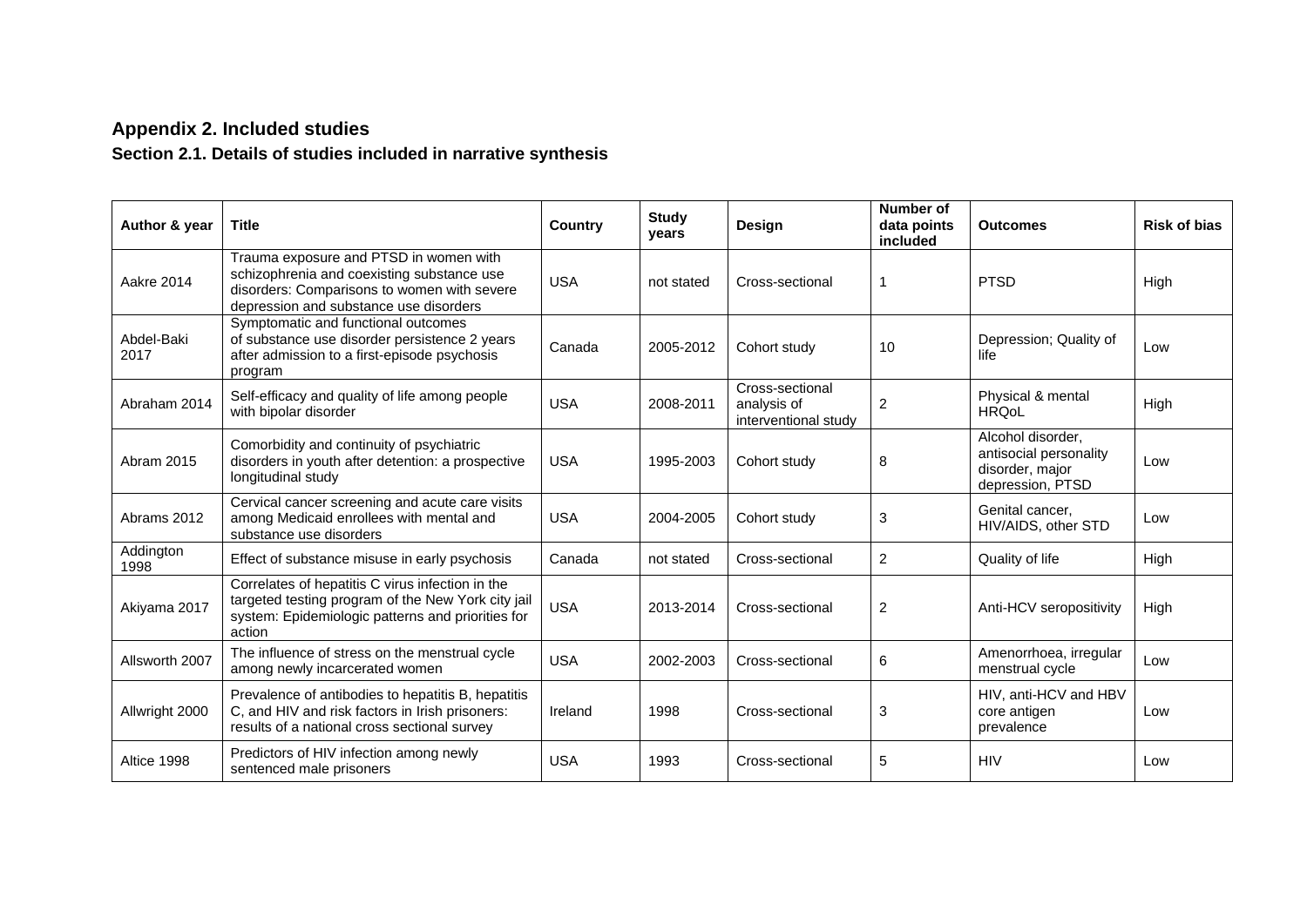| Author & year             | <b>Title</b>                                                                                                               | <b>Country</b> | <b>Study</b><br>years | <b>Design</b>                                          | Number of<br>data points<br>included | <b>Outcomes</b>                                                                                                                                                  | <b>Risk of bias</b> |
|---------------------------|----------------------------------------------------------------------------------------------------------------------------|----------------|-----------------------|--------------------------------------------------------|--------------------------------------|------------------------------------------------------------------------------------------------------------------------------------------------------------------|---------------------|
| Altice 2005               | Correlates of HIV infection among incarcerated<br>women: implications for improving detection of<br>HIV infection          | <b>USA</b>     | 1994-1996             | Cross-sectional                                        | $\overline{2}$                       | <b>HIV</b>                                                                                                                                                       | Low                 |
| Alvarez 2014              | Prevalence and correlates of hepatitis C virus<br>infection among inmates at two New York State<br>correctional facilities | <b>USA</b>     | 2009-2013             | Cross-sectional                                        | 1                                    | <b>Hepatitis C</b>                                                                                                                                               | Low                 |
| Amesty 2008               | Prevalence and correlates of previous hepatitis<br>B vaccination and infection among young drug-<br>users in New York City | <b>USA</b>     | 2000-2004             | Cross-sectional                                        | 1                                    | Previous/current HBV<br>infection                                                                                                                                | High                |
| Andersen<br>2014          | Traumatic brain injury and cognitive impairment<br>in men who are homeless                                                 | Canada         | 2012                  | Cross-sectional                                        | 1                                    | Traumatic brain injury                                                                                                                                           | Low                 |
| Anna<br>Gyarmathy<br>2009 | Vulnerability to drug-related infections and co-<br>infections among injecting drug users in<br>Budapest, Hungary          | Hungary        | 2005-2006             | Cross-sectional                                        | $\overline{2}$                       | Syphilis, chlamydia,<br>any hepatitis                                                                                                                            | High                |
| Arribas-Ibar<br>2017      | Suicidal behaviours in male and female users of<br>illicit drugs recruited in drug treatment facilities                    | Spain          | 2012                  | Cross-sectional                                        | $\overline{2}$                       | Suicidal ideation or<br>plans last 12 months                                                                                                                     | Low                 |
| Astals 2008               | Impact of substance dependence and dual<br>diagnosis on the quality of life of heroin users<br>seeking treatment           | Spain          | 2000-2002             | Cross-sectional                                        | 4                                    | Physical & mental<br><b>HRQoL</b>                                                                                                                                | Low                 |
| Auquier 2013              | Toward meeting the needs of homeless people<br>with schizophrenia: the validity of quality of life<br>measurement          | France         | not stated            | Cross-sectional<br>analysis of<br>interventional study | $\overline{2}$                       | Physical & mental<br><b>HRQoL</b>                                                                                                                                | Low                 |
| Babidge 2001              | Mortality among homeless people with<br>schizophrenia in Sydney, Australia: a 10-year<br>follow-up                         | Australia      | 1988-1998             | Cohort study                                           | 9                                    | All-cause mortality and<br>cause-specific mortality<br>(cardiovascular,<br>gastrointestinal,<br>infection, neoplasm,<br>renal, respiratory,<br>seizure, suicide) | Low                 |
| <b>Babudieri</b><br>2005  | Correlates of HIV, HBV, and HCV infections in<br>a prison inmate population: results from a<br>multicentre study in Italy  | Italy          | 2001-2002             | Cross-sectional                                        | 5                                    | HIV, HBV, HCV<br>infection                                                                                                                                       | Low                 |
| Backmund<br>2006          | Factors associated with exposure to hepatitis B<br>virus in injection drug users                                           | Germany        | 1991-1997             | Cross-sectional                                        | 1                                    | <b>HBV</b> infection                                                                                                                                             | Low                 |
| <b>Bacon 2006</b>         | Commercial sex work and risk of HIV infection<br>among young drug-injecting men who<br>have sex with men in San Francisco  | <b>USA</b>     | not stated            | Cross-sectional                                        | 4                                    | <b>HIV</b>                                                                                                                                                       | Low                 |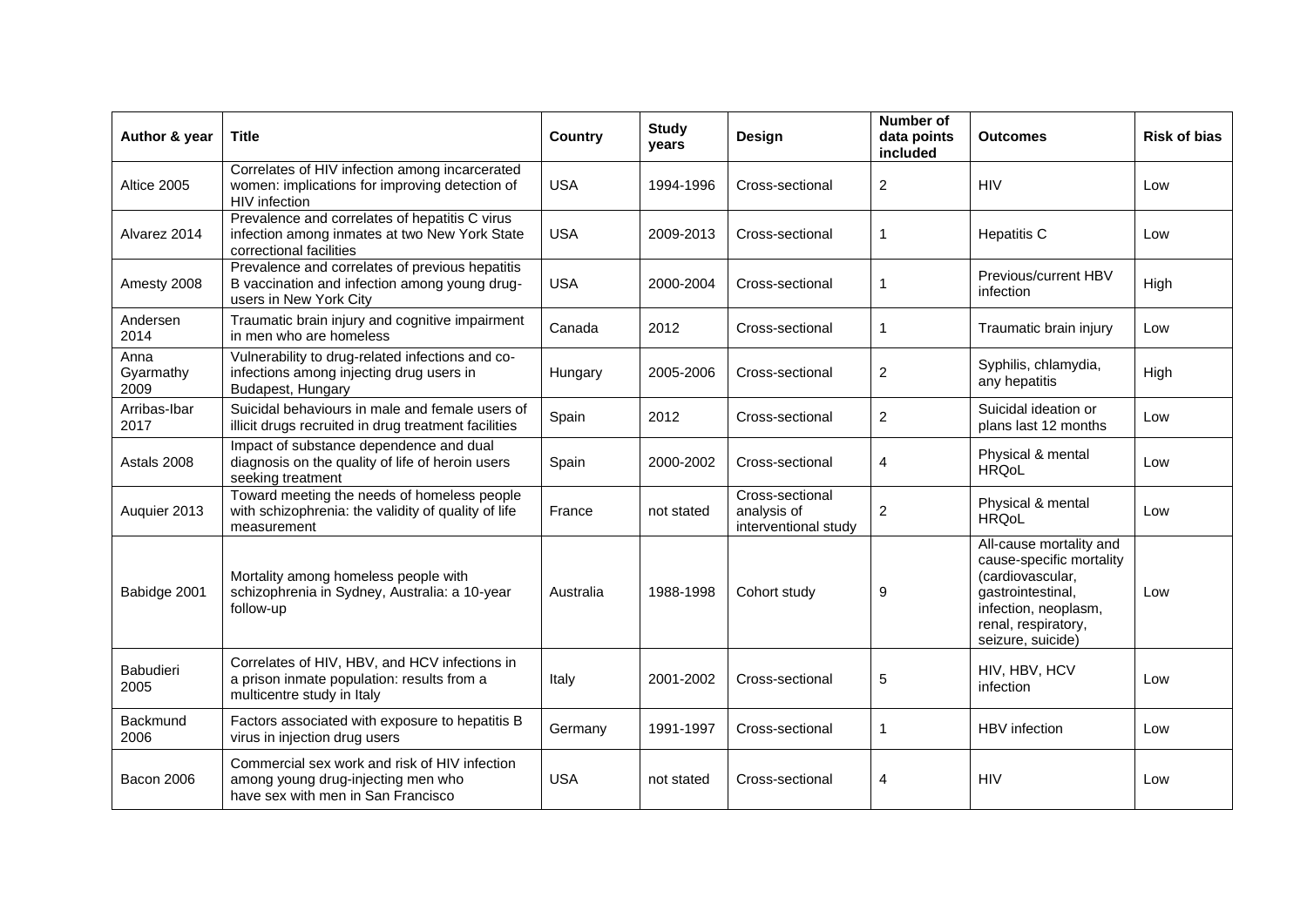| Author & year       | <b>Title</b>                                                                                                                        | Country    | <b>Study</b><br>years | Design                                         | Number of<br>data points<br>included | <b>Outcomes</b>                 | <b>Risk of bias</b> |
|---------------------|-------------------------------------------------------------------------------------------------------------------------------------|------------|-----------------------|------------------------------------------------|--------------------------------------|---------------------------------|---------------------|
| Baethge 2005        | Substance abuse in first-episode bipolar I<br>disorder: indications for early intervention                                          | <b>USA</b> | 1989-1996             | Cohort study                                   | $\overline{2}$                       | Anxiety disorder                | Low                 |
| Baillargeon<br>2003 | Hepatitis C seroprevalence among newly<br>incarcerated inmates in the Texas correctional<br>system                                  | <b>USA</b> | 1998-1999             | Cross-sectional                                | $\overline{2}$                       | <b>HCV</b>                      | Low                 |
| Baillargeon<br>2017 | The changing epidemiology of HIV in the<br>criminal justice system                                                                  | <b>USA</b> | 2014                  | Cross-sectional                                | $\overline{2}$                       | <b>HIV</b>                      | Low                 |
| <b>Bair 2005</b>    | Prevalence and risk factors for hepatitis C virus<br>infection among adolescents in detention                                       | <b>USA</b> | 2000-2000             | Cross-sectional                                | $\overline{2}$                       | <b>HCV</b>                      | Low                 |
| <b>Bakst 2010</b>   | Antecedents and patterns of suicide behavior in<br>first-admission psychosis                                                        | <b>USA</b> | 1989-1995             | Cohort study                                   | $\overline{2}$                       | Suicidal ideation or<br>attempt | High                |
| <b>Barak 2008</b>   | Suicide attempts of schizophrenia patients: a<br>case-controlled study in tertiary care                                             | Israel     | 1990-2005             | Case-control study                             | 1                                    | Suicide attempt                 | Low                 |
| Barrett 2010        | Suicidality before and in the early phases of first<br>episode psychosis                                                            | Norway     | 2004-2008             | Cross-sectional                                | $\overline{2}$                       | Suicidal ideation or<br>attempt | High                |
| Barrio 2007         | Prevalence of HIV infection among young adult<br>and non-injecting heroin users in Spain in the<br>era of harm reduction programmes | Spain      | 2001-2003             | Cross-sectional<br>analysis of cohort<br>study | 4                                    | <b>HIV</b>                      | Low                 |
| Barros 2008         | A survey of HIV and HCV among female prison<br>inmates in Portugal                                                                  | Portugal   | 2005                  | Cross-sectional                                | 3                                    | HIV, HCV                        | High                |
| Barrow 1999         | Mortality among homeless shelter residents in<br>New York City                                                                      | <b>USA</b> | 1987                  | Cohort study                                   | 6                                    | All-cause mortality             | Low                 |
| Bauer-Staeb<br>2017 | Prevalence and risk factors for HIV, hepatitis B,<br>and hepatitis C in people with severe mental<br>illness                        | Sweden     | 2010                  | Cross-sectional                                | 12                                   | HIV, HBV, HCV<br>infection      | Low                 |
| Begier 2010         | Undiagnosed HIV infection among New York<br>City jail entrants 2006                                                                 | <b>USA</b> | 2006                  | Cross-sectional                                | 1                                    | <b>HIV</b>                      | High                |
| Beijer 2007         | Mortality, mental disorders and addiction: a 5-<br>year follow-up of 82 homeless men in Stockholm                                   | Sweden     | 1995-2001             | Cohort study                                   | 1                                    | All-cause mortality             | Low                 |
| Beijer 2011         | Mortality and causes of death among homeless<br>women and men in Stockholm                                                          | Sweden     | 1995-2005             | Cohort study                                   | $\overline{2}$                       | All-cause mortality             | Low                 |
| Belza 2001          | Sociodemographic characteristics and HIV risk<br>behaviour patterns of male sex workers in<br>Madrid, Spain                         | Spain      | 1998                  | Cross-sectional                                | 1                                    | <b>HIV</b>                      | High                |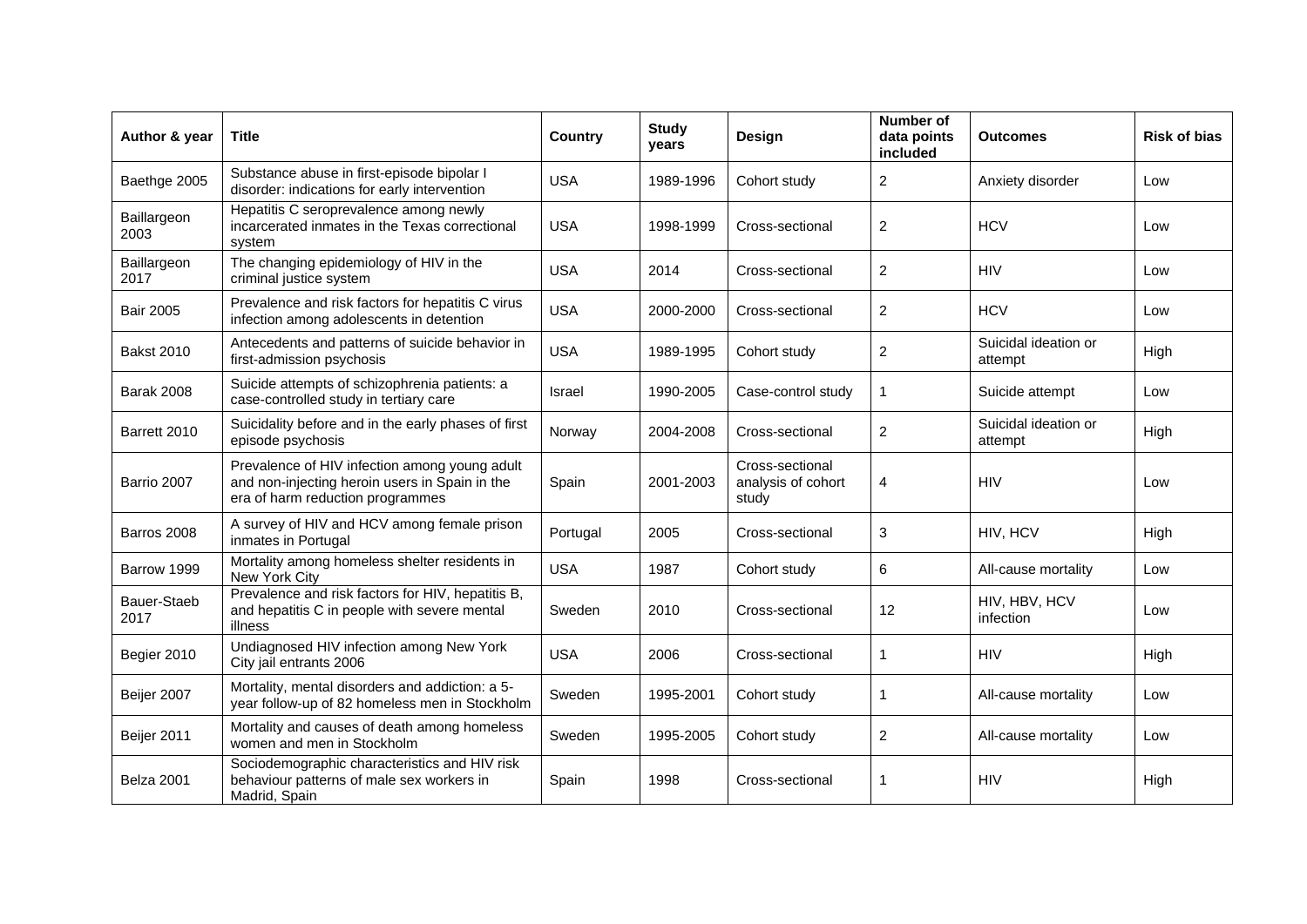| Author & year       | <b>Title</b>                                                                                                                        | <b>Country</b> | <b>Study</b><br>vears                                  | Design                                                 | Number of<br>data points<br>included | <b>Outcomes</b>                                                                                                                       | <b>Risk of bias</b>                                                  |
|---------------------|-------------------------------------------------------------------------------------------------------------------------------------|----------------|--------------------------------------------------------|--------------------------------------------------------|--------------------------------------|---------------------------------------------------------------------------------------------------------------------------------------|----------------------------------------------------------------------|
| <b>Belza 2005</b>   | Risk of HIV infection among male sex workers in<br>Spain                                                                            | Spain          | 2000-2002                                              | Cross-sectional                                        | -1                                   | <b>HIV</b>                                                                                                                            | Low                                                                  |
| Benaiges 2012       | Health-related quality of life in patients with dual<br>diagnosis: clinical correlates                                              | Spain          | 2010-2011                                              | Cross-sectional                                        | $\overline{7}$                       | Asthma/allergy,<br>diabetes, HIV, HBV,<br>HCV, hypertension,<br>mental HRQoL,<br>physical HRQoL                                       | Low                                                                  |
| <b>Beyer 2007</b>   | Prevalence of HIV infection in a general<br>psychiatric outpatient population                                                       | <b>USA</b>     | 2001-2004                                              | Cross-sectional                                        | $\overline{2}$                       | <b>HIV</b>                                                                                                                            | Low                                                                  |
| Bhalla 2018         | Mental health multimorbidity and poor quality of<br>life in patients with schizophrenia                                             | <b>USA</b>     | 2001-2004                                              | Cross-sectional<br>analysis of<br>interventional study | 3                                    | Quality of life, mental<br><b>HRQoL</b>                                                                                               | High                                                                 |
| Bhatta 2014         | Suicidal behaviours among adolescents in<br>juvenile detention: role of adverse life<br>experiences                                 | <b>USA</b>     | 2003-2007                                              | Cross-sectional                                        | 6                                    | Suicidal ideation or<br>attempt                                                                                                       | Low                                                                  |
| Binswanger<br>2016  | Clinical risk factors for death after release from<br>prison in Washington State: a nested case-<br>control study                   | <b>USA</b>     | 1999-2009                                              | Case-control study                                     | 21                                   | All-cause mortality,<br>overdose mortality                                                                                            | Low                                                                  |
| Bizzarri 2009       | Comorbidity with anxiety and substance use<br>disorders in patients with schizophrenia                                              | Italy          | 2003-2006                                              | Cross-sectional                                        | 12                                   | Agoraphobia,<br>generalised anxiety<br>disorder, obsessive<br>compulsive disorder.<br>panic disorder, simple<br>phobia, social phobia | Low                                                                  |
| Bjorkenstam<br>2014 | Suicide in first episode psychosis: a nationwide<br>cohort study                                                                    | Sweden         | 1973-2008                                              | Cohort study                                           | 1                                    | Suicide mortality                                                                                                                     | Low                                                                  |
| <b>Blome 2011</b>   | Minimal transmission of HIV despite persistently<br>high transmission of hepatitis C virus in a<br>Swedish needle exchange program  | Sweden         | 1997-2005                                              | Cohort study                                           | $\overline{c}$                       | <b>HCV</b>                                                                                                                            | 1 datapoint<br>scored as<br>low; 1<br>datapoint<br>scored as<br>high |
| Bobo 2018           | The relative influence of individual risk factors<br>for attempted suicide in patients with bipolar I<br>versus bipolar II disorder | <b>USA</b>     | not stated -<br><b>Biobank</b><br>initiated in<br>2009 | Cross-sectional<br>analysis of cohort<br>study         | $\mathbf{1}$                         | Suicide attempt                                                                                                                       | High                                                                 |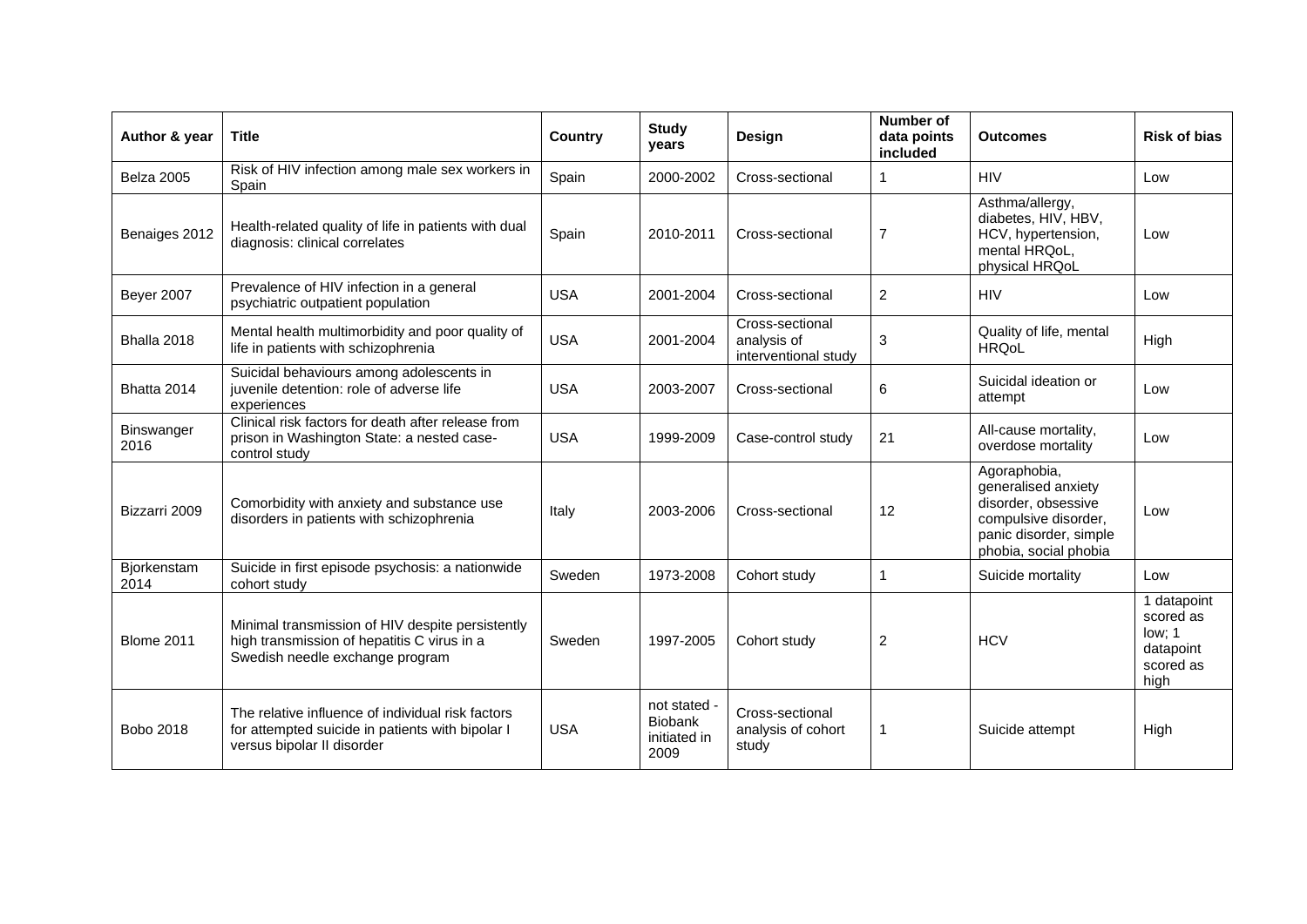| Author & year               | <b>Title</b>                                                                                                                                                                                                   | <b>Country</b> | <b>Study</b><br>years | Design                                                 | <b>Number of</b><br>data points<br>included | <b>Outcomes</b>                                                                                          | <b>Risk of bias</b> |
|-----------------------------|----------------------------------------------------------------------------------------------------------------------------------------------------------------------------------------------------------------|----------------|-----------------------|--------------------------------------------------------|---------------------------------------------|----------------------------------------------------------------------------------------------------------|---------------------|
| Bogdanowicz<br>2015         | Double trouble: Psychiatric comorbidity and<br>opioid addiction-all-cause and cause-specific<br>mortality                                                                                                      | UK             | 2008-2012             | Cohort study                                           | 4                                           | All-cause and cause-<br>specific mortality<br>(alcoholic and other<br>liver disease, overdose,<br>other) | Low                 |
| Bonaccorsi<br>2007          | The prevalence of latent tuberculosis infection in<br>social marginal groups. An experience<br>conducted in Tuscany                                                                                            | Italy          | not stated            | Cross-sectional                                        | 1                                           | Latent TB                                                                                                | High                |
| Bonnycastle<br>2011         | Injecting risk into prison sentences: A<br>quantitative analysis of a prisoner-driven survey<br>to measure HCV/HIV seroprevalence, risk<br>practices, and viral testing at one Canadian<br>male federal prison | Canada         | 2002                  | Cross-sectional                                        | $\overline{2}$                              | HIV, HCV                                                                                                 | Low                 |
| <b>Boter 2010</b>           | Generalizability of the results of efficacy trials in<br>first-episode schizophrenia: Comparisons<br>between subgroups of participants of the<br>European First Episode Schizophrenia Trial<br>(EUFEST)        | Multiple       | 2002-2006             | Cross-sectional<br>analysis of<br>interventional study | $\overline{2}$                              | Depression, suicidality                                                                                  | Low                 |
| <b>Boyer 2015</b>           | The Relationship between Methamphetamine<br>Use and Dental Caries and Missing Teeth                                                                                                                            | <b>USA</b>     | 1998                  | Cross-sectional                                        | 3                                           | Decayed surfaces,<br>decayed teeth, missing<br>teeth                                                     | Low                 |
| Bretteville-<br>Jensen 2015 | Illicit use of opioid substitution drugs:<br>prevalence, user characteristics, and the<br>association with non-fatal overdoses                                                                                 | Norway         | 2006-2013             | Cross-sectional                                        | $\mathbf{1}$                                | Non-fatal overdose                                                                                       | High                |
| Bruckner 2017               | Cardiovascular Disease Mortality of Medicaid<br>Clients with Severe Mental Illness and a Co-<br>occurring Substance Use Disorder                                                                               | <b>USA</b>     | 2002-2007             | Cohort study                                           | $\overline{c}$                              | Mortality from<br>cardiovascular disease<br>and/or diabetes                                              | Low                 |
| Brugal 2005                 | Evaluating the impact of methadone<br>maintenance programmes on mortality due to<br>overdose and aids in a cohort of heroin users in<br>Spain                                                                  | Spain          | 1992-1999             | Cohort study                                           | $\overline{c}$                              | All-cause and cause-<br>specific mortality<br>(AIDS)                                                     | Low                 |
| Bruneau 2012                | The rising prevalence of prescription opioid<br>injection and its association with hepatitis C<br>incidence among street-drug users                                                                            | Canada         | 1988-2009             | Cohort study                                           | $\overline{\mathbf{c}}$                     | <b>HCV</b>                                                                                               | Low                 |
| Burgos 2000                 | Correlates of sexually transmitted infections<br>among street-based female adolescent sex<br>workers in Puerto Rico: Implications for<br>community health                                                      | <b>USA</b>     | not stated            | Cross-sectional                                        | 1                                           | Sexually transmitted<br>infections                                                                       | Low                 |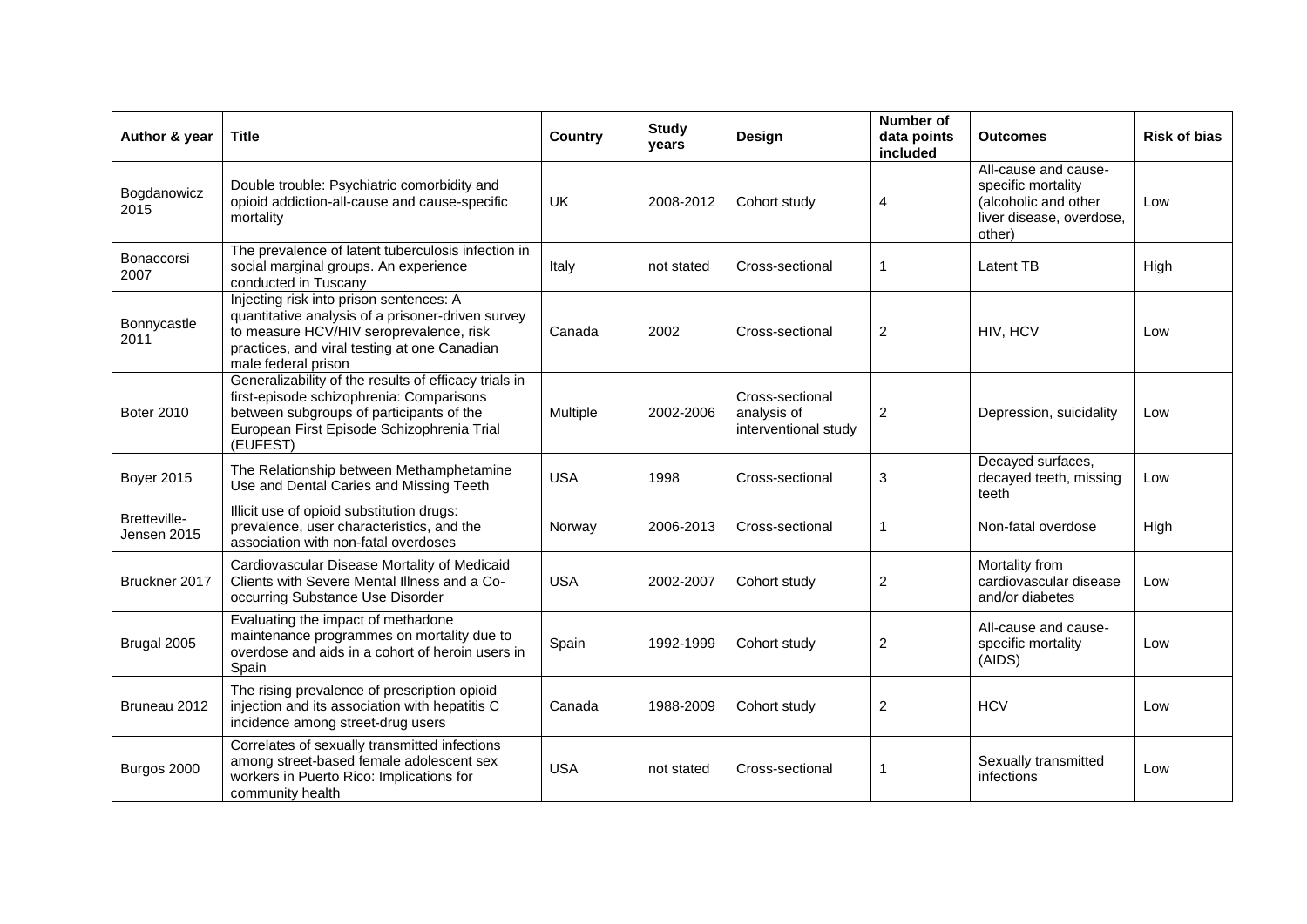| Author & year              | <b>Title</b>                                                                                                                                              | Country    | <b>Study</b><br>years | Design                                                 | Number of<br>data points<br>included | <b>Outcomes</b>                                                                                                                                             | <b>Risk of bias</b> |
|----------------------------|-----------------------------------------------------------------------------------------------------------------------------------------------------------|------------|-----------------------|--------------------------------------------------------|--------------------------------------|-------------------------------------------------------------------------------------------------------------------------------------------------------------|---------------------|
| Burnette 2008              | Prevalence and health correlates of prostitution<br>among patients entering treatment for substance<br>use disorders                                      | <b>USA</b> | 1993-1995             | Cross-sectional                                        | 18                                   | Anxiety, circulatory<br>problems, depression,<br>HIV/AIDS, hepatitis,<br>suicide attempt,<br>neurological problems,<br>respiratory problems,<br><b>STDs</b> | Low                 |
| <b>Burt 2006</b>           | Recent condom use by arrested injection drug<br>users in King County, Washington, USA                                                                     | <b>USA</b> | 1998-2002             | Cross-sectional                                        | $\overline{2}$                       | <b>HIV</b>                                                                                                                                                  | Low                 |
| Butler 1999                | Seroprevalence of markers for hepatitis B, C<br>and G in male and female prisoners--NSW,<br>1996                                                          | Australia  | 1996                  | Cross-sectional                                        | 12                                   | HBV, HCV, HGV                                                                                                                                               | Low                 |
| Butler 2004                | Prisoners are at risk for hepatitis C transmission                                                                                                        | Australia  | 1996-2001             | Cohort study                                           | 1                                    | <b>HCV</b>                                                                                                                                                  | Low                 |
| Butler 2007                | The 2004 Australian prison entrants' blood-<br>borne virus and risk behaviour survey                                                                      | Australia  | 2004                  | Cross-sectional                                        | 4                                    | HIV, HBV, HCV<br>infection                                                                                                                                  | Low                 |
| <b>Butterfield</b><br>2004 | Racial differences in hepatitis B and hepatitis C<br>and associated risk behaviors in veterans with<br>severe mental illness                              | <b>USA</b> | 1998-2000             | Cross-sectional                                        | 8                                    | HBV, HCV                                                                                                                                                    | High                |
| Callander<br>2018          | Rising Chlamydia and Gonorrhoea Incidence<br>and Associated Risk Factors among Female<br>Sex Workers in Australia: A Retrospective<br><b>Cohort Study</b> | Australia  | 2009-2015             | Cohort study                                           | 8                                    | Chlamydia,<br>gonorrhoea, syphilis                                                                                                                          | Low                 |
| <b>Calvo 2017</b>          | Young people who use drugs engaged in harm<br>reduction programs in New York City: overdose<br>and other risks                                            | <b>USA</b> | 2014-2015             | Cross-sectional                                        | 1                                    | Overdose                                                                                                                                                    | Low                 |
| Calzavara<br>2007          | Prevalence of HIV and hepatitis C virus<br>infections among inmates of Ontario remand<br>facilities                                                       | Canada     | 2003-2004             | Cross-sectional                                        | 3                                    | HIV, HCV, HIV-HCV<br>coinfection                                                                                                                            | Low                 |
| Cardoso 2017               | Clinical outcomes in children and adolescents<br>with bipolar disorder and substance use disorder<br>comorbidity                                          | <b>USA</b> | 2003-2015             | Cross-sectional                                        | $\boldsymbol{2}$                     | Anxiety                                                                                                                                                     | High                |
| <b>Carey 2016</b>          | Hepatitis C virus testing and treatment among<br>persons receiving buprenorphine in an office-<br>based program for opioid use disorders                  | <b>USA</b> | 2003-2013             | Cross-sectional                                        | $\overline{c}$                       | <b>HCV</b>                                                                                                                                                  | Low                 |
| Carmel 2016                | Suicide risk and associated demographic and<br>clinical correlates among primary care patients<br>with recent drug use                                    | <b>USA</b> | 2009-2012             | Cross-sectional<br>analysis of<br>interventional study | $\overline{c}$                       | Suicidal ideation or<br>attempt                                                                                                                             | High                |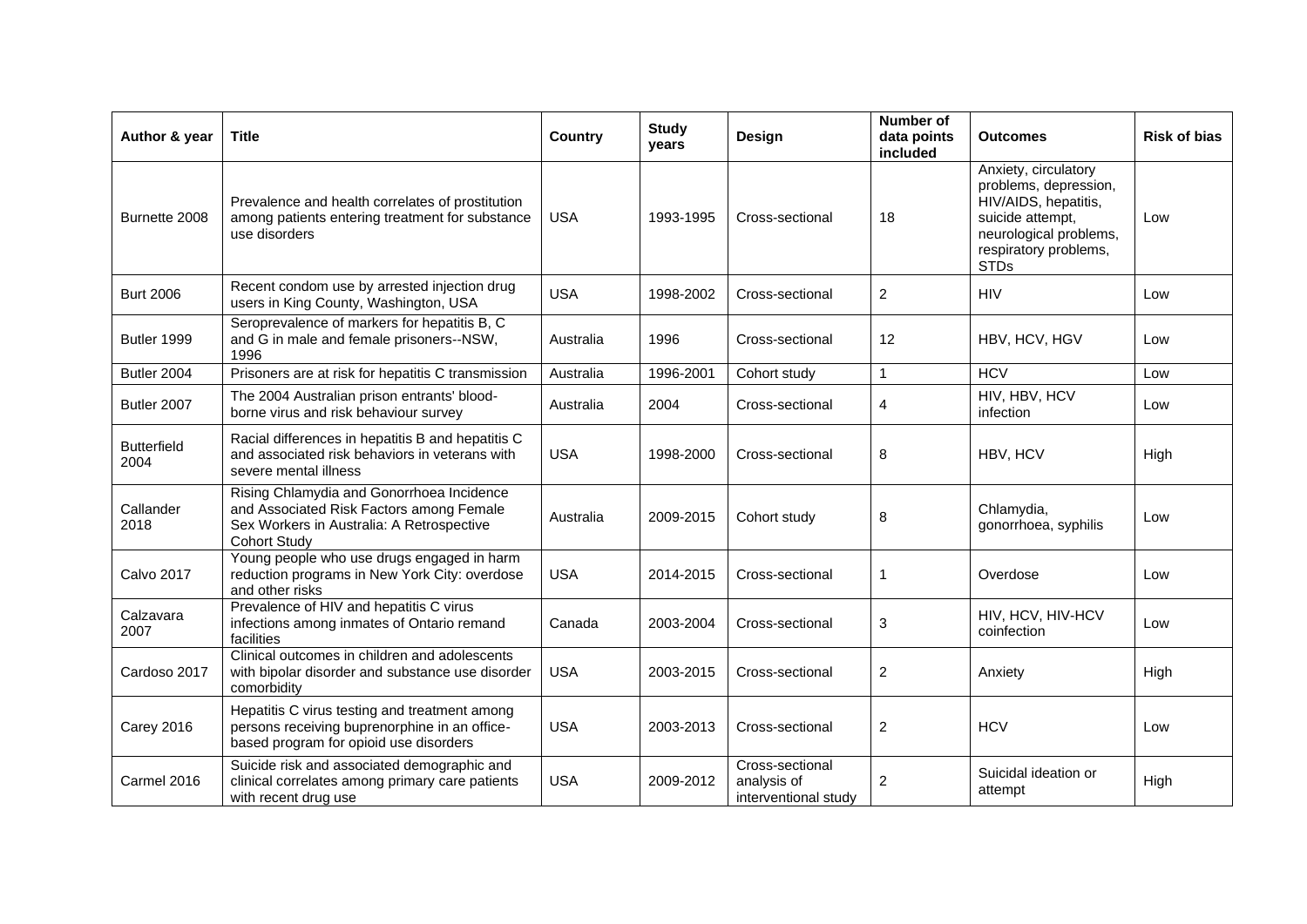| Author & year     | <b>Title</b>                                                                                                                                                            | Country    | <b>Study</b><br>years | Design                                         | Number of<br>data points<br>included | <b>Outcomes</b>                                                                    | <b>Risk of bias</b>                                                   |
|-------------------|-------------------------------------------------------------------------------------------------------------------------------------------------------------------------|------------|-----------------------|------------------------------------------------|--------------------------------------|------------------------------------------------------------------------------------|-----------------------------------------------------------------------|
| Carpenter<br>1999 | Prevalence of HIV-1 among recent arrestees in<br>Los Angeles County, California: serial cross-<br>sectional study, 1991-1995                                            | <b>USA</b> | 1991-1995             | Cross-sectional                                | $\ensuremath{\mathsf{3}}$            | <b>HIV</b>                                                                         | High                                                                  |
| <b>Carr 2009</b>  | Sociodemographic and clinical characteristics of<br>patients presenting with first-episode psychosis<br>and concurrent substance misuse                                 | Canada     | 1996-2005             | Cross-sectional<br>analysis of cohort<br>study | $\overline{2}$                       | Anxiety, depression                                                                | Low                                                                   |
| <b>Carra 2016</b> | Psychosocial functioning, quality of life and<br>clinical correlates of comorbid alcohol and drug<br>dependence syndromes in people with<br>schizophrenia across Europe | Multiple   | not stated            | Cross-sectional<br>analysis of cohort<br>study | 3                                    | Quality of life                                                                    | Low                                                                   |
| <b>Caton 2013</b> | Rates and correlates of HIV and STI infection<br>among homeless women                                                                                                   | <b>USA</b> | 2007-2008             | Cross-sectional                                | $\overline{c}$                       | <b>HIV/STI</b>                                                                     | Low                                                                   |
| Cavanaugh<br>2010 | Sexually transmitted infections among pregnant<br>heroin- or cocaine-addicted women in treatment:<br>the significance of psychiatric co-morbidity and<br>sex trade      | <b>USA</b> | 2006-2008             | Cross-sectional                                | 1                                    | STI (gonorrhoea,<br>syphilis, chlamydia,<br>herpes, genital warts,<br>trichomonas) | High                                                                  |
| Chafetz 2005      | The poor general health of the severely mentally<br>ill: impact of schizophrenic diagnosis                                                                              | <b>USA</b> | 1997-2001             | Cross-sectional                                | $\overline{2}$                       | Diabetes.<br>emphysema/COPD                                                        | Low                                                                   |
| Chahua 2013       | Non-fatal opioid overdose and major depression<br>among street-recruited young heroin users                                                                             | Spain      | 2002-2005             | Cross-sectional<br>analysis of cohort<br>study | $\overline{c}$                       | Non-fatal overdose                                                                 | Low                                                                   |
| Chahua 2015       | Quality of life in a community sample of young<br>cocaine and/or heroin users: the role of mental<br>disorders                                                          | Spain      | 2001-2006             | Cross-sectional<br>analysis of cohort<br>study | 3                                    | Health-related quality of<br>life                                                  | 2 datapoints<br>scored as<br>low; 1<br>datapoint<br>scored as<br>high |
| Chambers<br>2014  | Factors associated with poor mental health<br>status among homeless women with and without<br>dependent children                                                        | Canada     | 2004-2005             | Cross-sectional                                | $\overline{c}$                       | Mental health problem,<br>mental HRQoL                                             | Low                                                                   |
| Champion<br>2004  | Incidence of hepatitis C virus infection and<br>associated risk factors among Scottish prison<br>inmates                                                                | <b>UK</b>  | 1999-2000             | Cohort study                                   | 1                                    | <b>HCV</b>                                                                         | Low                                                                   |
| <b>Chang 2015</b> | Substance use disorders, psychiatric disorders,<br>and mortality after release from prison: a<br>nationwide longitudinal cohort study                                   | Sweden     | 2000-2009             | Cross-sectional<br>analysis of cohort<br>study | 8                                    | All-cause and cause-<br>specific mortality<br>(external cause)                     | Low                                                                   |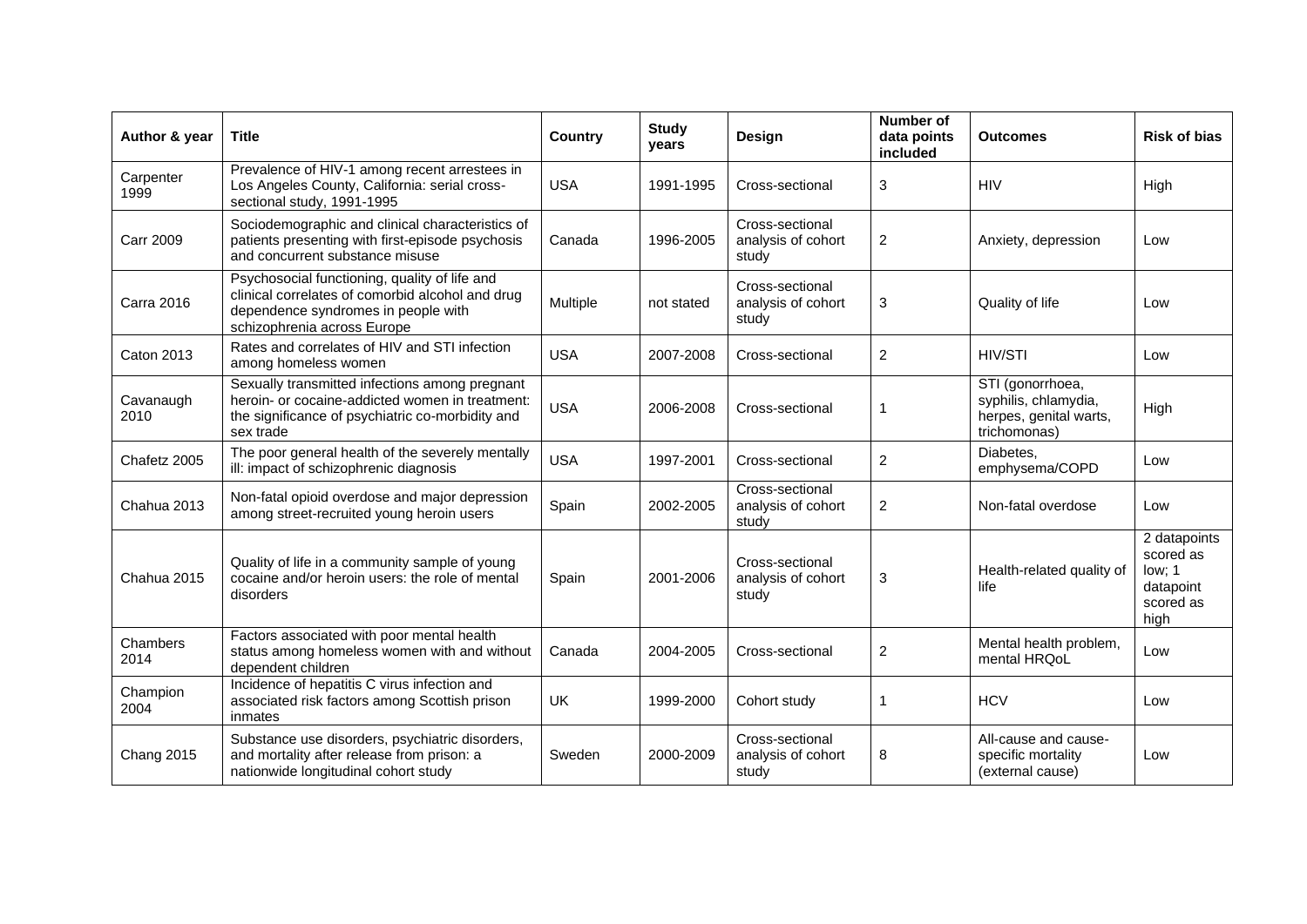| Author & year       | <b>Title</b>                                                                                                                                              | <b>Country</b> | <b>Study</b><br>years | Design          | <b>Number of</b><br>data points<br>included | <b>Outcomes</b>                                                                                                                                                                                                                                                                                                                                       | <b>Risk of bias</b>                                                   |
|---------------------|-----------------------------------------------------------------------------------------------------------------------------------------------------------|----------------|-----------------------|-----------------|---------------------------------------------|-------------------------------------------------------------------------------------------------------------------------------------------------------------------------------------------------------------------------------------------------------------------------------------------------------------------------------------------------------|-----------------------------------------------------------------------|
| <b>Chang 2015</b>   | Prevalence and risk factors for suicidal behavior<br>in young people presenting with first-episode<br>psychosis in Hong Kong: a 3-year follow-up<br>study | Hong Kong      | 2001-2003             | Cohort study    | 1                                           | Attempted or<br>completed suicide                                                                                                                                                                                                                                                                                                                     | High                                                                  |
| Chapman<br>2005     | Factors associated with suicide attempts in<br>female inmates: the hegemony of hopelessness                                                               | Canada         | not stated            | Cross-sectional | 1                                           | Attempted suicide                                                                                                                                                                                                                                                                                                                                     | High                                                                  |
| Chapman<br>2007     | The role of antisocial and borderline personality<br>features in substance depenence among<br>incarcerated females                                        | Canada         | not stated            | Cross-sectional | $\overline{c}$                              | Antisocial personality<br>disorder, borderline<br>personality disorder                                                                                                                                                                                                                                                                                | High                                                                  |
| <b>Chen 1999</b>    | Psychiatric co-morbidity among male heroin<br>addicts: differences between hospital and<br>incarcerated subjects in Taiwan                                | Taiwan         | 1994-1996             | Cross-sectional | 13                                          | Alcohol dependence,<br>antisocial personality<br>disorder, conversion<br>disorder, cyclothymia,<br>dysthymia, generalised<br>anxiety disorder,<br>hypochondriacal<br>disorder, major<br>depression, obsessive<br>compulsive disorder,<br>panic disorder,<br>paranoid personality<br>disorder, other<br>personality disorder,<br>somatisation disorder | High                                                                  |
| Chmielewski<br>2007 | Presence of Bartonella spp. In various human<br>populations                                                                                               | Poland         | Not stated            | Cross-sectional | 1                                           | Bartonella henselae<br>infection                                                                                                                                                                                                                                                                                                                      | High                                                                  |
| Christensen<br>2000 | Prevalence and incidence of bloodborne viral<br>infections among Danish prisoners                                                                         | Denmark        | 1996-1997             | Cohort study    | 11                                          | HAV, HBV, HCV, HDV,<br>HIV. HTLV                                                                                                                                                                                                                                                                                                                      | $\overline{3}$ datapoints<br>scored as<br>low, 8<br>scored as<br>high |
| Christensen<br>2002 | High prevalence of hepatitis E antibodies among<br>Danish prisoners and drug users                                                                        | <b>Denmark</b> | not stated            | Cross-sectional | 2                                           | Anti-HEV positive                                                                                                                                                                                                                                                                                                                                     | Low                                                                   |
| Cohan 2006          | Sex worker health: San Francisco style                                                                                                                    | <b>USA</b>     | 1999-2004             | Cross-sectional | $\overline{2}$                              | Sexually transmitted<br>infections                                                                                                                                                                                                                                                                                                                    | High                                                                  |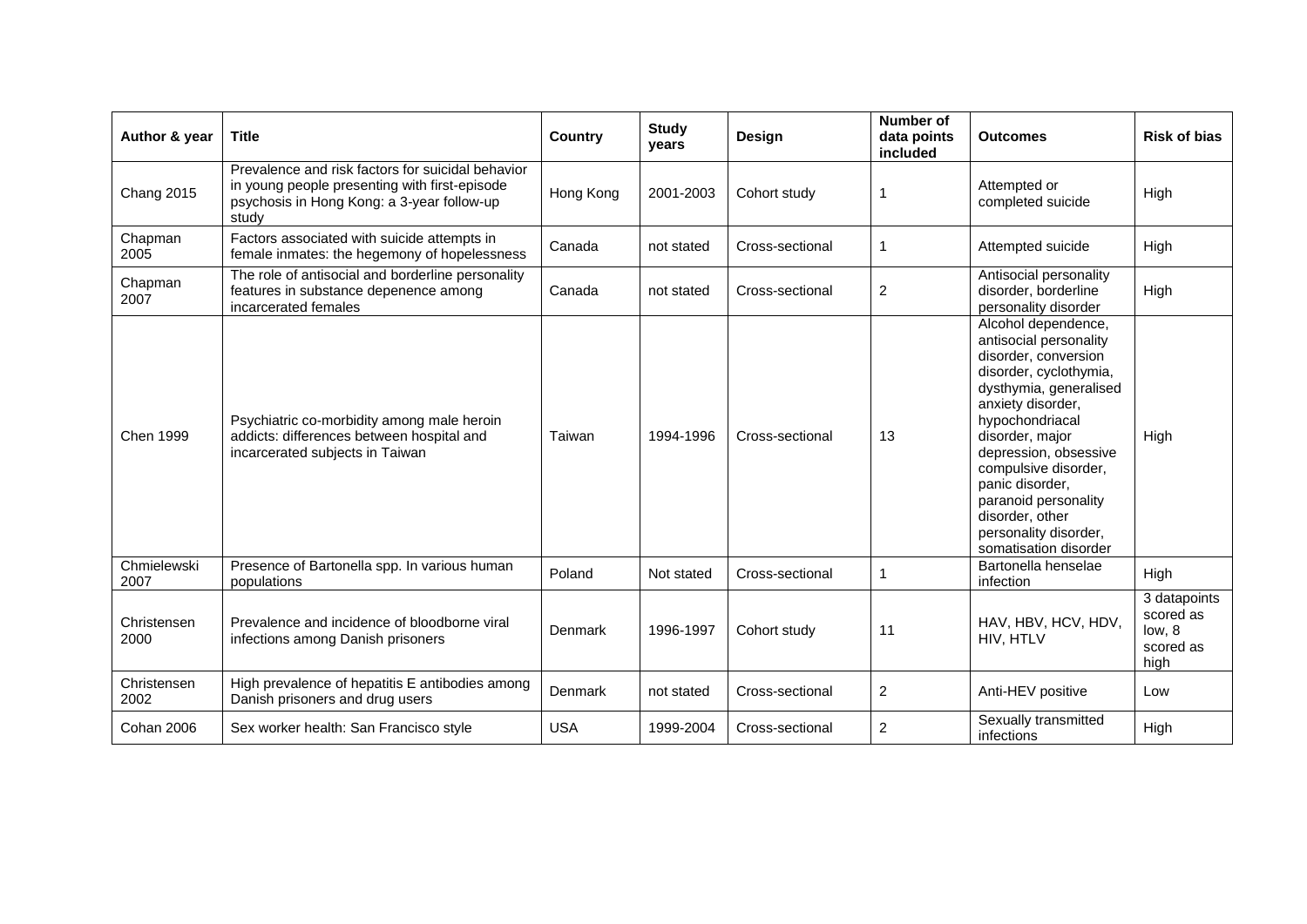| Author & year     | <b>Title</b>                                                                                                                                               | <b>Country</b> | <b>Study</b><br>years                                    | Design                                                 | <b>Number of</b><br>data points<br>included | <b>Outcomes</b>                                                                                                                                                                                                                                                                                                                                  | <b>Risk of bias</b>                                                  |
|-------------------|------------------------------------------------------------------------------------------------------------------------------------------------------------|----------------|----------------------------------------------------------|--------------------------------------------------------|---------------------------------------------|--------------------------------------------------------------------------------------------------------------------------------------------------------------------------------------------------------------------------------------------------------------------------------------------------------------------------------------------------|----------------------------------------------------------------------|
| <b>Coid 2011</b>  | Prisoners with psychosis in England and Wales:<br>diversion to psychiatric inpatient services?                                                             | UK             | 1997<br>(prisons<br>only; other<br>survey not<br>stated) | Cross-sectional                                        | 12                                          | Alcohol dependence,<br>antisocial personality<br>disorder, borderline<br>personality disorder,<br>depressive disorders,<br>lifetime suicide attempt,<br>narcisstic personality<br>disorder, obsessive<br>compulsive personality<br>disorder, paranoid<br>personality disorder,<br>schizotypal personality<br>disorder, serious<br>injury/assault | Low                                                                  |
| Commander<br>2001 | A comparison of the needs of homeless and<br>neverhomeless patients with psychotic disorders                                                               | UK             | not stated                                               | Cross-sectional                                        | 1                                           | Alcohol problem                                                                                                                                                                                                                                                                                                                                  | High                                                                 |
| Comtois 2004      | Clinicians' assessments of bipolar disorder and<br>substance abuse as predictors of suicidal<br>behavior in acutely hospitalized psychiatric<br>inpatients | <b>USA</b>     | 1996-2003                                                | Cross-sectional                                        | 3                                           | Suicide attempt                                                                                                                                                                                                                                                                                                                                  | Low                                                                  |
| <b>Cook 2001</b>  | Predictors of hepatitis B and C infection in<br>injecting drug users both in and out of drug<br>treatment                                                  | <b>UK</b>      | 1997-1999                                                | Cross-sectional                                        | $\overline{2}$                              | HBV, HCV                                                                                                                                                                                                                                                                                                                                         | High                                                                 |
| Cooper 1999       | Neurocognitive deficits in the dually diagnosed<br>with schizophrenia and cocaine abuse                                                                    | <b>USA</b>     | not stated                                               | Cross-sectional<br>analysis of<br>interventional study | $\mathbf{1}$                                | Depression                                                                                                                                                                                                                                                                                                                                       | High                                                                 |
| Cornford 2011     | Deep vein thromboses in users of opioid drugs:<br>incidence, prevalence and risk factors                                                                   | <b>UK</b>      | 2009                                                     | Cross-sectional                                        | $\mathbf{1}$                                | Deep vein thrombosis                                                                                                                                                                                                                                                                                                                             | High                                                                 |
| Cotton 2012       | Depressive symptoms in first episode<br>schizophrenia spectrum disorder                                                                                    | Australia      | 1998-2000                                                | Cohort study                                           | 4                                           | Moderate to severe<br>depression, persistent<br>depression                                                                                                                                                                                                                                                                                       | High                                                                 |
| Craine 2009       | Incidence of hepatitis C in drug injectors: the<br>role of homelessness, opiate substitution<br>treatment, equipment sharing, and community<br>size        | UK             | not stated                                               | Cohort study                                           | $\overline{c}$                              | <b>HCV</b>                                                                                                                                                                                                                                                                                                                                       | 1 datapoint<br>scored as<br>low; 1<br>datapoint<br>scored as<br>high |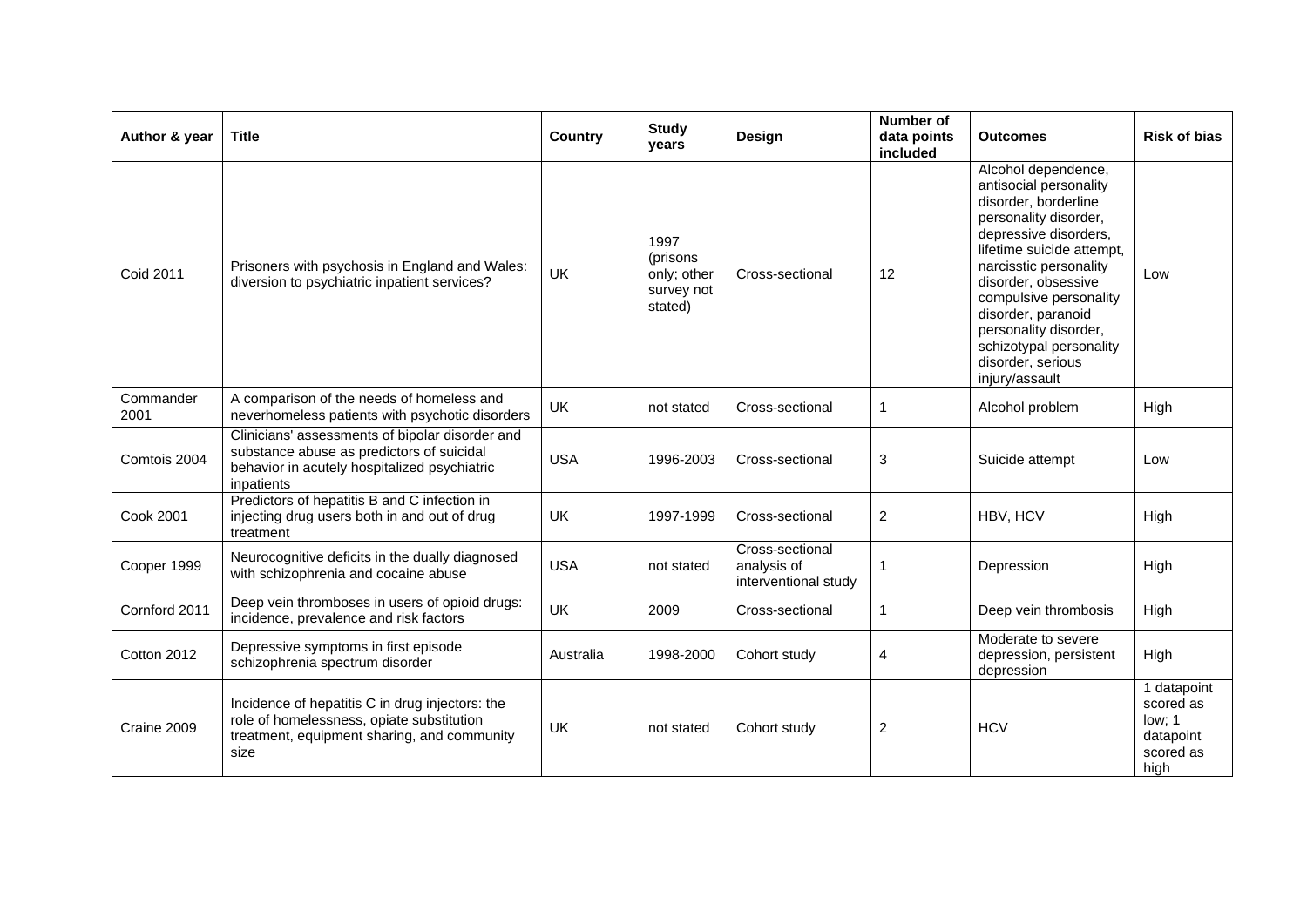| Author & year     | <b>Title</b>                                                                                                                                                                                                   | <b>Country</b> | <b>Study</b><br>years | Design                                         | <b>Number of</b><br>data points<br>included | <b>Outcomes</b>                                                                                                                                                                                                                                 | <b>Risk of bias</b>                                                  |
|-------------------|----------------------------------------------------------------------------------------------------------------------------------------------------------------------------------------------------------------|----------------|-----------------------|------------------------------------------------|---------------------------------------------|-------------------------------------------------------------------------------------------------------------------------------------------------------------------------------------------------------------------------------------------------|----------------------------------------------------------------------|
| Croxford 2015     | Sex work amongst people who inject drugs in<br>England, Wales and Northern Ireland: findings<br>from a National Survey of Health Harms and<br><b>Behaviours</b>                                                | UK             | 2011                  | Cross-sectional                                | 6                                           | HBV, HCV, HIV                                                                                                                                                                                                                                   | Low                                                                  |
| Cuddeback<br>2010 | General Medical Problems of Incarcerated<br>Persons With Severeand Persistent Mental<br>Illness: A Population-Based Study                                                                                      | <b>USA</b>     | 1999-2003             | Cohort study                                   | 13                                          | Blood disorder, cancer,<br>circulatory system,<br>digestive system,<br>endocrine disorder,<br>infectious disease,<br>injury, multiple health<br>problems,<br>musculoskeletal<br>system, nervous<br>system, respiratory<br>system, skin disorder | Low                                                                  |
| Cullen 2014       | Factors associated with recently acquired<br>hepatitis C virus infection in people who inject<br>drugs in England, Wales and Northern Ireland:<br>new findings from an unlinked anonymous<br>monitoring survey | UK             | 2011                  | Cross-sectional                                | $\overline{c}$                              | <b>HCV</b>                                                                                                                                                                                                                                      | 1 datapoint<br>scored as<br>low; 1<br>datapoint<br>scored as<br>high |
| Cuomo 2008        | Aggression, impulsivity, personality traits, and<br>childhood trauma<br>of prisonerswith substance abuse and addiction                                                                                         | Italy          | not stated            | Cross-sectional                                |                                             | Suicide attempt                                                                                                                                                                                                                                 | Low                                                                  |
| Dahlman 2017      | Physical pain is common and associated with<br>nonmedical prescription opioid use among<br>people who inject drugs                                                                                             | <b>USA</b>     | 2011-2013             | Cross-sectional                                | $\mathbf 1$                                 | Pain                                                                                                                                                                                                                                            | Low                                                                  |
| Daigre 2017       | The role of dual diagnosis in health-related<br>quality of life among treatment-seeking patients<br>in Spain                                                                                                   | Spain          | 2006-2016             | Cross-sectional                                | 2                                           | Mental and physical<br><b>HRQoL</b>                                                                                                                                                                                                             | High                                                                 |
| Dalton 2003       | Suicide risk in bipolar patients: The role of co-<br>morbid substance use disorders                                                                                                                            | Canada         | not stated            | Cross-sectional                                | $\mathbf 1$                                 | Suicide attempt                                                                                                                                                                                                                                 | High                                                                 |
| <b>Darke 2004</b> | Attempted suicide among injecting and<br>noninjecting cocaine users in Sydney, Australia                                                                                                                       | Australia      | 2002-2003             | Cross-sectional                                | $\mathbf 1$                                 | Suicide attempt                                                                                                                                                                                                                                 | High                                                                 |
| Dausey 2003       | Psychiatric comorbidity and the prevalence of<br>HIV infection in a sample of patients in treatment<br>for substance abuse                                                                                     | <b>USA</b>     | 1992-1997             | Cross-sectional<br>analysis of cohort<br>study | -1                                          | <b>HIV</b>                                                                                                                                                                                                                                      | High                                                                 |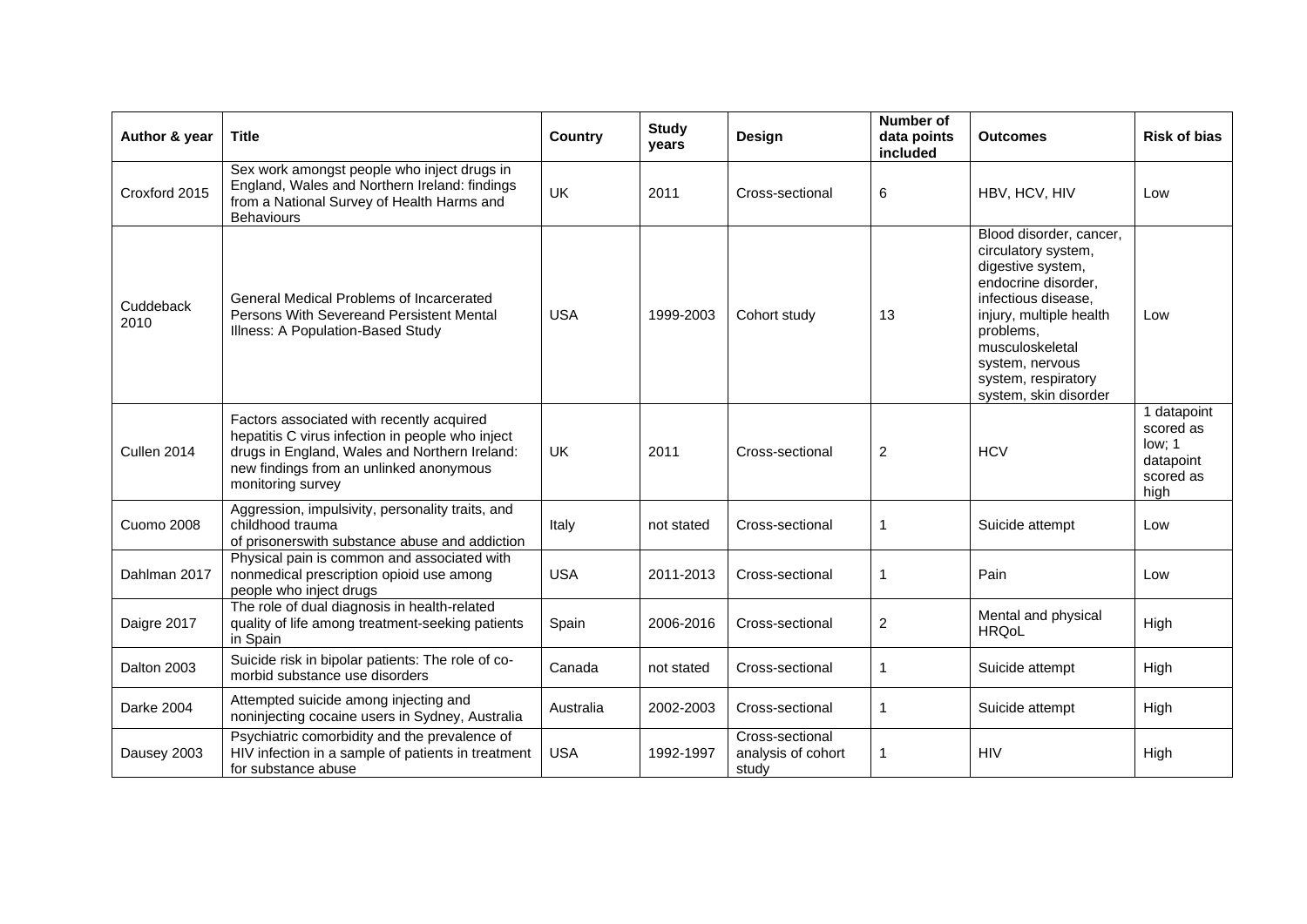| Author & year        | <b>Title</b>                                                                                                                                  | <b>Country</b> | <b>Study</b><br>years | Design                                         | Number of<br>data points<br>included | <b>Outcomes</b>                                                                                                                                                                    | <b>Risk of bias</b> |
|----------------------|-----------------------------------------------------------------------------------------------------------------------------------------------|----------------|-----------------------|------------------------------------------------|--------------------------------------|------------------------------------------------------------------------------------------------------------------------------------------------------------------------------------|---------------------|
| Davstad 2009         | An 18-year follow-up of patients admitted to<br>methadone treatment for the first time                                                        | Sweden         | 1989-2003             | Cohort study                                   | 1                                    | All-cause mortality                                                                                                                                                                | Low                 |
| de la Fuente<br>2006 | HTLV infection among injection and non-<br>injection heroin users in Spain: prevalence and<br>correlates                                      | Spain          | 2001-2003             | Cross-sectional<br>analysis of cohort<br>study | 2                                    | HTLV-2 infection                                                                                                                                                                   | Low                 |
| de la Hoya<br>2011   | Hepatitis C and B prevalence in Spanish prisons                                                                                               | Spain          | 2008                  | Cross-sectional                                | $\overline{c}$                       | HBV, HCV                                                                                                                                                                           | Low                 |
| Delahanty<br>2001    | Differences in rates of depression in<br>schizophrenia by race                                                                                | <b>USA</b>     | 1988-1990             | Cross-sectional                                | $\mathbf 1$                          | Quality of life                                                                                                                                                                    | High                |
| Dias 2015            | Risk-taking behaviours and HIV infection among<br>sex workers in Portugal: results from a cross-<br>sectional survey                          | Portugal       | 2011                  | Cross-sectional                                | 1                                    | <b>HIV</b>                                                                                                                                                                         | Low                 |
| Dibben 2011          | Differences in 5-year survival after a 'homeless'<br>or 'housed' drugs-related hospital admission: a<br>study of 15--30-year olds in Scotland | UK             | 1986-2001             | Cohort study                                   | $\mathbf 1$                          | All-cause mortality                                                                                                                                                                | High                |
| Dickey 2000          | Schizophrenia, substance use disorders and<br>medical co-morbidity                                                                            | <b>USA</b>     | 1994                  | Cross-sectional                                | 9                                    | Acute respiratory<br>disease, asthma,<br>diabetes.<br>gastrointestinal<br>disease, heart disease,<br>hypertension, skin<br>infections,<br>injury/poisoning,<br>malignant neoplasms | Low                 |
| Dickey 2002          | Medical morbidity, mental illness, and substance<br>use disorders                                                                             | <b>USA</b>     | 1997-1998             | Cross-sectional                                | 8                                    | Acute respiratory<br>disease, asthma,<br>diabetes,<br>gastrointestinal<br>disease, heart disease,<br>hypertension, skin<br>infections,<br>injury/poisoning,<br>malignant neoplasms | Low                 |
| Dickey 2004          | Externally caused deaths for adults with<br>substance use and mental disorders                                                                | <b>USA</b>     | 1997-1998             | Cohort study                                   | $\overline{c}$                       | Injury death                                                                                                                                                                       | Low                 |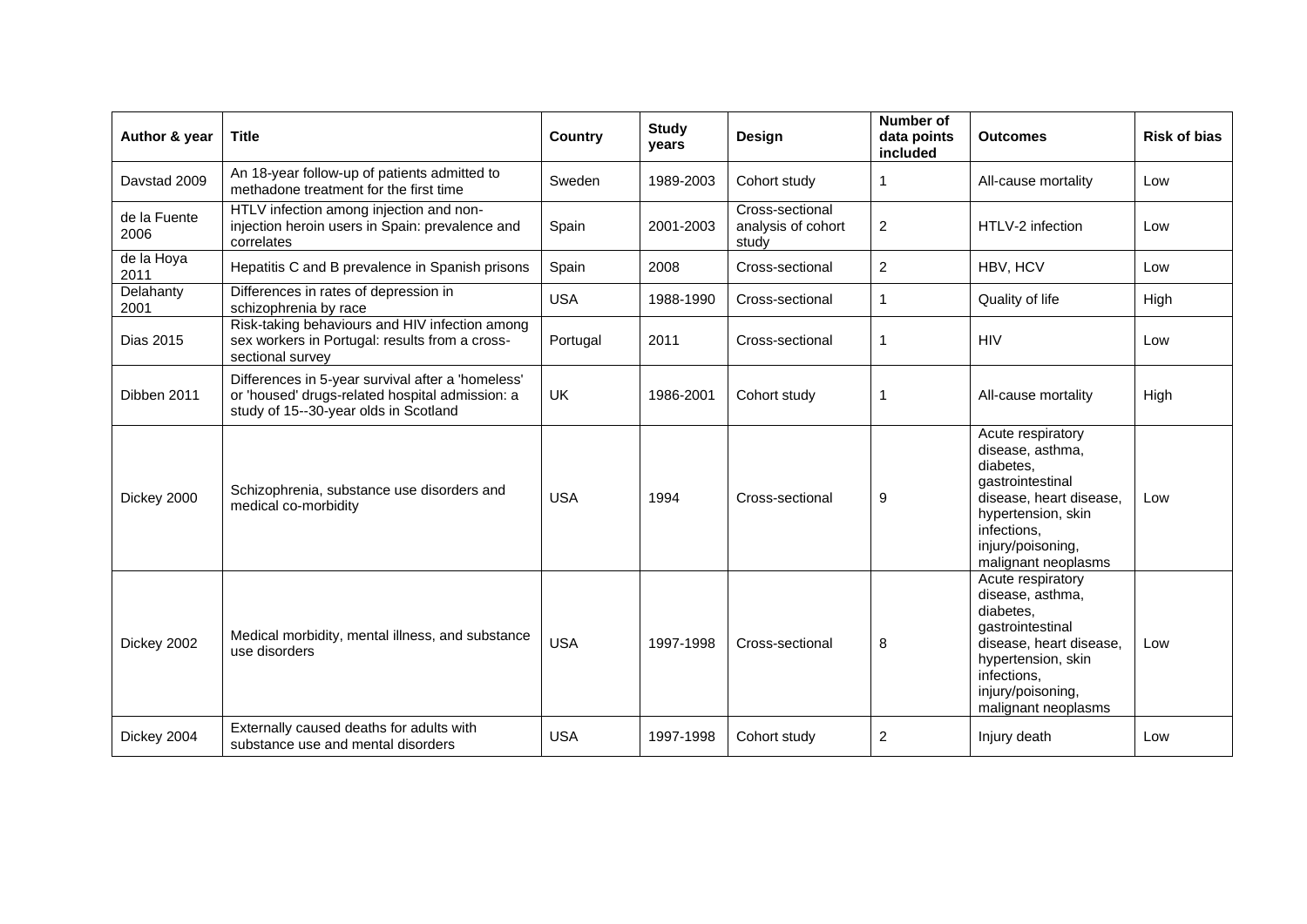| Author & year              | <b>Title</b>                                                                                                                                                                          | Country     | <b>Study</b><br>vears | <b>Design</b>                                         | <b>Number of</b><br>data points<br>included | <b>Outcomes</b>                                                                                             | <b>Risk of bias</b> |
|----------------------------|---------------------------------------------------------------------------------------------------------------------------------------------------------------------------------------|-------------|-----------------------|-------------------------------------------------------|---------------------------------------------|-------------------------------------------------------------------------------------------------------------|---------------------|
| Dickson-<br>Spillman 2016  | Rates of HIV and Hepatitis Infections in Clients<br>Entering Heroin-Assisted Treatment between<br>2003 and 2013 and Risk Factors for Hepatitis C<br>Infection                         | Switzerland | 2003-2013             | Cross-sectional                                       | 1                                           | <b>HCV</b>                                                                                                  | Low                 |
| Doran 2018                 | Substance use and homelessness among<br>emergency department patients                                                                                                                 | <b>USA</b>  | 2016-2017             | Cross-sectional<br>analysis of cohort<br>study        | $\overline{c}$                              | Opioid overdose                                                                                             | High                |
| <b>Duffy 2006</b>          | Psychiatric morbidity in the male sentenced Irish<br>prisons population                                                                                                               | Ireland     | 2001                  | Cross-sectional                                       | 1                                           | Deliberate self-harm                                                                                        | Low                 |
| Dumais 2010                | Clinical and sociodemographic profiles of male<br>inmates with severe mental illness: a<br>comparison with voluntarily and involuntarily<br>hospitalized patients                     | Canada      | 1991-2003             | Cross-sectional                                       | 4                                           | Alcohol problem,<br>antisocial personality<br>disorder, anxiety<br>disorder, alcohol abuse<br>or dependence | High                |
| Dumais 2014                | Clinical characteristics and service use of<br>incarcerated males with severe mental<br>disorders: a comparative case-control study with<br>patients found not criminally responsible | Canada      | 1998-2003             | Cross-sectional<br>analysis of case-<br>control study | $\overline{\mathbf{c}}$                     | Alcohol abuse or<br>dependence, suicide<br>attempt                                                          | High                |
| Enguelberg-<br>Gabbay 2016 | Methadone treatment, bruxism, and<br>temporomandibular disorders among male<br>prisoners                                                                                              | Israel      | not stated            | Cross-sectional                                       | $\overline{c}$                              | Awake bruxism, sleep<br>bruxism                                                                             | High                |
| Epperson<br>2008           | Increased HIV risk associated with criminal<br>justice involvement among men on methadone                                                                                             | <b>USA</b>  | not stated            | Cross-sectional<br>analysis of cohort<br>study        | 1                                           | <b>HIV</b>                                                                                                  | High                |
| Erlangsen<br>2012          | Schizophrenia--a predictor of suicide during the<br>second half of life?                                                                                                              | Denmark     | 1990-2006             | Cohort study                                          | $\overline{c}$                              | Suicide mortality                                                                                           | Low                 |
| Essock 2003                | Risk factors for HIV, hepatitis B, and hepatitis C<br>among persons with severe mental illness                                                                                        | <b>USA</b>  | 1997-1998             | Cross-sectional                                       | 6                                           | HBV, HCV, HIV                                                                                               | High                |
| Estebanez<br>1998          | A demographic and health survey of Spanish<br>female sex workers                                                                                                                      | Spain       | 1989-1991             | Cross-sectional                                       | 4                                           | <b>HIV</b>                                                                                                  | Low                 |
| Estebanez<br>2000          | Women, drugs and HIV/AIDS: Results of a<br>multicenter European study                                                                                                                 | Multiple    | 1995                  | Cross-sectional                                       | 3                                           | <b>HIV</b>                                                                                                  | Low                 |
| Estebanez<br>2001          | Determinants of HIV prevalence amongst female<br><b>IDU</b> in Madrid                                                                                                                 | Spain       | 1995-1996             | Cross-sectional                                       | 3                                           | <b>HIV</b>                                                                                                  | Low                 |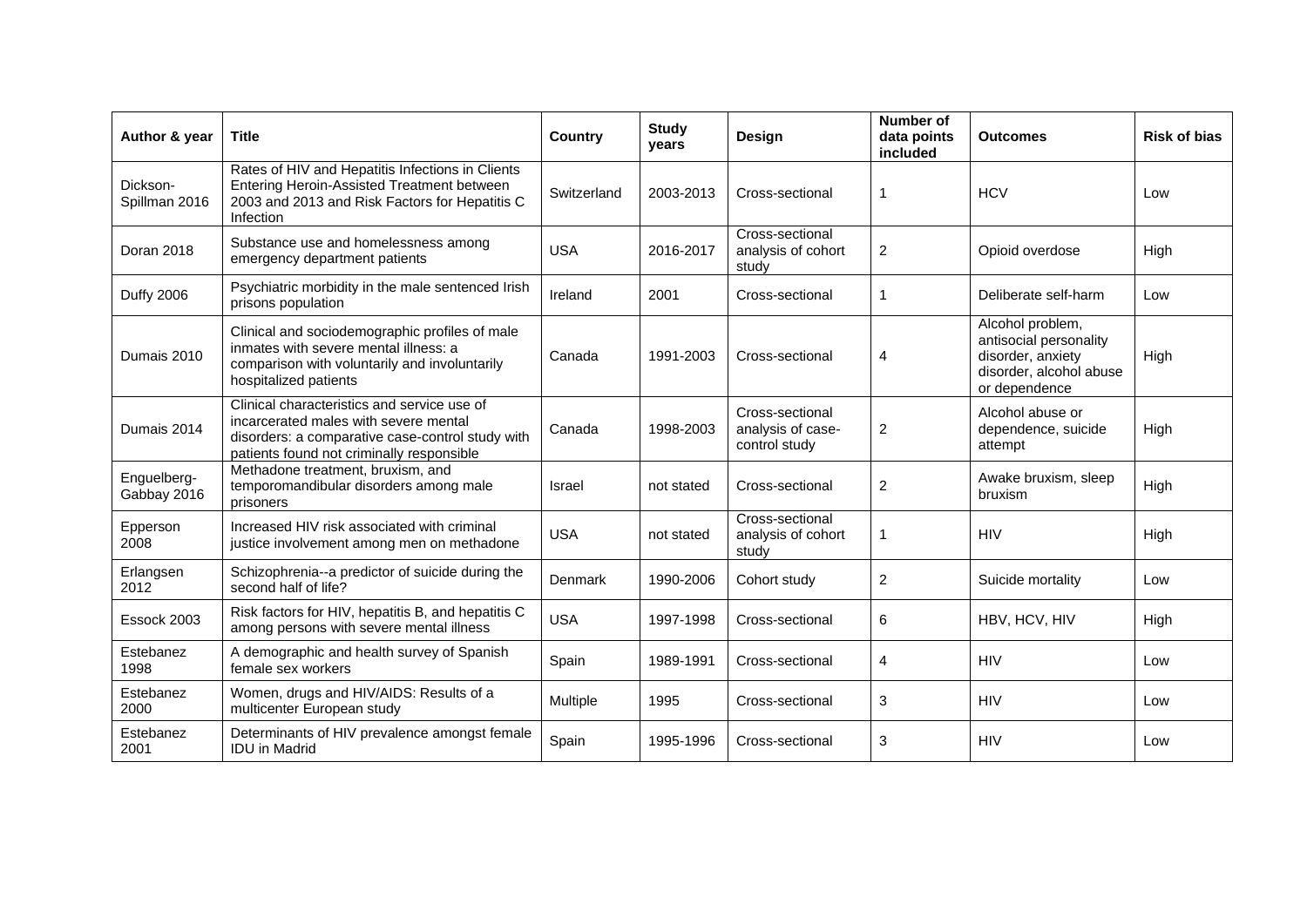| Author & year                 | <b>Title</b>                                                                                                                                                                                           | <b>Country</b> | <b>Study</b><br>years | Design                                         | <b>Number of</b><br>data points<br><b>included</b> | <b>Outcomes</b>                                                                                                                            | <b>Risk of bias</b> |
|-------------------------------|--------------------------------------------------------------------------------------------------------------------------------------------------------------------------------------------------------|----------------|-----------------------|------------------------------------------------|----------------------------------------------------|--------------------------------------------------------------------------------------------------------------------------------------------|---------------------|
| <b>Evans 2015</b>             | Heterogeneity of Mental Health Service<br>Utilization and High Mental Health Service Use<br>Among Women Eight Years After Initiating<br>Substance Use Disorder Treatment                               | <b>USA</b>     | 2000-2002             | Cross-sectional<br>analysis of cohort<br>study | 4                                                  | Suicidal ideation or<br>attempt                                                                                                            | Low                 |
| Fairbairn 2008                | Crystal methamphetamine use associated with<br>non-fatal overdose among a cohort of injection<br>drug users in Vancouver                                                                               | Canada         | 1996-2005             | Cohort study                                   |                                                    | Non-fatal overdose                                                                                                                         | High                |
| Falster 2009                  | Hepatitis C virus acquisition among injecting<br>drug users: A cohort analysis of a national<br>repeated cross-sectional survey of needle and<br>syringe program attendees in Australia, 1995-<br>2004 | Australia      | 1995-2004             | Cross-sectional                                | 1                                                  | <b>HCV</b>                                                                                                                                 | Low                 |
| Feng 2012                     | Prevalence and knowledge of sexual transmitted<br>infections, drug abuse, and AIDS among male<br>inmates in a Taiwan prison                                                                            | Taiwan         | 2008                  | Cross-sectional                                | 9                                                  | Cellulitis, condyloma<br>acuminata, diabetes<br>mellitus, gonorrhoea,<br>HBV, HCV, herpes<br>simplex urethritis,<br>hypertension, syphilis | High                |
| Feodor<br>Nilsson 2014        | Suicide and unintentional injury mortality among<br>homeless people: a Danish nationwide register-<br>based cohort study                                                                               | <b>Denmark</b> | 1999-2008             | Cohort study                                   | 23                                                 | Suicide mortality,<br>unintentional injury<br>mortality                                                                                    | Low                 |
| Fickenscher<br>2001           | Women behind bars: health needs of inmates in<br>a county jail                                                                                                                                         | <b>USA</b>     | 1999                  | Cross-sectional                                | $\overline{2}$                                     | Fair/poor self-rated<br>heatlh                                                                                                             | Low                 |
| Finseth 2012                  | Risk factors related to lifetime suicide attempts<br>in acutely admitted bipolar disorder inpatients                                                                                                   | Norway         | 2002-2009             | Cross-sectional                                | 1                                                  | Suicide attempt                                                                                                                            | Low                 |
| <b>Firestone Cruz</b><br>2007 | Prevalence and associated factors of hepatitis C<br>infection (HCV) in a multi-site Canadian<br>population of illicit opioid and other drug users<br>(OPICAN)                                          | Canada         | 2002                  | Cross-sectional                                | $\overline{c}$                                     | <b>HCV</b>                                                                                                                                 | Low                 |
| Folch 2016                    | High Prevalence and Incidence of HIV and HCV<br>Among New Injecting Drug Users With a Large<br>Proportion of Migrants--Is Prevention Failing?                                                          | Spain          | 2010-2011             | Cross-sectional                                | 12                                                 | HCV, HIV                                                                                                                                   | Low                 |
| <b>Ford 2000</b>              | HIV, hepatitis C and risk behaviour in a<br>Canadian medium-security federal penitentiary.<br>Queen's University HIV Prison Study Group                                                                | Canada         | 1998                  | Cross-sectional                                | 1                                                  | <b>HCV</b>                                                                                                                                 | High                |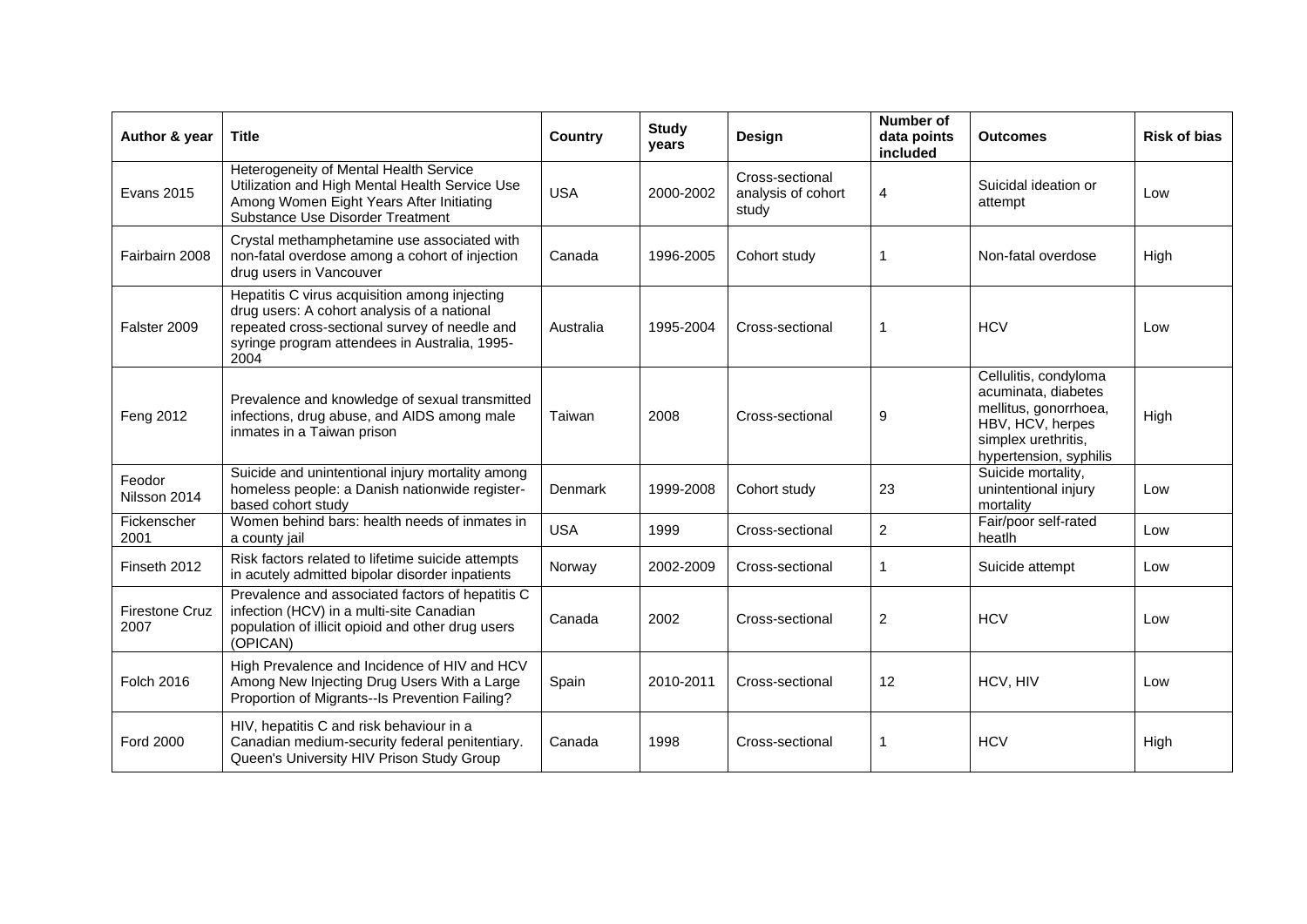| Author & year           | <b>Title</b>                                                                                                                                            | <b>Country</b> | <b>Study</b><br>years | Design             | Number of<br>data points<br>included | <b>Outcomes</b>                                                                                                                                               | <b>Risk of bias</b> |
|-------------------------|---------------------------------------------------------------------------------------------------------------------------------------------------------|----------------|-----------------------|--------------------|--------------------------------------|---------------------------------------------------------------------------------------------------------------------------------------------------------------|---------------------|
| Fowler 1998             | Patterns of current and lifetime substance use in<br>schizophrenia                                                                                      | Australia      | not stated            | Cross-sectional    | $\overline{2}$                       | Suicide attempt                                                                                                                                               | High                |
| Fox 2005                | Hepatitis C virus infection among prisoners in<br>the California state correctional system                                                              | <b>USA</b>     | not stated            | Cross-sectional    | 1                                    | <b>HCV</b>                                                                                                                                                    | Low                 |
| Freedenthal<br>2007     | Inhalant use and suicidality among incarcerated<br>youth                                                                                                | <b>USA</b>     | 2003                  | Cross-sectional    | 8                                    | Suicidal ideation or<br>attempt                                                                                                                               | Low                 |
| Fruehwald<br>2004       | Suicide in custody: case-control study                                                                                                                  | Austria        | 1975-1999             | Case-control study | $\overline{1}$                       | Suicide mortality                                                                                                                                             | High                |
| <b>Fuller 2005</b>      | A comparison of HIV seropositive and<br>seronegative young adult heroin- and cocaine-<br>using men who have sex with men in New York<br>City, 2000-2003 | <b>USA</b>     | 2000-2004             | Cross-sectional    | 1                                    | <b>HIV</b>                                                                                                                                                    | High                |
| Fuller 2011             | Prevalence of liver disease in veterans with<br>bipolar disorder or schizophrenia                                                                       | <b>USA</b>     | 2001-2006             | Cohort study       | 6                                    | Alcohol-related<br>cirrhosis, non-alcohol<br>fatty liver disease,<br>overall liver disease                                                                    | High                |
| Fuller-<br>Thomson 2016 | Schizophrenia and Suicide Attempts: Findings<br>from a Representative Community-Based<br>Canadian Sample                                                | Canada         | 2012                  | Cross-sectional    | 1                                    | Suicide attempt                                                                                                                                               | High                |
| Gabriel 2008            | Prevalence of Chlamydia trachomatis and<br>associated risk factors in women inmates<br>admitted to a youth offenders institute in the UK                | UK             | 2003-2005             | Cross-sectional    | 5                                    | Chlamydia                                                                                                                                                     | High                |
| Gao 2008                | Differential interactions between comorbid<br>anxiety disorders and substance use disorder in<br>rapid cycling bipolar I or II disorder                 | <b>USA</b>     | up to 2005            | Cross-sectional    | 16                                   | Any anxiety disorder,<br>generalised anxiety<br>disorder, obsessive<br>compulsive disorder,<br>panic disorder                                                 | High                |
| Garcia 2004             | Association of Trichomonas vaginalis with<br>sociodemographic factors and other STDs<br>among female inmates in Lisbon                                  | Portugal       | Not stated            | Cross-sectional    | $\overline{2}$                       | Trichomonas vaginalis<br>infection                                                                                                                            | High                |
| Garland 2009            | Nitrous oxide inhalation among adolescents:<br>prevalence, correlates, and co-occurrence with<br>volatile solvent inhalation                            | <b>USA</b>     | 2004                  | Cross-sectional    | 13                                   | Anxiety symptoms,<br>depression symptoms,<br>head injury with<br>extended loss of<br>consciousness,<br>obsessive compulsive<br>symptoms, suicidal<br>ideation | Low                 |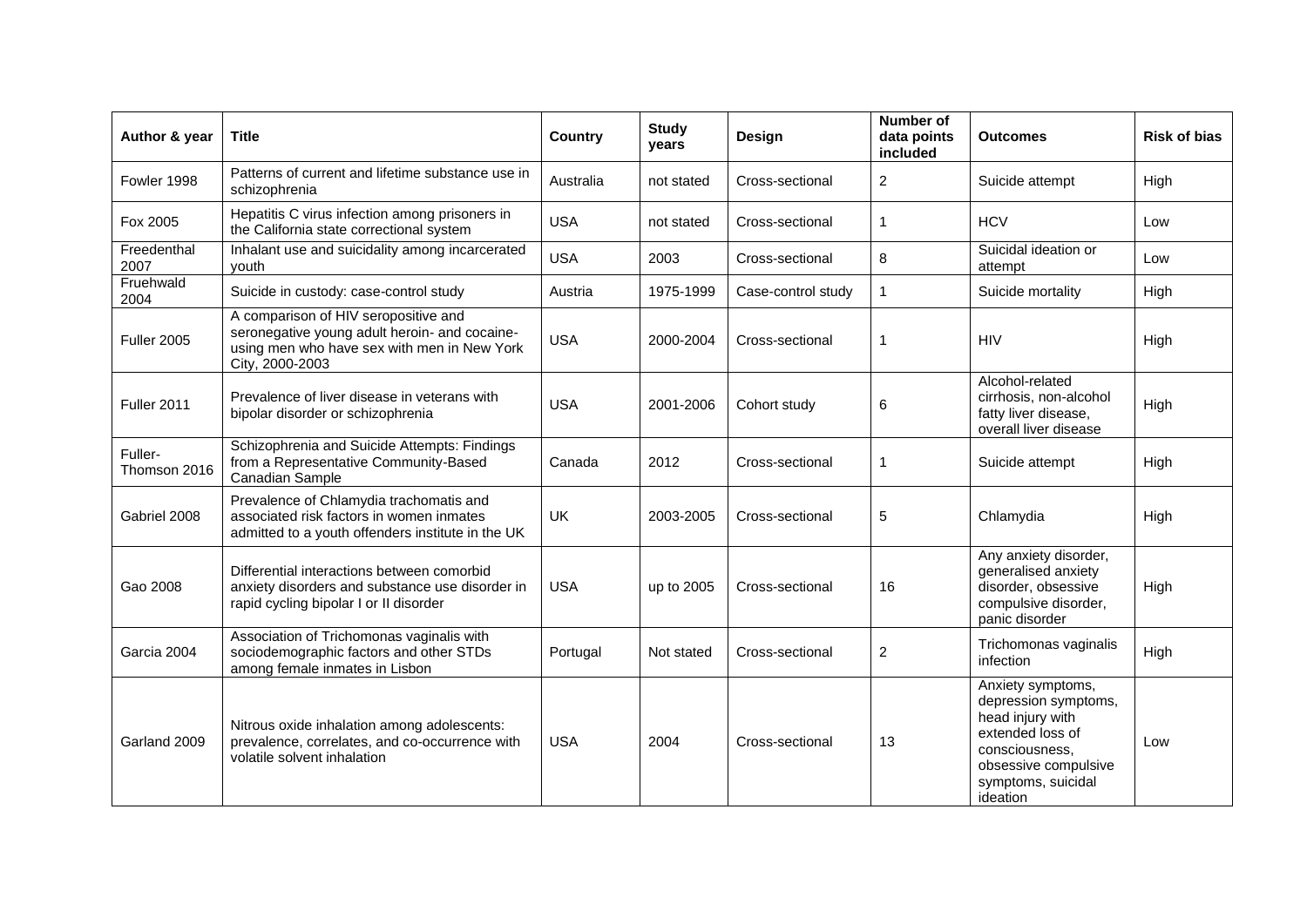| Author & year      | <b>Title</b>                                                                                                                                                                                                  | <b>Country</b> | <b>Study</b><br>years | <b>Design</b>                                  | Number of<br>data points<br>included | <b>Outcomes</b>                                                                                                                               | <b>Risk of bias</b> |
|--------------------|---------------------------------------------------------------------------------------------------------------------------------------------------------------------------------------------------------------|----------------|-----------------------|------------------------------------------------|--------------------------------------|-----------------------------------------------------------------------------------------------------------------------------------------------|---------------------|
| <b>Garno 2005</b>  | Bipolar disorder with comorbid cluster B<br>personality disorder features: impact on<br>suicidality                                                                                                           | <b>USA</b>     | not stated            | Cross-sectional                                | 1                                    | Suicide attempts                                                                                                                              | High                |
| Gates 2004         | Risk factors for hepatitis C infection and<br>perception of antibody status among male prison<br>inmates in the Hepatitis C Incidence and<br>Transmission in Prisons Study cohort, Australia                  | Australia      | 2000-2001             | Nested case-control<br>study                   | $\overline{2}$                       | <b>HCV</b>                                                                                                                                    | Low                 |
| Gelberg 2009       | Hospitalizations among homeless women: are<br>there ethnic and drug abuse disparities?                                                                                                                        | <b>USA</b>     | 1997                  | Cross-sectional                                | 5                                    | Alcohol<br>abuse/dependence,<br>depression, fair or poor<br>self-rated health,<br>psychological<br>wellbeing, sexually<br>transmitted disease | Low                 |
| Gelberg 2012       | Prevalence, distribution, and correlates of<br>hepatitis C virus infection<br>among homeless adults in Los Angeles                                                                                            | <b>USA</b>     | 2003-2004             | Cross-sectional                                | 9                                    | <b>HCV</b>                                                                                                                                    | Low                 |
| Gilchrist 2005     | Comparison of drug use and psychiatric<br>morbidity between prostitute and non-prostitute<br>female drug users in Glasgow, Scotland                                                                           | UK             | not stated            | Cross-sectional                                | 4                                    | Accidental drug<br>overdose, suicide<br>attempt, deliberate self-<br>harm, eating disorder                                                    | High                |
| Gilfillan 1998     | A comparison of psychotic and nonpsychotic<br>substance users in the psychiatric emergency<br>room                                                                                                            | <b>USA</b>     | 1993                  | Cross-sectional                                | 1                                    | Suicidal behaviour or<br>ideation                                                                                                             | High                |
| Gjersing 2014      | Gender differences in mortality and risk factors<br>in a 13-year cohort study of street-recruited<br>injecting drug users.                                                                                    | Norway         | 1997-2010             | Cohort study                                   | 3                                    | All-cause mortality                                                                                                                           | Low                 |
| Goldenberg<br>2017 | Dual sexual and drug-related predictors of<br>hepatitis C incidence among sexworkers in a<br>Canadian setting: gaps and opportunities for<br>scale-up of hepatitis C virus prevention,<br>treatment, and care | Canada         | 2010-2014             | Cohort study                                   | 3                                    | <b>HCV</b>                                                                                                                                    | Low                 |
| Goldstein<br>2005  | History of suicide attempts in pediatric bipolar<br>disorder: factors associated with increased risk                                                                                                          | <b>USA</b>     | not stated            | Cross-sectional<br>analysis of cohort<br>study | 1                                    | Suicide attempt                                                                                                                               | High                |
| Goldstein<br>2008  | Substance use disorders among adolescents<br>with bipolar spectrum disorders                                                                                                                                  | <b>USA</b>     | not stated            | Cross-sectional<br>analysis of cohort<br>study | 5                                    | ADHD, anxiety,<br>conduct disorder,<br>oppositional defiant<br>disorder, PTSD                                                                 | High                |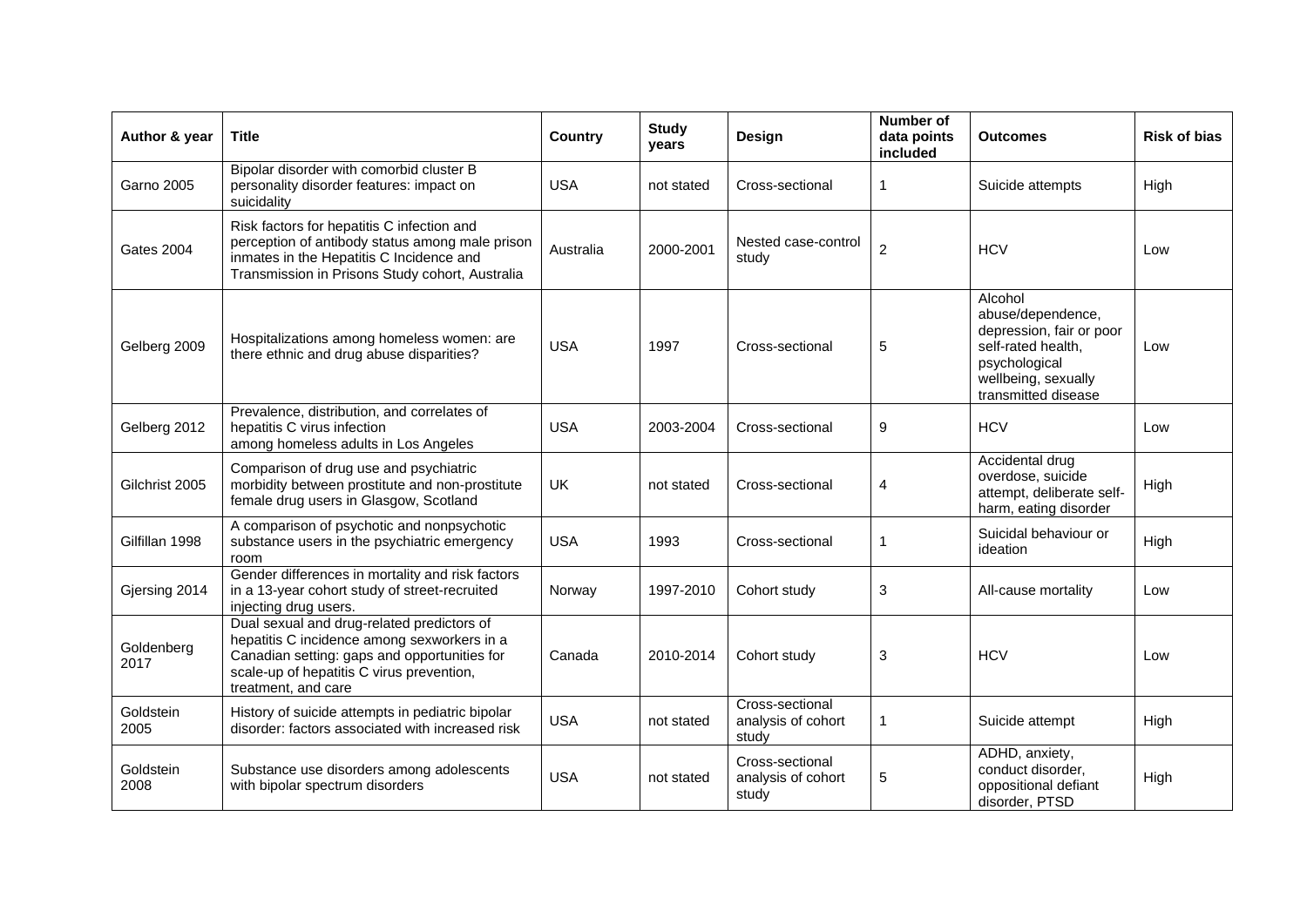| Author & year                  | <b>Title</b>                                                                                                                                                           | <b>Country</b> | <b>Study</b><br>years | Design                               | Number of<br>data points<br>included | <b>Outcomes</b>                       | <b>Risk of bias</b> |
|--------------------------------|------------------------------------------------------------------------------------------------------------------------------------------------------------------------|----------------|-----------------------|--------------------------------------|--------------------------------------|---------------------------------------|---------------------|
| Goldstein<br>2008              | The specific burden of comorbid anxiety<br>disorders and of substance use disorders in<br>bipolar I disorder                                                           | <b>USA</b>     | 2001-2002             | Cross-sectional                      | 4                                    | Mental HRQoL,<br>personality disorder | Low                 |
| Goldstein<br>2008              | Preliminary findings regarding overweight and<br>obesity in pediatric bipolar disorder                                                                                 | <b>USA</b>     | not stated            | Cross-sectional                      | 1                                    | Overweight/obesity                    | High                |
| Goldstein<br>2011              | The burden of obesity among adults with bipolar<br>disorder in the United States                                                                                       | <b>USA</b>     | 2001-2002             | Cross-sectional                      | 1                                    | Obesity                               | Low                 |
| Gonzalez-<br><b>Pinto 2006</b> | Suicidal risk in bipolar I disorder patients and<br>adherence to long-term lithium treatment                                                                           | Spain          | 1994-2005             | Cohort study                         | 1                                    | Suicidal acts                         | High                |
| Gonzalez-<br><b>Pinto 2007</b> | Predictors of Suicide in First-Episode<br>Affectiveand Nonaffective Psychotic<br>Inpatients: Five-Year Follow-Up of Patients<br>Froma Catchment Area in Vitoria, Spain | Spain          | 1997-1999             | Cohort study                         | 1                                    | Suicide attempt                       | High                |
| Gore 1999                      | Prevalence of hepatitis C in prisons: WASH-C<br>surveillance linked to self-reported risk<br>behaviours                                                                | UK             | 1994-1996             | Cross-sectional                      | 1                                    | <b>HCV</b>                            | Low                 |
| Gossop 2002                    | A prospective study of mortality among drug<br>misusers during a 4-year period after seeking<br>treatment                                                              | UK             | 1995-1999             | Cohort study                         | 1                                    | Overdose mortality                    | High                |
| Graham 2017                    | Trends in hepatitis C antibody prevalence<br>among Aboriginal and Torres Strait Islander<br>people attending Australian Needle and Syringe<br>Programs, 1996-2015      | Australia      | 1996-2015             | Cross-sectional                      | 6                                    | <b>HCV</b>                            | Low                 |
| Grinman 2010                   | Drug problems among homeless individuals in<br>Toronto, Canada: prevalence, drugs of choice,<br>and relation to health status                                          | Canada         | 2004-2005             | Cross-sectional                      | 4                                    | Mental and physical<br><b>HRQoL</b>   | Low                 |
| Gutierrez-<br>Rojas 2008       | Quality of life in bipolar disorder patients: a<br>comparison with a general population sample                                                                         | Spain          | not stated            | Cross-sectional                      | $\overline{c}$                       | Low mental HRQoL                      | High                |
| Hadland 2014                   | Prescription opioid injection and risk of hepatitis<br>C in relation to traditional drugs of misuse in a<br>prospective cohort of street youth                         | Canada         | not stated            | Cohort study                         | 5                                    | <b>HCV</b>                            | Low                 |
| Haglund 2014                   | Suicide after release from prison: a population-<br>based cohort study from Sweden                                                                                     | Sweden         | 2005-2009             | Cohort study                         | $\overline{2}$                       | Suicide mortality                     | Low                 |
| <b>Hahn 2004</b>               | HIV seroconversion among the homeless and<br>marginally housed in San Francisco: a ten-year<br>study                                                                   | <b>USA</b>     | 1990-2000             | Repeated cross-<br>sectional studies | $\overline{2}$                       | <b>HIV</b>                            | Low                 |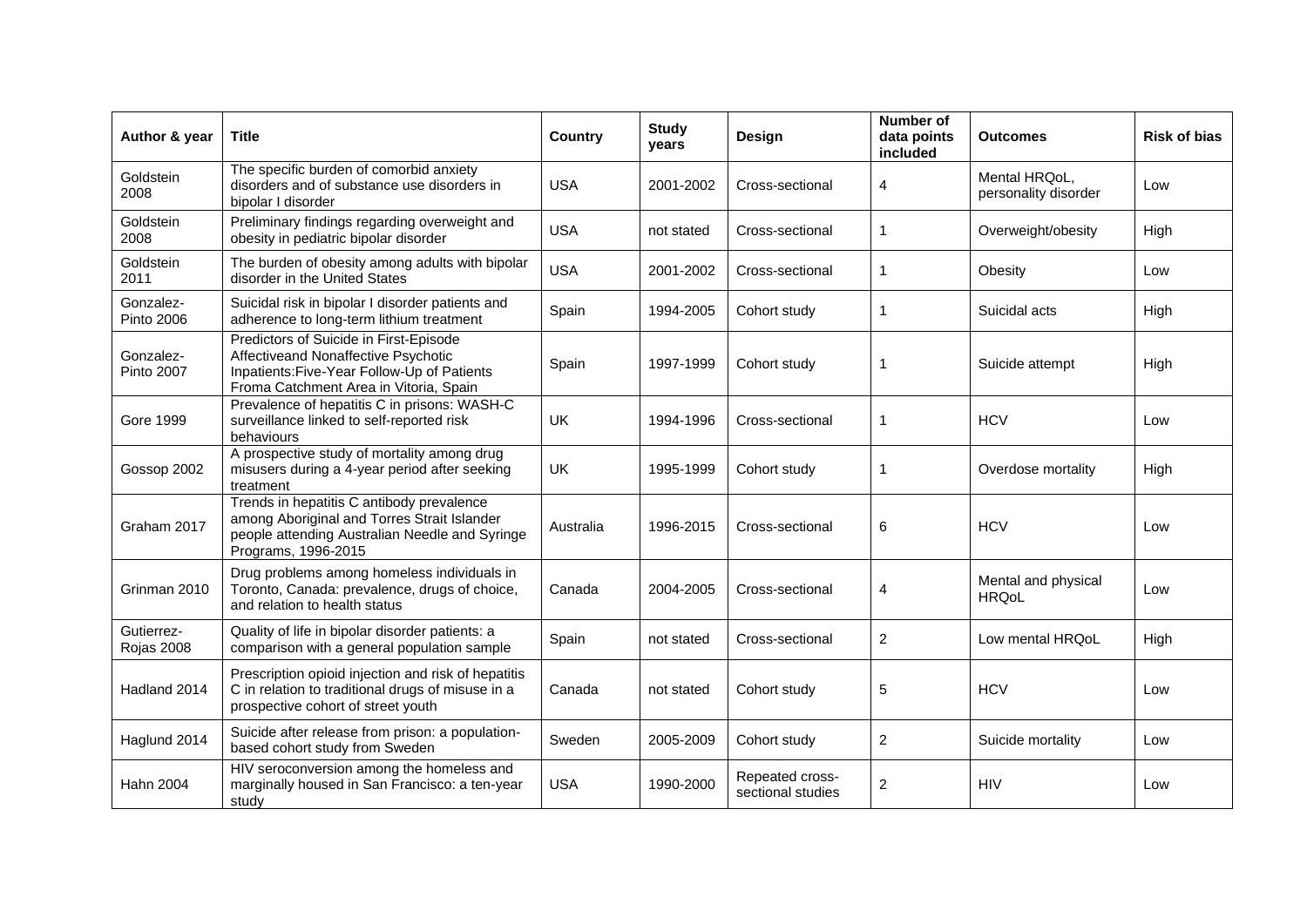| Author & year       | Title                                                                                                                                                                     | Country     | <b>Study</b><br>years | Design                                                 | <b>Number of</b><br>data points<br>included | <b>Outcomes</b>                                                                     | <b>Risk of bias</b> |
|---------------------|---------------------------------------------------------------------------------------------------------------------------------------------------------------------------|-------------|-----------------------|--------------------------------------------------------|---------------------------------------------|-------------------------------------------------------------------------------------|---------------------|
| Hakansson<br>2013   | All cause mortality in criminal justice clients with<br>substance use problems - a prospective follow-<br>up study                                                        | Sweden      | 2001-2008             | Cohort study                                           | 1                                           | All-cause mortality                                                                 | Low                 |
| <b>Hall 2000</b>    | Pathological gambling among cocaine-<br>dependent outpatients                                                                                                             | <b>USA</b>  | not stated            | Cross-sectional<br>analysis of<br>interventional study | 1                                           | Pathological gambling                                                               | High                |
| Han 2003            | Lifetime and current prevalence of mental<br>disorders among homeless men in Korea                                                                                        | South Korea | 1999-2000             | Cross-sectional                                        | $\overline{2}$                              | Mood disorders                                                                      | Low                 |
| Harrison 2008       | Naturalistic follow-up of comorbid substance use<br>in schizophrenia: The West London first-episode<br>study                                                              | UK          | not stated            | Cohort study                                           | 5                                           | Akasthisia, depression,<br>mild dyskinesia,<br>Parkinsonism, tardive<br>dyskinesia, | High                |
| Haussig 2018        | A large proportion of people who inject drugs are<br>susceptible to hepatitis B: results from a bio-<br>behavioural study in eight German cities                          | Germany     | 2011-2014             | Cross-sectional                                        | $\overline{c}$                              | <b>HBV</b>                                                                          | High                |
| Havens 2006         | Prevalence and correlates of suicidal ideation<br>among young injection vs noninjection drug<br>users                                                                     | <b>USA</b>  | 2000-2002             | Cross-sectional                                        | 1                                           | Suicidal ideation                                                                   | High                |
| Hellard 2004        | The prevalence and the risk behaviours<br>associated with the transmission of hepatitis C<br>virus in Australian correctional facilities                                  | Australia   | 2001                  | Cross-sectional                                        | $\overline{2}$                              | <b>HCV</b>                                                                          | Low                 |
| Helleberg<br>2015   | Associations between HIV and schizophrenia<br>and their effect on HIV treatment outcomes                                                                                  | Denmark     | 1995-2011             | Cohort study                                           | 1                                           | <b>HIV</b>                                                                          | Low                 |
| Hennessey<br>2009   | Hepatitis A seroprevalence and risk factors<br>among homeless adults in San Francisco:<br>should homelessness be included in the risk-<br>based strategy for vaccination? | <b>USA</b>  | 1999-2000             | Cross-sectional                                        | 3                                           | <b>HAV</b>                                                                          | Low                 |
| Herman 2004         | Neurocognitive functioning and quality of life<br>among dually diagnosed and non-substance<br>abusing schizophrenia inpatients                                            | Australia   | not stated            | Cross-sectional                                        | 1                                           | Quality of life                                                                     | High                |
| Hermanstyne<br>2012 | The association between use of non-injection<br>drug implements and hepatitis C virus antibody<br>status in homeless and marginally housed<br>persons in San Francisco    | <b>USA</b>  | 1999-2000             | Cross-sectional                                        | 6                                           | <b>HCV</b>                                                                          | Low                 |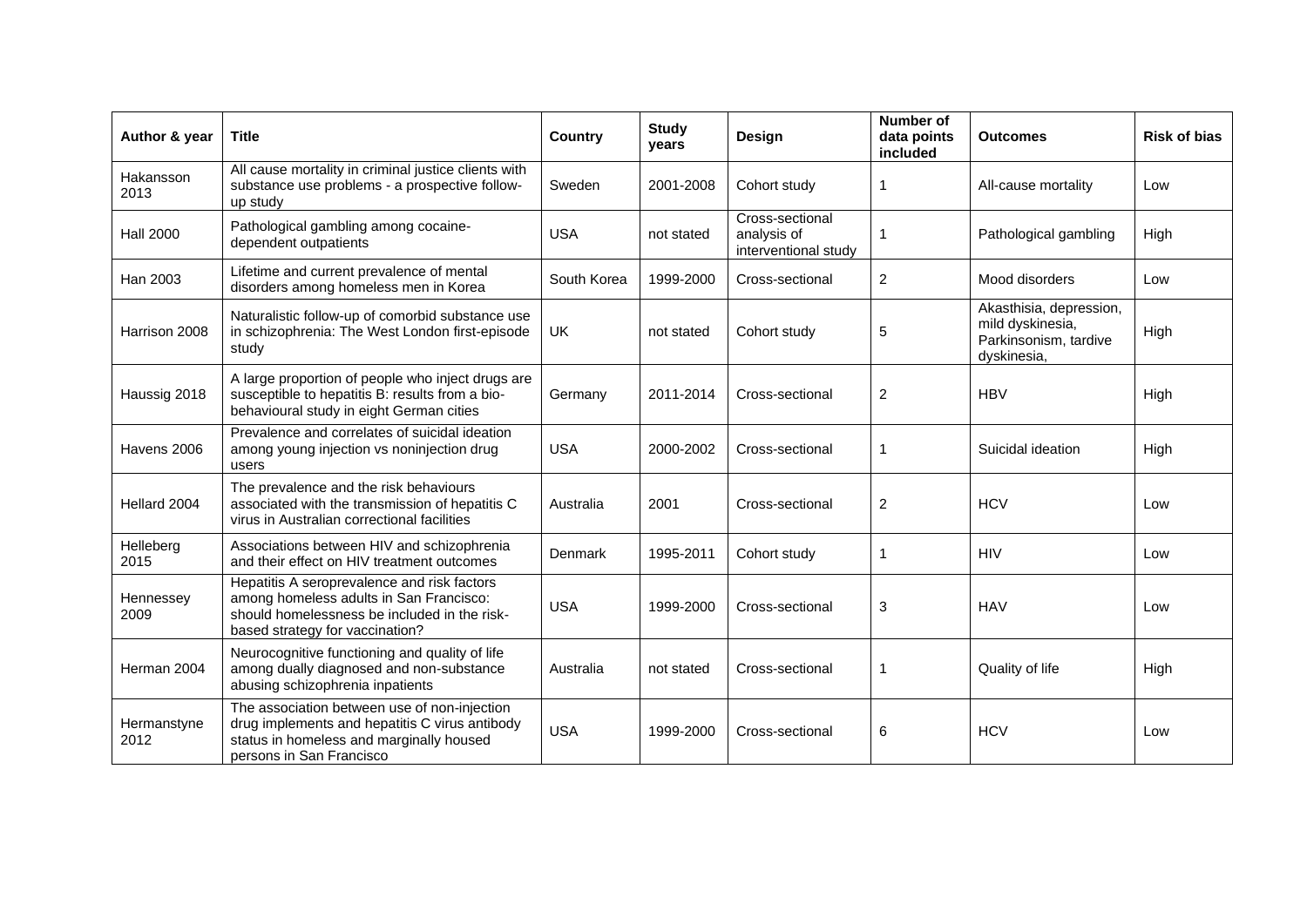| Author & year    | Title                                                                                                                                                                   | <b>Country</b> | <b>Study</b><br>years                       | <b>Design</b>      | <b>Number of</b><br>data points<br>included | <b>Outcomes</b>                                                                                                                                                                                      | <b>Risk of bias</b>                                                   |
|------------------|-------------------------------------------------------------------------------------------------------------------------------------------------------------------------|----------------|---------------------------------------------|--------------------|---------------------------------------------|------------------------------------------------------------------------------------------------------------------------------------------------------------------------------------------------------|-----------------------------------------------------------------------|
| Heslin 2013      | Explaining differences in hepatitis C between<br>U.S. veterans and nonveterans in treatment for<br>substance abuse: results from a regression<br>decomposition          | <b>USA</b>     | 2006-2010                                   | Cross-sectional    | 1                                           | <b>HCV</b>                                                                                                                                                                                           | High                                                                  |
| Hickman 2007     | Hepatitis C virus (HCV) prevalence, and<br>injecting risk behaviour in multiple sites in<br>England in 2004                                                             | UK             | 2003-2004                                   | Cross-sectional    | 3                                           | <b>HCV</b>                                                                                                                                                                                           | 1 datapoint<br>scored as<br>low: 2<br>datapoints<br>scored as<br>high |
| Hjorthoj 2015    | Association between alcohol and substance use<br>disorders and all-cause and cause-specific<br>mortality in schizophrenia, bipolar disorder, and<br>unipolar depression | Denmark        | 1990-2012<br>(for<br>mortality<br>analyses) | Cohort study       | 12                                          | All-cause mortality and<br>cause-specific mortality<br>(cardiovascular,<br>suicide, accidents,<br>malignant tumours<br>other than respiratory<br>organs, digestive<br>organs, respiratory<br>organs) | Low                                                                   |
| Holohan 2000     | Health and homelessness in Dublin                                                                                                                                       | Ireland        | 1997                                        | Cross-sectional    | $\mathbf{1}$                                | Psychiatric disease                                                                                                                                                                                  | High                                                                  |
| Hope 2010        | The extent of injection site infection in injecting<br>drug users: findings from a national surveillance<br>study                                                       | UK             | 2006-2008                                   | Cross-sectional    | 3                                           | Abscess, sore, or open<br>wound                                                                                                                                                                      | High                                                                  |
| <b>Hope 2012</b> | Hepatitis C infection among recent initiates to<br>injecting in England 2000-2008: is a national<br>hepatitis C action plan mking a difference                          | UK             | 2000-2008                                   | Cross-sectional    | 1                                           | <b>HCV</b>                                                                                                                                                                                           | High                                                                  |
| Howard 2008      | Inhalant use among incarcerated adolescents in<br>the United States: prevalence, characteristics,<br>and correlates of use                                              | <b>USA</b>     | 2004                                        | Cross-sectional    | 3                                           | Diagnosis of mental<br>illness, head injury,<br>suicide ideation                                                                                                                                     | Low                                                                   |
| Huckans 2006     | Management of hepatitis C disease among VA<br>patients with schizophrenia and substance use<br>disorders                                                                | <b>USA</b>     | 1998-2003                                   | Cross-sectional    | 1                                           | <b>HCV</b>                                                                                                                                                                                           | High                                                                  |
| Hwang 1998       | Risk factors for death in homeless adults in<br><b>Boston</b>                                                                                                           | <b>USA</b>     | 1988-1993                                   | Case-control study | 5                                           | All-cause mortality                                                                                                                                                                                  | Low                                                                   |
| Hwang 2006       | Relationship of cosmetic procedures and drug<br>use to hepatitis C and hepatitis B virus infections<br>in a low-risk population                                         | <b>USA</b>     | 2000-2001                                   | Cross-sectional    | 1                                           | <b>HCV</b>                                                                                                                                                                                           | High                                                                  |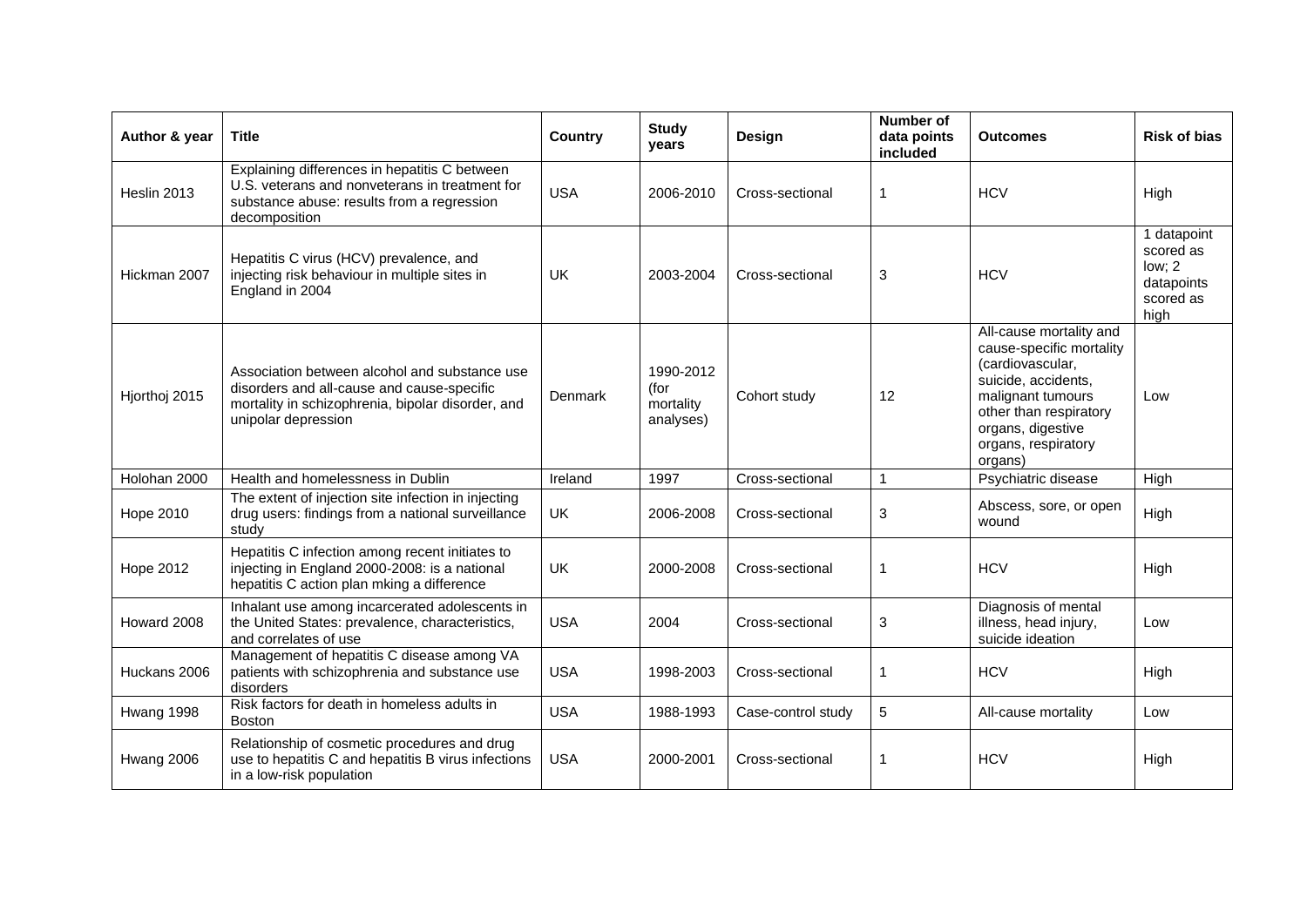| Author & year     | <b>Title</b>                                                                                                                                                    | <b>Country</b> | <b>Study</b><br>years | Design          | <b>Number of</b><br>data points<br>included | <b>Outcomes</b>                                                 | <b>Risk of bias</b> |
|-------------------|-----------------------------------------------------------------------------------------------------------------------------------------------------------------|----------------|-----------------------|-----------------|---------------------------------------------|-----------------------------------------------------------------|---------------------|
| Hwang 2008        | The effect of traumatic brain injury on the health<br>of homeless people                                                                                        | Canada         | 2004-2005             | Cross-sectional | 1                                           | Traumatic brain injury                                          | Low                 |
| Jablensky<br>2000 | Psychotic disorders in urban areas: an overview<br>of the Study on Low Prevalence Disorders                                                                     | Australia      | 1997                  | Cross-sectional | 1                                           | Alcohol abuse                                                   | High                |
| Jarbin 2004       | Suicide and suicide attempts in adolescent-<br>onset psychotic disorders                                                                                        | Sweden         | 1982-1993             | Cohort study    | 1                                           | Suicide attempt                                                 | Low                 |
| Jaworski 2011     | Presence of co-morbid substance use disorder<br>in bipolar patients worsens their social<br>functioning to the level observed in patients with<br>schizophrenia | France         | 2004-2005             | Cross-sectional | $\overline{c}$                              | Suicide attempt                                                 | High                |
| Jenkins 2005      | Psychiatric and social aspects of suicidal<br>behaviour in prisons                                                                                              | <b>UK</b>      | 1997                  | Cross-sectional | 8                                           | Suicidal attempts                                               | Low                 |
| Jin 2014          | Differences in HIV risk behaviors among people<br>who inject drugs by gender and sexual<br>orientation, San Francisco, 2012                                     | <b>USA</b>     | 2012                  | Cross-sectional | 3                                           | <b>HIV</b>                                                      | Low                 |
| John 2009         | Prevalence of metabolic syndrome among<br>Australians with severe mental illness                                                                                | Australia      | 2005-2006             | Cross-sectional | 2                                           | Metabolic syndrome                                              | High                |
| Johnson 2006      | Concurrent drug and alcohol dependency and<br>mental health problems among incarcerated<br>women                                                                | Australia      | not stated            | Cross-sectional | 1                                           | Mental health problems                                          | Low                 |
| <b>Jones 2015</b> | Mortality from treatable illnesses in marginally<br>housed adults: a prospective cohort study                                                                   | Canada         | 2008-2012             | Cohort study    | 4                                           | All-cause mortality                                             | Low                 |
| <b>Judd 2005</b>  | Prevalence of, and risk factors for, hepatitis C<br>virus infection among recent initiates to injecting<br>in London and Glasgow: cross sectional analysis      | <b>UK</b>      | 2001-2002             | Cross-sectional | 1                                           | <b>HCV</b>                                                      | High                |
| <b>Kaba 2010</b>  | Hepatitis E virus infection in sheltered homeless<br>persons, France                                                                                            | France         | 2003,2005,<br>2006    | Cross-sectional | 1                                           | <b>HEV</b>                                                      | High                |
| Kamali 2000       | The prevalence of comorbid substance misuse<br>and its influence on suicidal ideation among in-<br>patients with schizophrenia                                  | Ireland        | not stated            | Cross-sectional | 4                                           | Depression, suicidal<br>ideation                                | Low                 |
| Kavanagh<br>2004  | Demographic and clinical correlates of comorbid<br>substance use disorders in psychosis:<br>multivariate analyses from an epidemiological<br>sample             | Australia      | 1997-1998             | Cross-sectional | $\overline{c}$                              | Alcohol abuse or<br>dependence, cannabis<br>abuse or dependence | High                |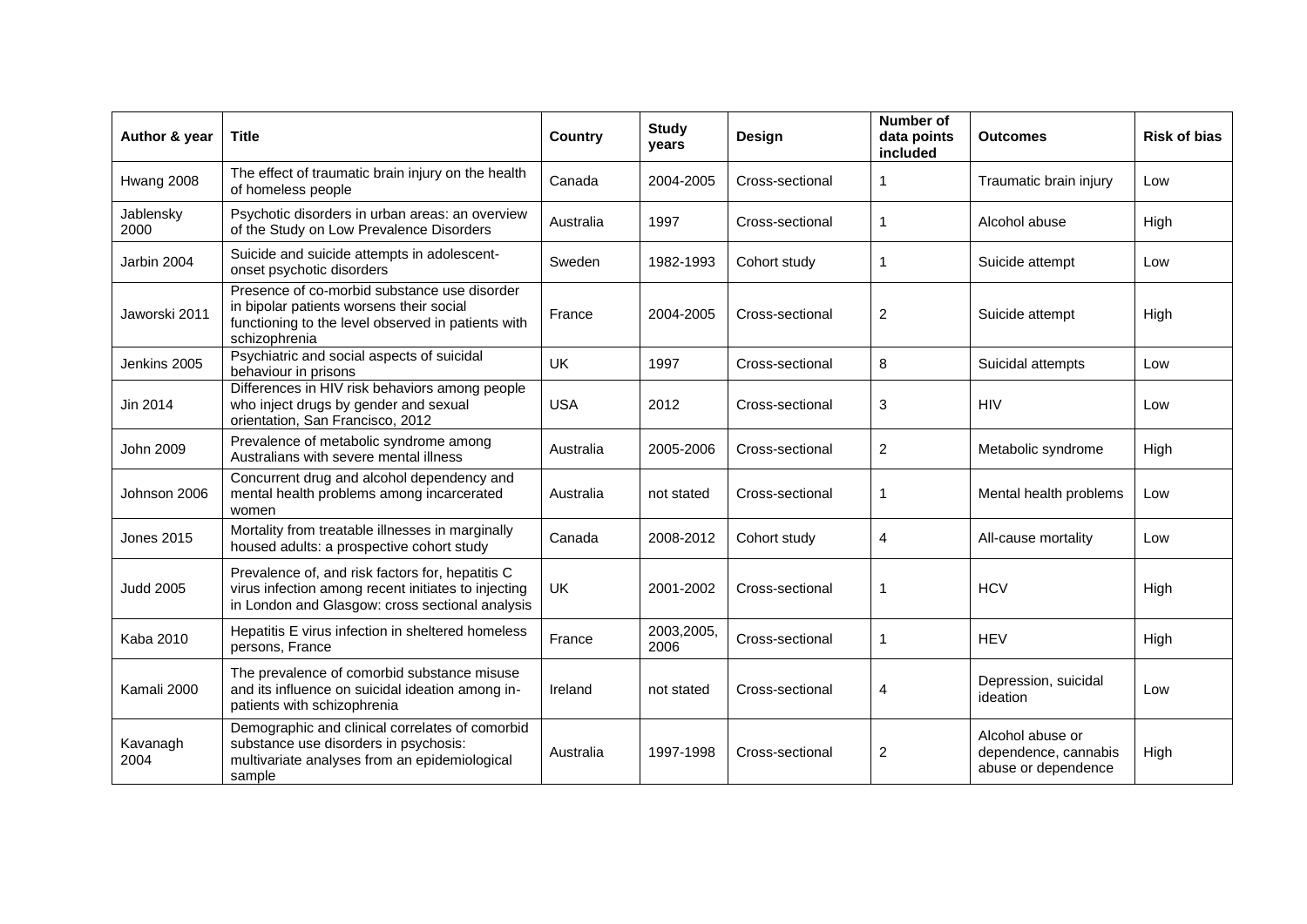| Author & year     | <b>Title</b>                                                                                                                                                                                                      | Country               | <b>Study</b><br>years | Design                                                 | Number of<br>data points<br>included | <b>Outcomes</b>                                                     | <b>Risk of bias</b> |
|-------------------|-------------------------------------------------------------------------------------------------------------------------------------------------------------------------------------------------------------------|-----------------------|-----------------------|--------------------------------------------------------|--------------------------------------|---------------------------------------------------------------------|---------------------|
| Keaney 2011       | Physical health problems among patients<br>seeking treatment for substance use disorders:<br>A comparison of drug dependent and alcohol<br>dependent patients                                                     | UK                    | Not stated            | Cross-sectional                                        | $\mathbf{2}$                         | Physical health                                                     | High                |
| <b>Kelly 2000</b> | Risk behaviors and the prevalence of Chlamydia<br>in a juvenile detention facility                                                                                                                                | <b>USA</b>            | not stated            | Cross-sectional                                        | 3                                    | Chlamydia                                                           | Low                 |
| <b>Kemp 1999</b>  | Injecting drug users have high rates of hepatitis<br>C, but HIV infection remains uncommon                                                                                                                        | <b>New</b><br>Zealand | 1997                  | Cross-sectional                                        | 1                                    | <b>HCV</b>                                                          | Low                 |
| Kerfoot 2011      | Substance use and schizophrenia: Adverse<br>correlates in the CATIE study sample                                                                                                                                  | <b>USA</b>            | 2001-2004             | Cross-sectional<br>analysis of<br>interventional study | $\overline{2}$                       | Depression                                                          | High                |
| <b>Kerr 2007</b>  | Predictors of non-fatal overdose among a cohort<br>of polysubstance-using injection drug users                                                                                                                    | Canada                | 1996-2004             | Cohort study                                           | 1                                    | Non-fatal overdose                                                  | High                |
| <b>Kerr 2016</b>  | Sex work and HIV incidence among people who<br>inject drugs                                                                                                                                                       | Canada                | 1996-2012             | Cohort study                                           | $\overline{2}$                       | <b>HIV</b>                                                          | Low                 |
| Kertesz 2005      | Homeless chronicity and health-related quality of<br>life trajectories among adults with addictions                                                                                                               | <b>USA</b>            | 1997-1999             | Cross-sectional<br>analysis of<br>interventional study | 8                                    | Mental HRQoL,<br>physical HRQoL,<br>suicidal ideation or<br>attempt | Low                 |
| <b>Khan 2005</b>  | Ongoing transmission of hepatitis B virus<br>infection among inmates at a state correctional<br>facility                                                                                                          | <b>USA</b>            | 2000-2001             | Repeated cross-<br>sectional studies                   | 1                                    | <b>HBV</b>                                                          | High                |
| <b>Khan 2015</b>  | STI/HIV Sexual Risk Behavior and Prevalent STI<br>Among Incarcerated African American Men in<br>Committed Partnerships: The Significance of<br>Poverty, Mood Disorders, and Substance Use                         | <b>USA</b>            | 2011-2014             | Cross-sectional<br>analysis of cohort<br>study         | 5                                    | Sexually transmitted<br>infections                                  | Low                 |
| Kilbourne<br>2009 | Co-occurring conditions and health-related<br>quality of life in patients with bipolar disorder                                                                                                                   | <b>USA</b>            | 2004-2006             | Cohort study                                           | $\overline{c}$                       | Mental or physical<br><b>HRQoL</b>                                  | Low                 |
| Kim 2009          | Use of sentinel surveillance and geographic<br>information systems to monitor trends in HIV<br>prevalence, incidence, and related risk behavior<br>among women undergoing syphilis screening in<br>a jail setting | <b>USA</b>            | 1999-2001             | Cross-sectional                                        | 3                                    | <b>HIV</b>                                                          | Low                 |
| Kimber 2010       | Survival and cessation in injecting drug users:<br>prospective observational study of outcomes<br>and effect of opiate substitution treatment                                                                     | UK                    | 1980-2007             | Cohort study                                           | 3                                    | All-cause mortality                                                 | Low                 |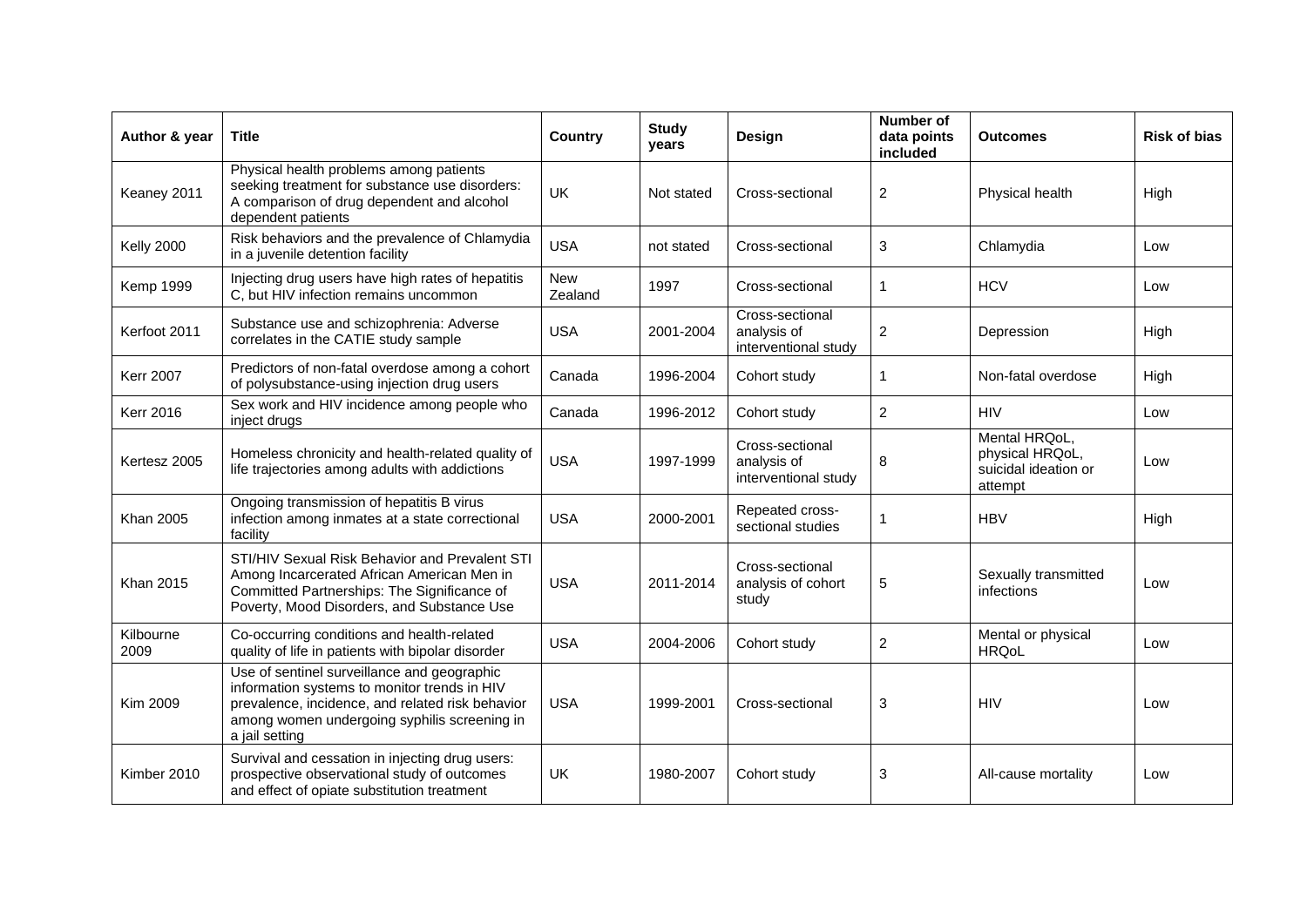| Author & year      | <b>Title</b>                                                                                                                                            | <b>Country</b> | <b>Study</b><br>years | Design                                                 | Number of<br>data points<br>included | <b>Outcomes</b>                                                                                                                                                                                                                                                                                                 | <b>Risk of bias</b> |
|--------------------|---------------------------------------------------------------------------------------------------------------------------------------------------------|----------------|-----------------------|--------------------------------------------------------|--------------------------------------|-----------------------------------------------------------------------------------------------------------------------------------------------------------------------------------------------------------------------------------------------------------------------------------------------------------------|---------------------|
| Kinner 2012        | Incidence and risk factors for non-fatal overdose<br>among a cohort of recently incarcerated illicit<br>drug users                                      | Canada         | 1996-2010             | Cohort study                                           | $\overline{2}$                       | Non-fatal overdose                                                                                                                                                                                                                                                                                              | High                |
| Kottiri 2005       | A community-based study of hepatitis B infection<br>and immunization among young adults in a high-<br>drug-use neighborhood in New York City            | <b>USA</b>     | 1997-2000             | Cross-sectional                                        | 1                                    | <b>HBV</b>                                                                                                                                                                                                                                                                                                      | Low                 |
| Krabbendam<br>2015 | Personality disorders in previously detained<br>adolescent females: A prospective study                                                                 | Netherlands    | 2002-2010             | Cohort study                                           | 3                                    | Antisocial personality<br>disorder, borderline<br>personality disorder,<br>both                                                                                                                                                                                                                                 | Low                 |
| Krupski 2015       | Comparison of Homeless and Non-Homeless<br>Problem Drug Users Recruited from Primary<br><b>Care Safety-Net Clinics</b>                                  | <b>USA</b>     | 2009-2012             | Cross-sectional<br>analysis of<br>interventional study | 16                                   | Diagnosis of blood<br>disorder, cancer,<br>cardiovascular disease,<br>cerebrovascular<br>disease, diabetes, ear<br>disorder, eye disorder,<br>gastrointestinal<br>disorder, genital<br>disorder, infection,<br>metabolic disorder,<br>nervous system<br>disease, pulmonary,<br>renal, skeletal problem,<br>skin | High                |
| <b>Kuo 2004</b>    | Hepatitis B virus infection and vaccination<br>among young injection and non-injection drug<br>users: missed opportunities to prevent infection         | <b>USA</b>     | 1999-2002             | Cross-sectional<br>analysis of cohort<br>study         | 3                                    | <b>HBV</b>                                                                                                                                                                                                                                                                                                      | High                |
| Kuo 2005           | Risk factors for completed suicide in<br>schizophrenia                                                                                                  | Taiwan         | 1985-2000             | Case-control study                                     | 1                                    | Suicide                                                                                                                                                                                                                                                                                                         | High                |
| Kuyper 2005        | The prevalence and incidence of sexually<br>transmitted infections in a prospective cohort of<br>injection drug users in Vancouver, British<br>Columbia | Canada         | 1996-2003             | Cohort study                                           | 6                                    | <b>STI</b>                                                                                                                                                                                                                                                                                                      | High                |
| Langendam<br>1999  | Methadone maintenance treatment modalities in<br>relation to incidence of HIV: results of the<br>Amsterdam cohort study                                 | Netherlands    | 1985-1996             | Cohort study                                           | $\overline{2}$                       | <b>HIV</b>                                                                                                                                                                                                                                                                                                      | High                |
| Laporte 2017       | Deliberate self-harm behavior among young<br>violent offenders                                                                                          | Sweden         | 2010-2012             | Cross-sectional                                        | 5                                    | Deliberate self-harm                                                                                                                                                                                                                                                                                            | High                |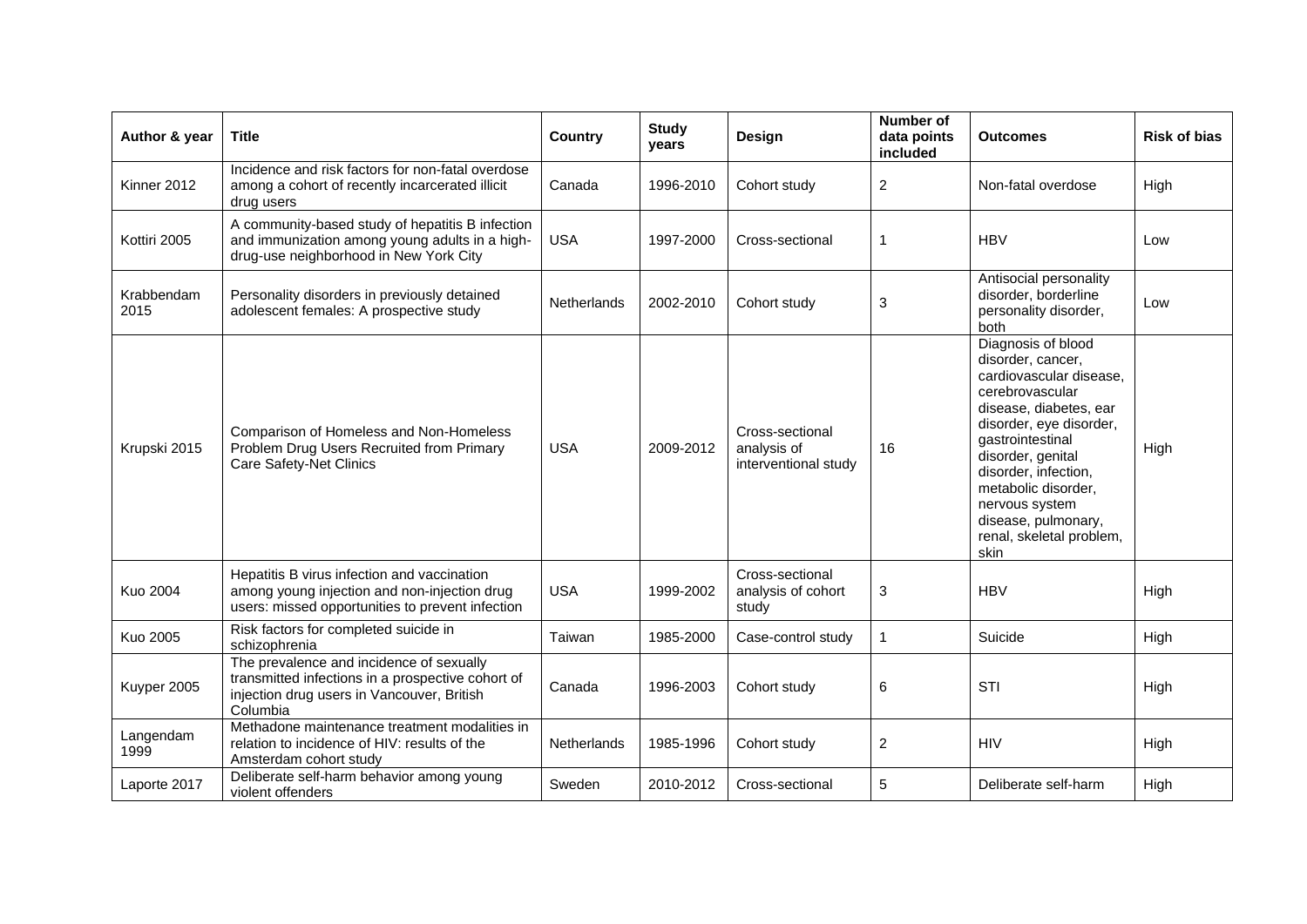| Author & year       | Title                                                                                                                                                          | Country    | <b>Study</b><br>years | Design                                         | <b>Number of</b><br>data points<br>included | <b>Outcomes</b>                                                                          | <b>Risk of bias</b> |
|---------------------|----------------------------------------------------------------------------------------------------------------------------------------------------------------|------------|-----------------------|------------------------------------------------|---------------------------------------------|------------------------------------------------------------------------------------------|---------------------|
| Laslett 2008        | The oral health of street-recruited injecting drug<br>users: prevalence and correlates of problems                                                             | Australia  | 2002                  | Cross-sectional                                | 1                                           | Dental problems                                                                          | High                |
| Latimer 2007        | Prevalence and correlates of hepatitis A among<br>adult drug users: The significance of<br>incarceration and race/ethnicity                                    | <b>USA</b> | not stated            | Cross-sectional<br>analysis of cohort<br>study | $\overline{2}$                              | <b>HAV</b>                                                                               | Low                 |
| Latka 2001          | Prevalence, incidence, and correlates of<br>chlamydia and gonorrhoea among young adult<br>injection drug users                                                 | <b>USA</b> | 1997-1999             | Cross-sectional<br>analysis of cohort<br>study | 6                                           | Chlamydia, gonorrhoea                                                                    | Low                 |
| LaTorre 2007        | Socio-demographic determinants of coinfections<br>by HIV, hepatitis B and hepatitis C viruses in<br>central Italian prisoners                                  | Italy      | 1995-2000             | Cross-sectional                                | 3                                           | HBV/HCV coinfection,<br>HIV/HBV coinfection,<br>HIV/HCV coinfection                      | Low                 |
| Lim 2012            | Risks of drug-related death, suicide, and<br>homicide during the immediate post-release<br>period among people released from New York<br>City jails, 2001-2005 | <b>USA</b> | 2001-2005             | Cohort study                                   | 3                                           | All-cause and cause-<br>specific mortality<br>(homicide, suicide,<br>drug-related death) | Low                 |
| Lim 2015            | All-cause, drug-related, and HIV-related<br>mortality risk by trajectories of jail incarceration<br>and homelessness among adults in New York<br>City          | <b>USA</b> | 2001-2005             | Cohort study                                   | 18                                          | All-cause and cause-<br>specific mortality (drug-<br>related death, HIV)                 | Low                 |
| Limosin 2007        | Ten-year prospective follow-up study of the<br>mortality by suicide in schizophrenic patients                                                                  | France     | 1993-2002             | Cohort study                                   | 1                                           | All-cause mortality                                                                      | Low                 |
| Lin 2010            | Prevalence and determinants of hepatitis B<br>antigenemia in 15,007 inmates in Taiwan                                                                          | Taiwan     | 1994                  | Cross-sectional                                | 1                                           | <b>HBV</b>                                                                               | Low                 |
| Lize 2015           | Violent Death Rates and Risk for Released<br>Prisoners in North Carolina                                                                                       | <b>USA</b> | 2006-2007             | Cohort study                                   | $\overline{2}$                              | Mortality from homicide<br>or suicide                                                    | Low                 |
| Lloyd-Smith<br>2005 | Prevalence and correlates of abscesses among<br>a cohort of injection drug users                                                                               | Canada     | 1996-2004             | Cross-sectional<br>analysis of cohort<br>study | 3                                           | Abscess                                                                                  | Low                 |
| Lloyd-Smith<br>2008 | Risk factors for developing a cutaneous<br>injection-related infection among injection drug<br>users: a cohort study                                           | Canada     | 2004-2005             | Cohort study                                   | $\overline{c}$                              | Cutaneous injecting-<br>related infection                                                | Low                 |
| Long 2001           | Prevalence of antibodies to hepatitis B, hepatitis<br>C, and HIV and risk factors in entrants to Irish<br>prisons: a national cross sectional survey           | Ireland    | 1999                  | Cross-sectional                                | 3                                           | HIV, HBV, HCV                                                                            | Low                 |
| Lopez 2001          | Suicide attempts in bipolar patients                                                                                                                           | Spain      | 1994-1996             | Cross-sectional                                | 1                                           | Suicide attempts                                                                         | High                |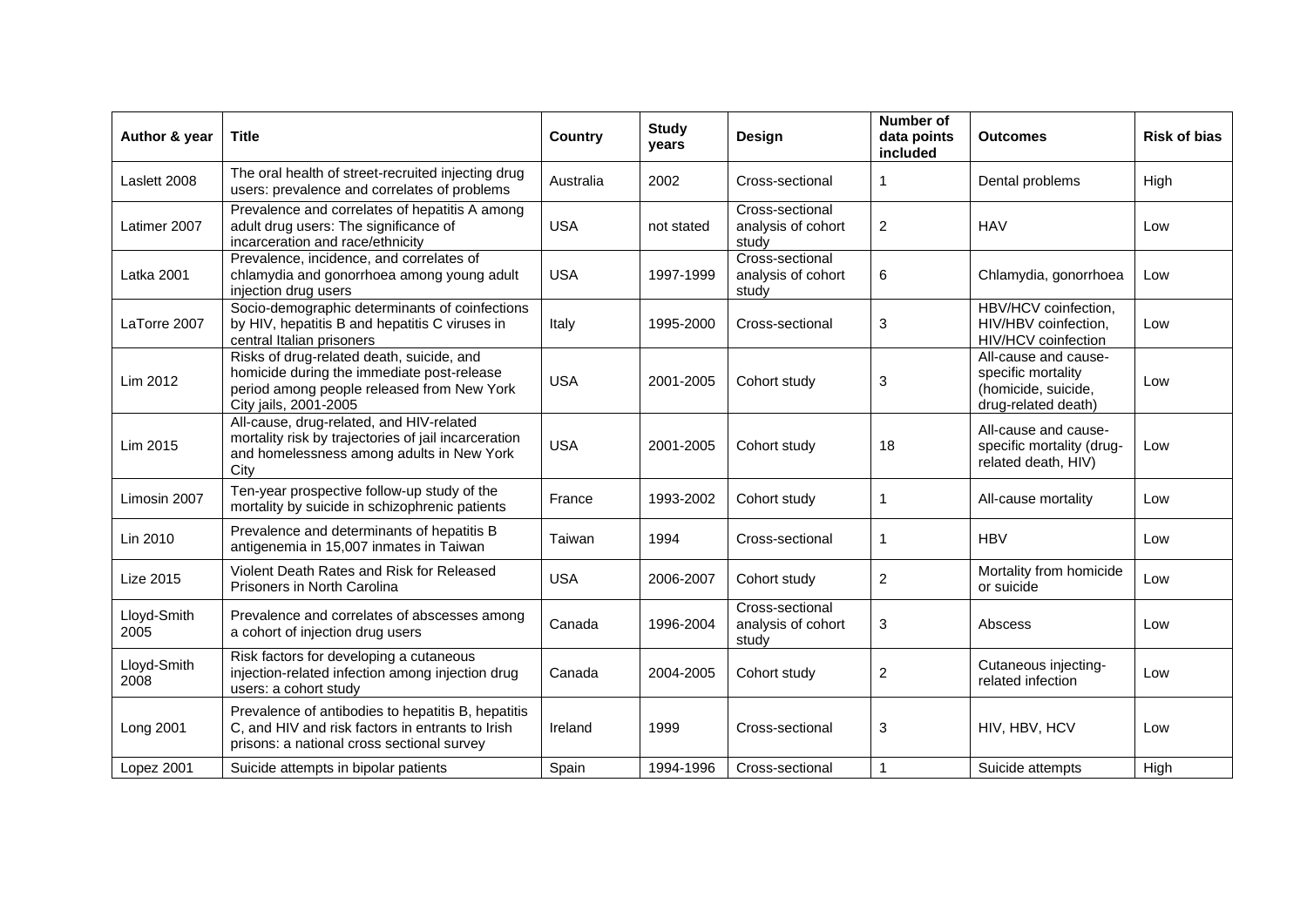| Author & year        | <b>Title</b>                                                                                                                                                                        | Country    | <b>Study</b><br>years | Design                                         | <b>Number of</b><br>data points<br>included | <b>Outcomes</b>                                                                                                                          | <b>Risk of bias</b> |
|----------------------|-------------------------------------------------------------------------------------------------------------------------------------------------------------------------------------|------------|-----------------------|------------------------------------------------|---------------------------------------------|------------------------------------------------------------------------------------------------------------------------------------------|---------------------|
| Lopez-Zetina<br>2001 | Prevalence of HIV and hepatitis B and self-<br>reported injection risk behavior during detention<br>among street-recruited injection drug users in<br>Los Angeles County, 1994-1996 | <b>USA</b> | 1994-1996             | Cross-sectional                                | 1                                           | <b>HBV</b>                                                                                                                               | Low                 |
| Lozano 2017          | Psychiatric comorbidity and severity of<br>dependence on substance users: how it impacts<br>on their health-related quality of life?                                                | Spain      | not stated            | Cross-sectional                                | 1                                           | <b>HRQoL</b>                                                                                                                             | High                |
| Lukasiewicz<br>2007  | Prevalence and factors associated with alcohol<br>and drug-related disorders in prison: a French<br>national study                                                                  | France     | 2003-2004             | Cross-sectional                                | $\overline{7}$                              | Alcohol<br>abuse/dependence,<br>antisocial personality<br>disorder, anxiety<br>disorder, history of<br>suicide attempt, mood<br>disorder | Low                 |
| Lumme 2016           | Excess Mortality in Patients with Severe Mental<br>Disorders in 1996-2010 in Finland                                                                                                | Finland    | 1990-2010             | Cohort study                                   | 50                                          | All-cause mortality and<br>cause-specific mortality<br>(alcohol, amenable,<br>disease, IHD)                                              | Low                 |
| Macalino 2004        | Prevalence and incidence of HIV, hepatitis B<br>virus, and hepatitis C virus infections among<br>males in Rhode Island prisons                                                      | <b>USA</b> | 1998-2000             | Cohort study                                   | 12                                          | HBV, HCV, HIV                                                                                                                            | Low                 |
| Macalino 2005        | A missed opportunity: hepatitis C screening of<br>prisoners                                                                                                                         | <b>USA</b> | 1998-200              | Cross-sectional                                | $\overline{c}$                              | <b>HCV</b>                                                                                                                               | High                |
| Mackelprang<br>2014  | Adverse outcomes among homeless<br>adolescents and young adults who report a<br>history of traumatic brain injury                                                                   | <b>USA</b> | 2006 &<br>2009        | Cross-sectional                                | 6                                           | Traumatic brain injury                                                                                                                   | High                |
| Maden 2000           | Deliberate self-harm in sentenced male<br>prisoners in England and Wales: Some ethnic<br>factors                                                                                    | <b>UK</b>  | 1988-1989             | Cross-sectional                                | 1                                           | Deliberate self-harm                                                                                                                     | Low                 |
| Mahajan 2013         | Hepatitis E virus among persons who inject<br>drugs, San Diego, California, USA, 2009-2010                                                                                          | <b>USA</b> | 2009-2010             | Cross-sectional                                | 3                                           | <b>HEV</b>                                                                                                                               | High                |
| Maher 2004           | Risk behaviors and antibody hepatitis B and C<br>prevalence among injecting drug users in south-<br>western Sydney, Australia                                                       | Australia  | 1999-2002             | Cross-sectional<br>analysis of cohort<br>study | 1                                           | <b>HCV</b>                                                                                                                               | Low                 |
| Mannocci<br>2014     | A cross sectional study on dermatological<br>diseases among male prisoners in southern<br>Lazio, Italy                                                                              | Italy      | 1995-2000             | Cross-sectional                                | 3                                           | Mycosis, non-specific<br>dermatitis, psoriasis                                                                                           | Low                 |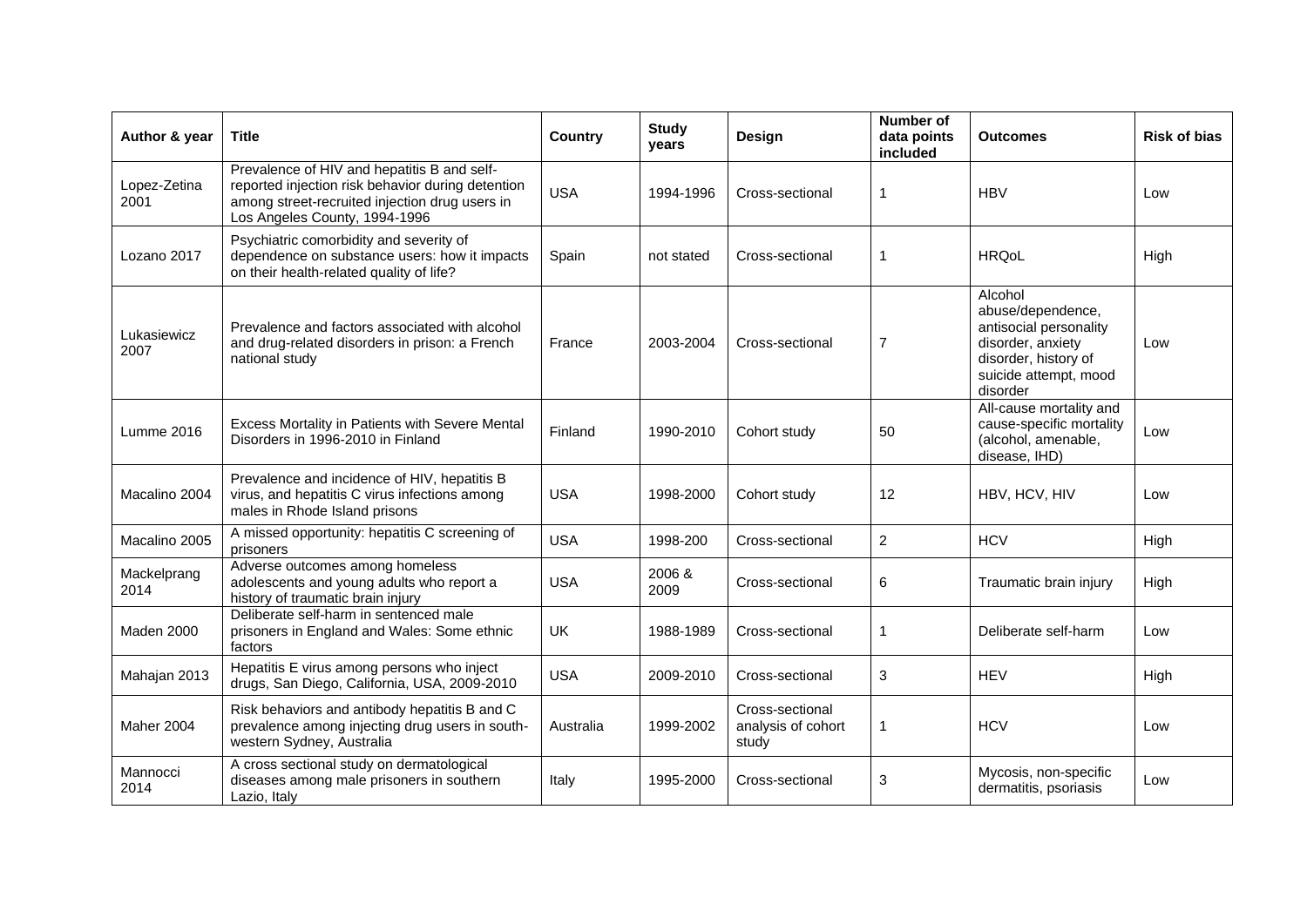| Author & year     | <b>Title</b>                                                                                                                                                                                         | <b>Country</b> | <b>Study</b><br>years | Design                                         | Number of<br>data points<br>included | <b>Outcomes</b>                | <b>Risk of bias</b>                                                           |
|-------------------|------------------------------------------------------------------------------------------------------------------------------------------------------------------------------------------------------|----------------|-----------------------|------------------------------------------------|--------------------------------------|--------------------------------|-------------------------------------------------------------------------------|
| Mansson 2000      | Continued transmission of hepatitis B and C<br>viruses, but no transmission of human<br>immunodeficiency virus among intravenous drug<br>users participating in a syringe/needle exchange<br>program | Sweden         | 1990-1993             | Cohort study                                   | 1                                    | HBV, HCV                       | High                                                                          |
| March 2007        | Factors associated with reported hepatitis C and<br>HIV among injecting drug users in ten European<br>cities                                                                                         | Multiple       | 1998-2000             | Cross-sectional                                | 8                                    | HCV, HIV                       | 4 data points<br>scored as<br>low risk: 4<br>data points<br>scored as<br>high |
| Marco 2012        | Prevalence of latent tuberculosis infection in<br>inmates recently incarcerated in a men's prison<br>in Barcelona                                                                                    | Spain          | 2009                  | Cross-sectional                                | 2                                    | <b>Latent TB</b>               | Low                                                                           |
| Marco 2014        | Incidence of hepatitis C infection among<br>prisoners by routine laboratory values during a<br>20-year period                                                                                        | Spain          | 1992-2012             | Cohort study                                   | 1                                    | <b>HCV</b>                     | Low                                                                           |
| Margolese<br>2004 | Drug and alcohol use among patients with<br>schizophrenia and related psychoses: levels and<br>consequences                                                                                          | Canada         | not stated            | Cross-sectional<br>analysis of cohort<br>study | 1                                    | Depression                     | Low                                                                           |
| Margolese<br>2006 | A 12-month prospective follow-up study of<br>patients with schizophrenia-spectrum disorders<br>and substance abuse: changes in psychiatric<br>symptoms and substance use                             | Canada         | not stated            | Cross-sectional                                | 1                                    | Depression                     | High                                                                          |
| Marshall 2008     | High prevalence of HIV infection among<br>homeless and street-involved Aboriginal youth in<br>a Canadian setting                                                                                     | Canada         | 2005-2006             | Cross-sectional<br>analysis of cohort<br>study | 3                                    | <b>HIV</b>                     | High                                                                          |
| Martin 2005       | Drug use and risk of bloodborne infections: a<br>survey of female prisoners in British Columbia                                                                                                      | Canada         | 2001                  | Cross-sectional                                | 3                                    | <b>HCV</b>                     | 2 datapoints<br>scored as<br>low; 1<br>datapoint<br>scored as<br>high         |
| Marzano 2010      | Psychiatric disorders in women prisoners who<br>have engaged in near-lethal self-harm: case-<br>control study                                                                                        | UK             | 2007-2008             | Case-control study                             | $\overline{2}$                       | Near-lethal suicide<br>attempt | Low                                                                           |
| Mathei 2005       | Prevalence of hepatitis C in drug users in<br>Flanders: determinants and geographic<br>differences                                                                                                   | Belgium        | 1999-2000             | Cross-sectional                                | 1                                    | <b>HCV</b>                     | Low                                                                           |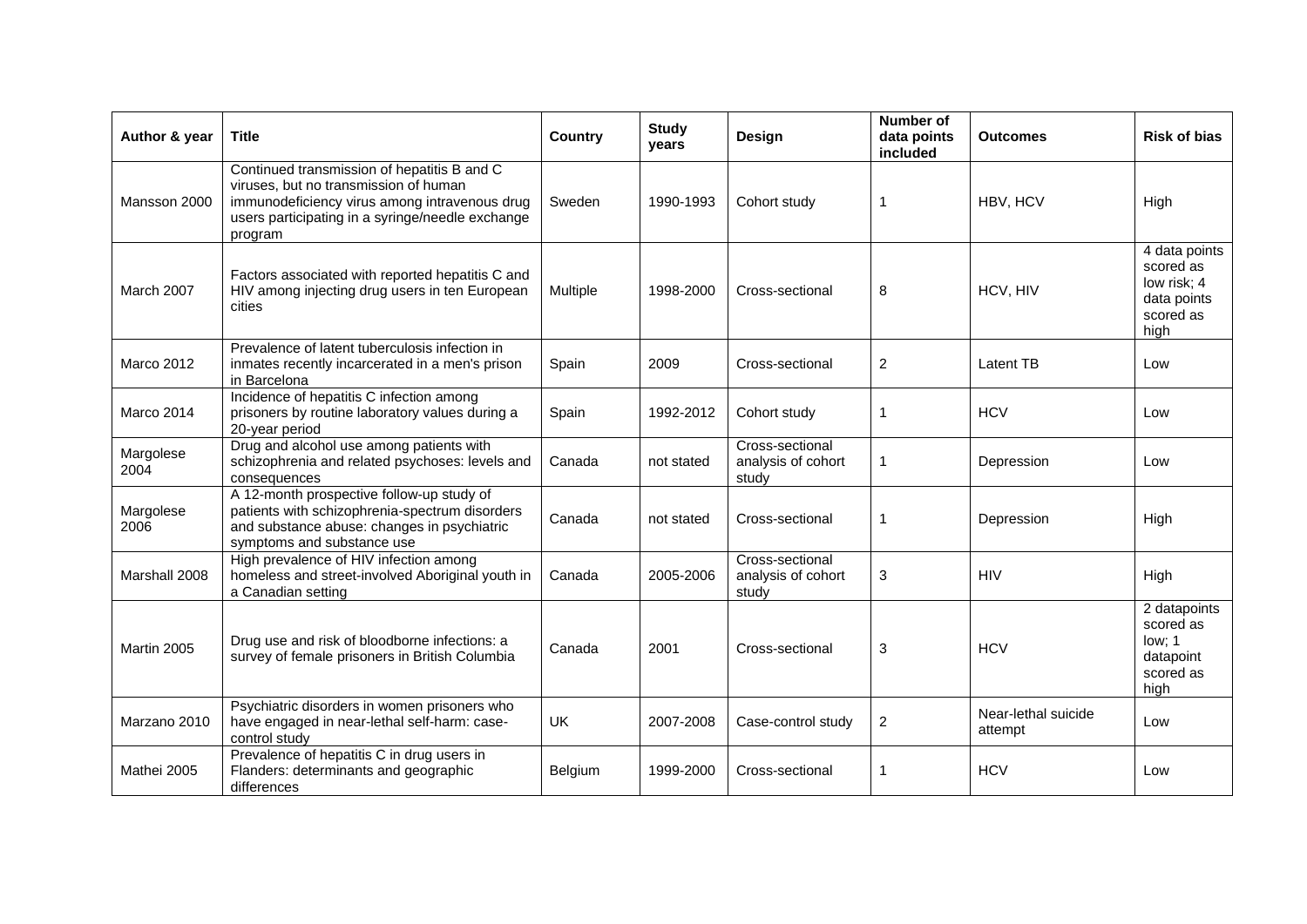| Author & year           | <b>Title</b>                                                                                                                                                                 | Country    | <b>Study</b><br>years | Design                                         | <b>Number of</b><br>data points<br>included | <b>Outcomes</b>                                                                                                                                                                                                                                                                                                                                                                                                        | <b>Risk of bias</b> |
|-------------------------|------------------------------------------------------------------------------------------------------------------------------------------------------------------------------|------------|-----------------------|------------------------------------------------|---------------------------------------------|------------------------------------------------------------------------------------------------------------------------------------------------------------------------------------------------------------------------------------------------------------------------------------------------------------------------------------------------------------------------------------------------------------------------|---------------------|
| <b>Matthews</b><br>2008 | Hepatitis C testing and infection rates in bipolar<br>patients with and without comorbid substance<br>use disorders                                                          | <b>USA</b> | 1998-2004             | Cross-sectional                                | $\mathbf{1}$                                | <b>HCV</b>                                                                                                                                                                                                                                                                                                                                                                                                             | High                |
| Mazza 2009              | Clinical features, response to treatment and<br>functional outcome of bipolar disorder patients<br>with and without co-occurring substance use<br>disorder: 1-year follow-up | Italy      | 2006-2007             | Cross-sectional<br>analysis of cohort<br>study | 12                                          | Antisocial personality<br>disorder, anxiety,<br>avoidant personality<br>disorder, borderline<br>personality disorder,<br>dependent personality<br>disorder, histrionic<br>personality disorder,<br>narcisstic personality<br>disorder, obsessive<br>compulsive personality<br>disorder, paranoid<br>personality disorder,<br>quality of life, schizoid<br>personality disorder,<br>schizotypal personality<br>disorder | High                |
| McDonnell<br>1998       | Health risk profile of prostitutes in Dublin                                                                                                                                 | Ireland    | 1991-1997             | Cross-sectional                                | 3                                           | HBV, HCV, HIV                                                                                                                                                                                                                                                                                                                                                                                                          | Low                 |
| McDonnell<br>2009       | Risk factors for Chlamydia among young women<br>in a northern california juvenile detention facility:<br>implications for community intervention                             | <b>USA</b> | 2002-2005             | Cross-sectional                                | 5                                           | Chlamydia                                                                                                                                                                                                                                                                                                                                                                                                              | High                |
| McIntyre 2007           | Substance use disorders and overweight/obesity<br>in bipolar I disorder: preliminary evidence for<br>competing addictions                                                    | Canada     | 2002                  | Cross-sectional                                | -1                                          | Overweight/obesity                                                                                                                                                                                                                                                                                                                                                                                                     | Low                 |
| Miller 2002             | Opportunities for prevention: hepatitis C<br>prevalence and incidence in a cohort of young<br>injection drug users                                                           | Canada     | 1996-?                | Cohort study                                   | $\mathbf 1$                                 | <b>HCV</b>                                                                                                                                                                                                                                                                                                                                                                                                             | High                |
| Miller 2006             | Binge drug use independently predicts HIV<br>seroconversion among injection drug users:<br>implications for public health strategie                                          | Canada     | 1996-2003             | Cohort study                                   | -1                                          | <b>HIV</b>                                                                                                                                                                                                                                                                                                                                                                                                             | Low                 |
| Miller 2007             | The social epidemiology of HIV transmission<br>among African American women who use drugs<br>and their social network members                                                | <b>USA</b> | 2002-2004             | Cross-sectional<br>analysis of cohort<br>study | 3                                           | <b>HIV</b>                                                                                                                                                                                                                                                                                                                                                                                                             | High                |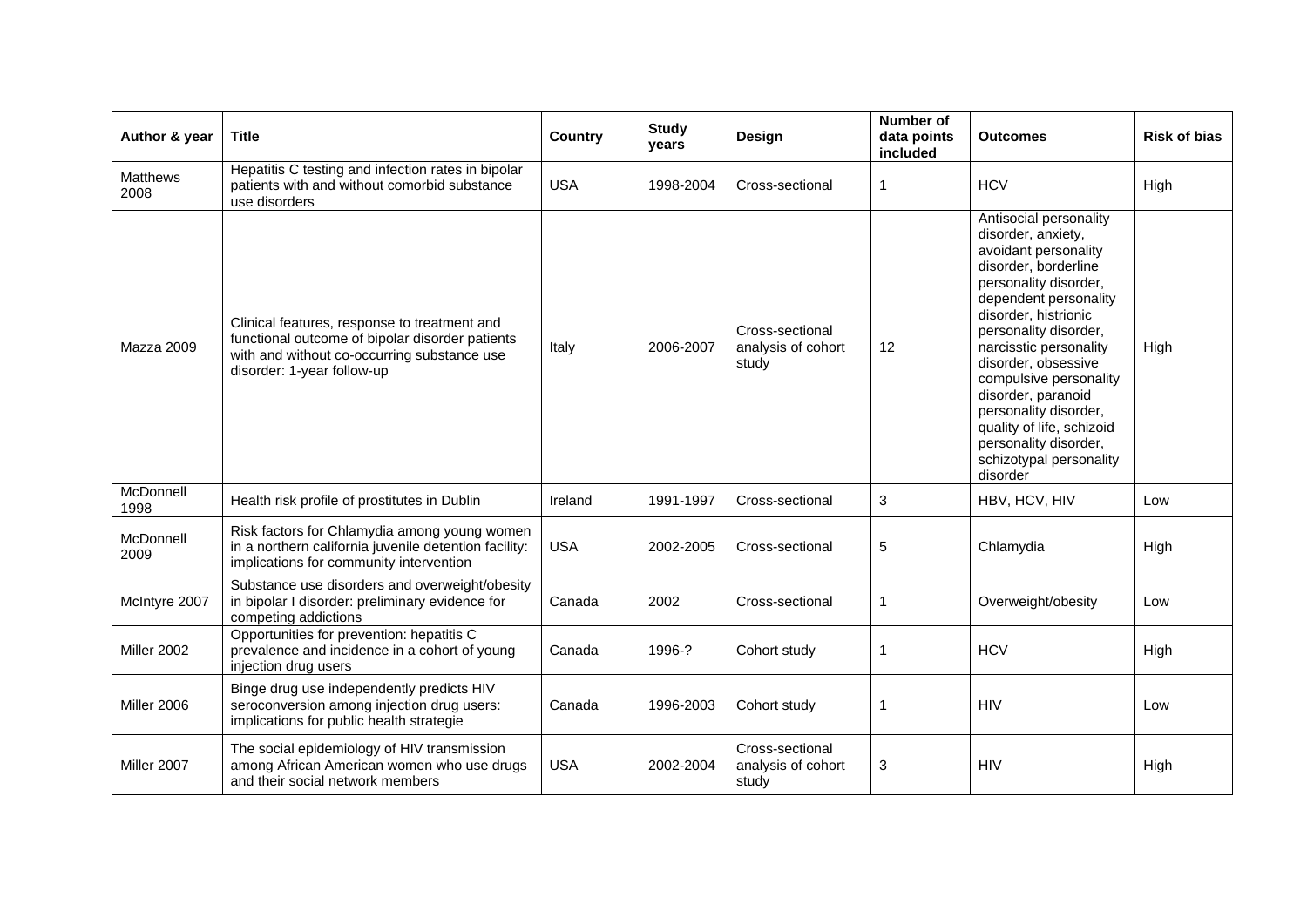| Author & year     | <b>Title</b>                                                                                                                        | <b>Country</b> | <b>Study</b><br>years | Design                                                 | Number of<br>data points<br>included | <b>Outcomes</b>                                     | Risk of bias                                                                  |
|-------------------|-------------------------------------------------------------------------------------------------------------------------------------|----------------|-----------------------|--------------------------------------------------------|--------------------------------------|-----------------------------------------------------|-------------------------------------------------------------------------------|
| Miller 2007       | Factors associated with premature mortality<br>among young injection drug users in Vancouver                                        | Canada         | 1996-2004             | Cohort study                                           | $\overline{2}$                       | All-cause mortality                                 | Low                                                                           |
| Miller 2008       | HIV, the clustering of sexually transmitted<br>infections, and sex risk among African American<br>women who use drugs               | <b>USA</b>     | 2003-2005             | Cross-sectional                                        | $\overline{2}$                       | <b>HIV</b>                                          | High                                                                          |
| Miller 2009       | Markers and risk factors for HCV, HBV and HIV<br>in a network of injecting drug users in Melbourne<br>Australia                     | Australia      | 2005-2007             | Cross-sectional                                        | 9                                    | HBV, HCV, HIV                                       | 4 data points<br>scored as<br>low risk; 5<br>data points<br>scored as<br>high |
| Miller 2013       | Quality of life among patients with bipolar<br>disorder in primary care versus community<br>mental health settings                  | <b>USA</b>     | not stated            | Cross-sectional<br>analysis of<br>interventional study | 4                                    | Mental and physical<br><b>HRQoL</b>                 | High                                                                          |
| Milloy 2008       | Non-fatal overdose among a cohort of active<br>injection drug users recruited from a supervised<br>injection facility               | Canada         | 2003-2005             | Cohort study                                           | $\overline{c}$                       | Non-fatal overdose                                  | 1 data point<br>scored as<br>low: 1 data<br>point scored<br>as high           |
| Milloy 2010       | Recent incarceration linked to cutaneous<br>injection-related infections among active<br>injection drug users in a Canadian setting | Canada         | 2004-2006             | Cohort study                                           |                                      | Cutaneous injecting-<br>related infection           | Low                                                                           |
| <b>Mitra 2015</b> | Drug use patterns predict risk of non-fatal<br>overdose among street-involved youth in a<br>Canadian setting                        | Canada         | 2005-2012             | Cohort study                                           | 2                                    | Non-fatal overdose                                  | Low                                                                           |
| Mohamed<br>2013   | Dual diagnosis among intensive case<br>management participants in the veterans health<br>administration: Correlates and outcomes    | <b>USA</b>     | 2000-2009             | Cross-sectional<br>analysis of<br>interventional study | 6                                    | Quality of life, suicidal<br>act, suicidal ideation | High                                                                          |
| Mooney 2002       | Perceived quality of life and mental health status<br>of Irish female prisoners                                                     | Ireland        | not stated            | Cross-sectional                                        | 1                                    | Quality of life                                     | High                                                                          |
| Moore 2013        | Non-fatal overdose among adult prisoners with a<br>history of injecting drug use in two Australian<br>states                        | Australia      | 2008-2010             | Cross-sectional                                        | 2                                    | Non-fatal overdose                                  | Low                                                                           |
| Moran 2004        | The correlates of comorbid antisocial personality<br>disorder in schizophrenia                                                      | Multiple       | not stated            | Cross-sectional                                        | 1                                    | Antisocial personaltiy<br>disorder                  | High                                                                          |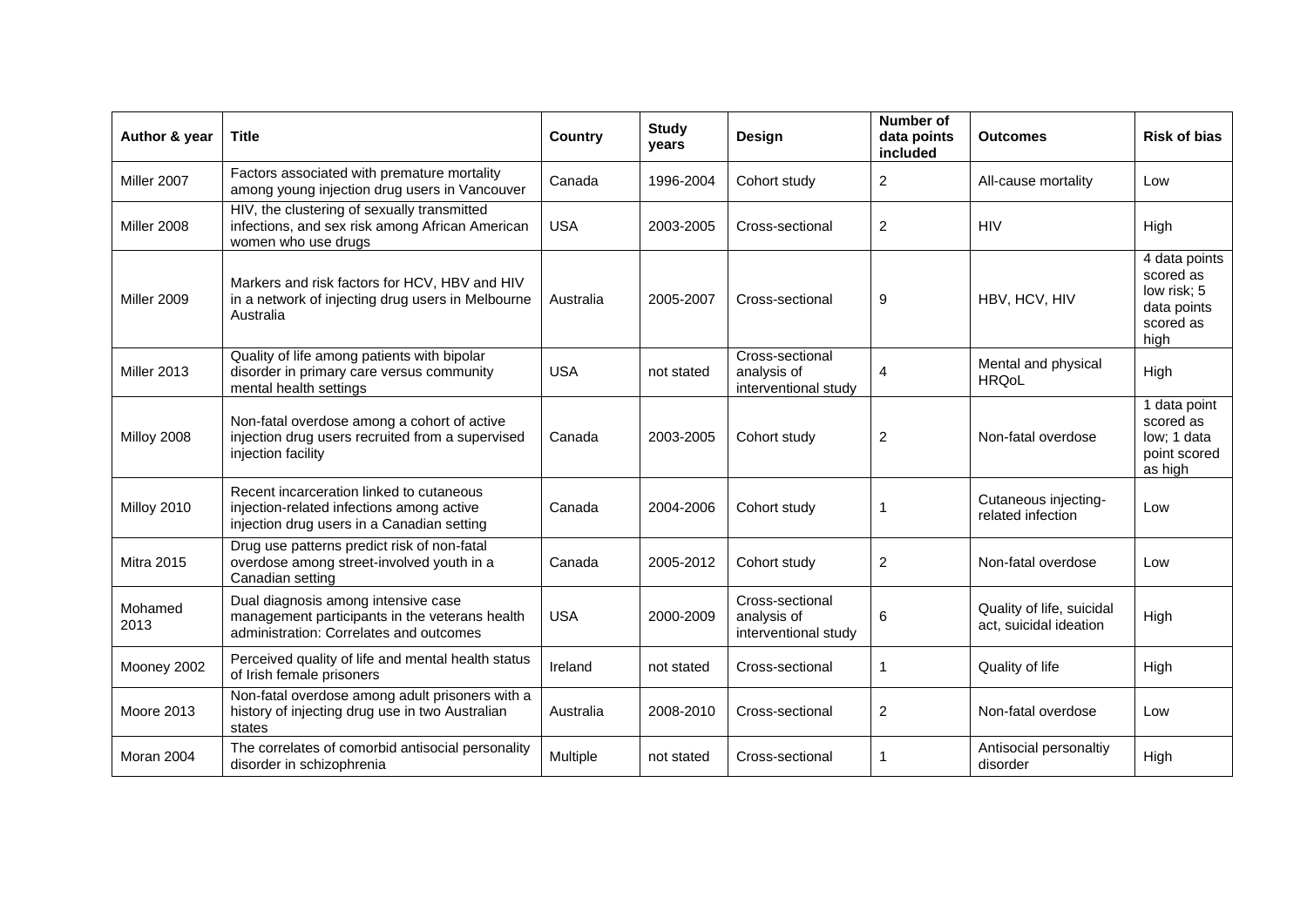| Author & year     | Title                                                                                                                                              | <b>Country</b> | <b>Study</b><br>years | Design                                                 | Number of<br>data points<br>included | <b>Outcomes</b>                                             | <b>Risk of bias</b> |
|-------------------|----------------------------------------------------------------------------------------------------------------------------------------------------|----------------|-----------------------|--------------------------------------------------------|--------------------------------------|-------------------------------------------------------------|---------------------|
| Morrison 2009     | Homelessness as an independent risk factor for<br>mortality: results from a retrospective cohort<br>study                                          | <b>UK</b>      | 2000-2005             | Cohort study                                           | 1                                    | Drug-related death                                          | <b>High</b>         |
| Mueser 2004       | Interpersonal trauma and post-traumatic stress<br>disorder in patients with severe mental illness:<br>demographic, clinical, and health correlates | <b>USA</b>     | not stated            | Cross-sectional                                        | 8                                    | PTSD                                                        | Low                 |
| Murray 2003       | Prevalence of hepatitis C virus infection and risk<br>factors in an incarcerated juvenile population: a<br>pilot study                             | <b>USA</b>     | 1999-2001             | Cross-sectional                                        | 1                                    | <b>HCV</b>                                                  | High                |
| Naeem 2005        | Cognitive behaviour therapy for schizophrenia in<br>patients with mild to moderate substance misuse<br>problems                                    | UK             | not stated            | Cross-sectional<br>analysis of<br>interventional study | 4                                    | Anxiety, depression                                         | High                |
| Nambiar 2015      | Mortality in the Melbourne injecting drug user<br>cohort study (MIX)                                                                               | Australia      | 2008-2012             | Cohort study                                           | 3                                    | All-cause mortality                                         | Low                 |
| Neale 2004        | Measuring the health of Scottish drug users                                                                                                        | UK             | 2001-2002             | Cross-sectional<br>analysis of cohort<br>study         | 16                                   | Self-rated health                                           | High                |
| <b>Neria 2002</b> | Trauma exposure and posttraumatic stress<br>disorder in psychosis: findings from a first-<br>admission cohort                                      | <b>USA</b>     | not stated            | Cross-sectional<br>analysis of cohort<br>study         | 1                                    | <b>PTSD</b>                                                 | High                |
| Nerlander<br>2017 | Exchange Sex and HIV Infection Among Women<br>Who Inject Drugs-20 US Cities, 2009                                                                  | <b>USA</b>     | 2009                  | Cross-sectional                                        | $\overline{c}$                       | <b>HIV</b>                                                  | Low                 |
| Ng 2016           | Posttraumatic stress disorder symptoms and<br>social and occupational functioning of people<br>with schizophrenia                                  | <b>USA</b>     | 1999-2002             | Cross-sectional                                        | 3                                    | <b>PTSD</b>                                                 | High                |
| Nielsen 2011      | Psychiatric disorders and mortality among<br>people in homeless shelters in Denmark: a<br>nationwide register-based cohort study                   | Denmark        | 1999-2009             | Cohort study                                           | 6                                    | All-cause mortality                                         | Low                 |
| Nijhawan 2012     | Prevalence and predictors of trichomonas<br>infection in newly incarcerated women                                                                  | <b>USA</b>     | 2009-2011             | Cross-sectional                                        | 8                                    | Trichomonas vaginalis<br>infection                          | High                |
| <b>Nikoo 2017</b> | Incidence and Associated Risk Factors of<br>Traumatic Brain Injury in a Cohort of Homeless<br>and Vulnerably Housed Adults in 3 Canadian<br>Cities | Canada         | 2009-2012             | Cohort study                                           | 1                                    | Traumatic brain injury                                      | Low                 |
| Noell 2001        | Incidence and prevalence of chlamydia, herpes,<br>and viral hepatitis in a homeless adolescent<br>population                                       | <b>USA</b>     | 1994-1997             | Cohort study                                           | 4                                    | Chlamydia, herpes<br>simplex virus 2<br>infection, HBV, HCV | Low                 |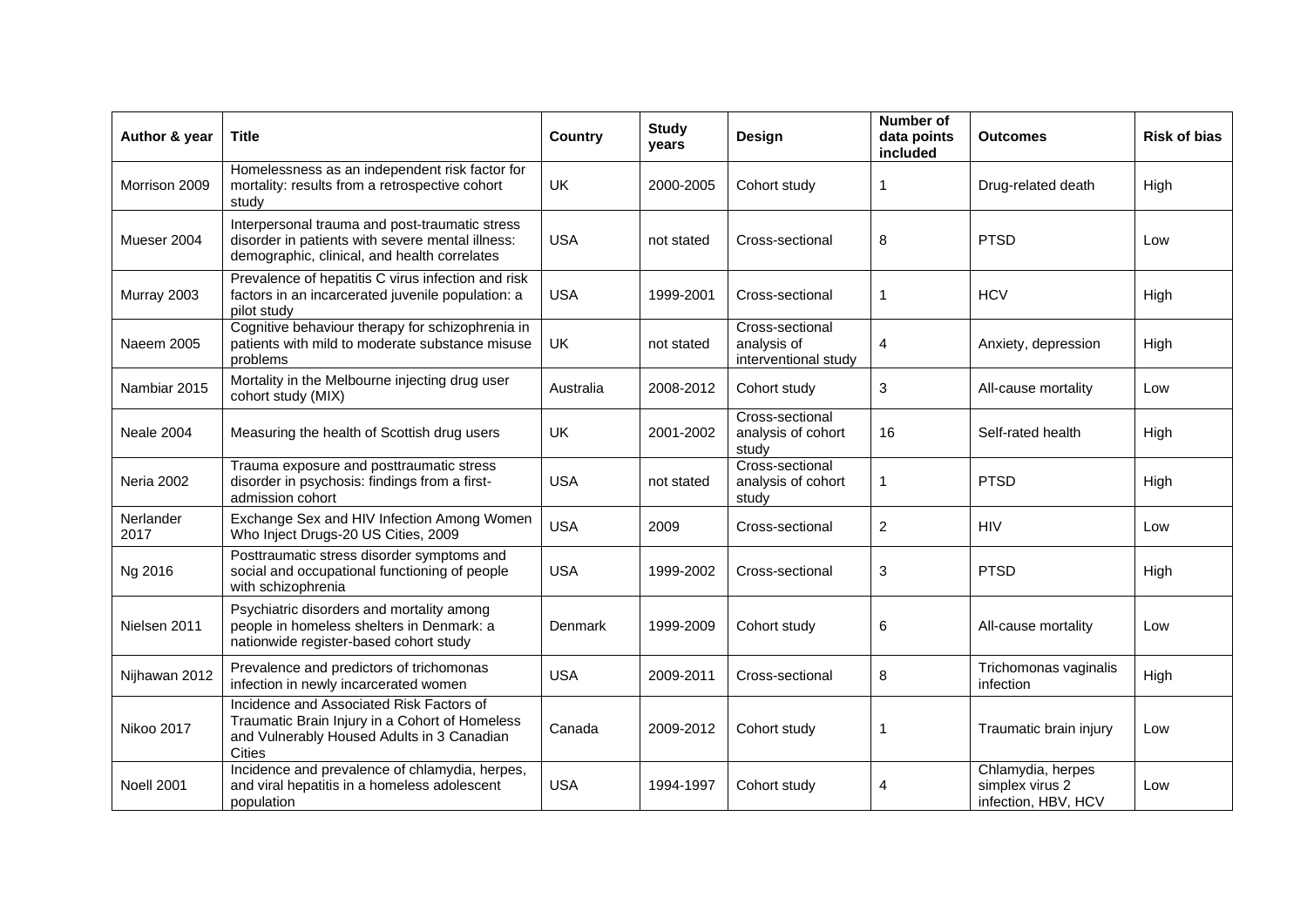| Author & year      | <b>Title</b>                                                                                                                                                   | Country    | <b>Study</b><br>years | Design                                         | <b>Number of</b><br>data points<br>included | <b>Outcomes</b>                                                                                                                                                                                                                                                                                                                                                                                                                                                                                                        | <b>Risk of bias</b> |
|--------------------|----------------------------------------------------------------------------------------------------------------------------------------------------------------|------------|-----------------------|------------------------------------------------|---------------------------------------------|------------------------------------------------------------------------------------------------------------------------------------------------------------------------------------------------------------------------------------------------------------------------------------------------------------------------------------------------------------------------------------------------------------------------------------------------------------------------------------------------------------------------|---------------------|
| Nordentoft<br>2003 | 10 Year follow up study of mortality among<br>users of hostels for homeless people in<br>Copenhagen                                                            | Denmark    | 1992-2002             | Cohort study                                   | 4                                           | All-cause mortality                                                                                                                                                                                                                                                                                                                                                                                                                                                                                                    | Low                 |
| Noska 2016         | History of sex exchange in women with a history<br>of incarceration                                                                                            | <b>USA</b> | 2009-2011             | Cross-sectional                                | $\overline{c}$                              | Sexually transmitted<br>infections                                                                                                                                                                                                                                                                                                                                                                                                                                                                                     | Low                 |
| <b>Nower 2015</b>  | Problem gambling and homelessness: results<br>from an epidemiologic study                                                                                      | <b>USA</b> | not stated            | Cross-sectional<br>analysis of cohort<br>study | 3                                           | Problem gambling                                                                                                                                                                                                                                                                                                                                                                                                                                                                                                       | Low                 |
| Nyamathi<br>2002   | Risk factors for hepatitis C virus infection among<br>homeless adults                                                                                          | <b>USA</b> | 1995-1999             | Cross-sectional                                | $\overline{c}$                              | <b>HCV</b>                                                                                                                                                                                                                                                                                                                                                                                                                                                                                                             | Low                 |
| Nyamathi<br>2006   | Hepatitis C virus infection among homeless men<br>referred from a community clinic                                                                             | <b>USA</b> | 2002-2003             | Case-control study                             | 5                                           | <b>HCV</b>                                                                                                                                                                                                                                                                                                                                                                                                                                                                                                             | Low                 |
| Nyhlen 2011        | Substance abuse and psychiatric co-morbidity<br>as predictors of premature mortality in Swedish<br>drug abusers: a prospective longitudinal study<br>1970-2006 | Sweden     | 1970-2007             | Cohort study                                   | $\mathbf{1}$                                | Drug-related death                                                                                                                                                                                                                                                                                                                                                                                                                                                                                                     | Low                 |
| O'Brien 2015       | Health, perceived quality of life and health<br>services use among homeless illicit drug users                                                                 | Ireland    | 2011                  | Cross-sectional                                | 46                                          | AIDS, accidental<br>overdose, anaemia,<br>angina, anxiety, athritis,<br>asthma, back<br>problems, better quality<br>of life, COPD, cancer,<br>chest infection or<br>bronchitis, DVT, dental<br>problems, depression<br>and/or anxiety,<br>diabetes, eczema,<br>epilepsy, eye problems,<br>foot problems,<br>good/excellent self-<br>rated physical health,<br>HIV, heart attack, heart<br>disease, HBV, HCV,<br>hypertension, joint<br>problems, kidney<br>problems.<br>migraine/regular severe<br>headaches, other GI | High                |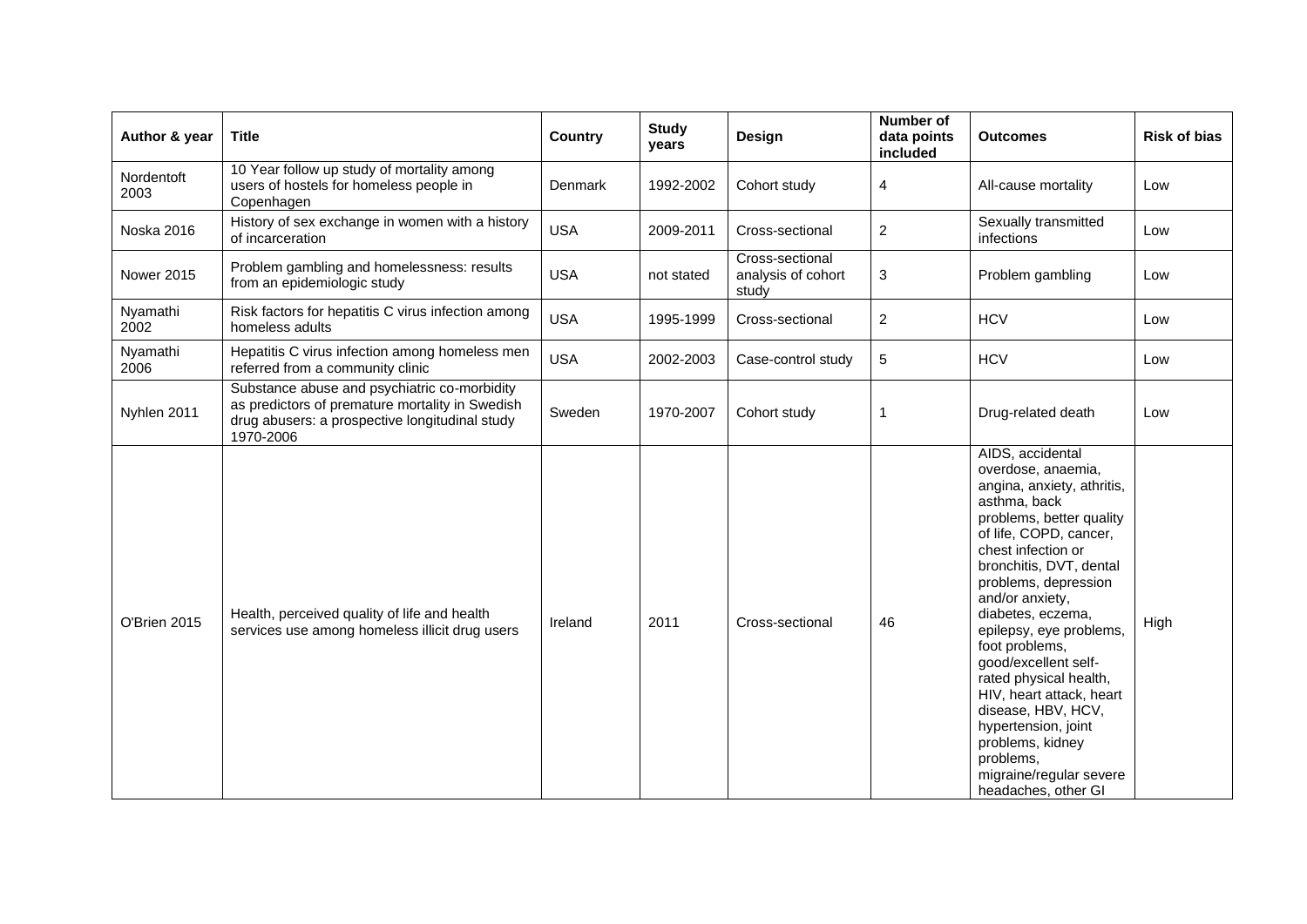| Author & year                 | <b>Title</b>                                                                                                                                             | <b>Country</b> | <b>Study</b><br>years | Design                                         | <b>Number of</b><br>data points<br>included | <b>Outcomes</b>                                                                                                                                                                                                                                   | <b>Risk of bias</b> |
|-------------------------------|----------------------------------------------------------------------------------------------------------------------------------------------------------|----------------|-----------------------|------------------------------------------------|---------------------------------------------|---------------------------------------------------------------------------------------------------------------------------------------------------------------------------------------------------------------------------------------------------|---------------------|
|                               |                                                                                                                                                          |                |                       |                                                |                                             | tract disorder,<br>pulmonary embolism,<br>peptic ulcer disease,<br>problem alcohol<br>drinking, psoriasis,<br>sexually transmitted<br>infection, skin<br>problems, skin ulcers,<br>stroke, suicidal<br>feelings, suicide<br>attempt, tuberculosis |                     |
| Ochoa 2005                    | Heroin overdose among young injection drug<br>users in San Francisco                                                                                     | <b>USA</b>     | 2000-2001             | Case-control study                             | 5                                           | Overdose                                                                                                                                                                                                                                          | High                |
| O'Driscoll<br>2001            | Predictors of accidental fatal drug overdose<br>among a cohort of injection drug users                                                                   | <b>USA</b>     | 1994-1997             | Cohort study                                   | $\mathbf{1}$                                | Overdose mortality                                                                                                                                                                                                                                | High                |
| Ogilvie 1999                  | Hepatitis infection among adolescents resident<br>in Melbourne Juvenile Justice Centre: risk<br>factors and challenges                                   | Australia      | 1996                  | Cross-sectional                                | $\mathbf{3}$                                | HAV, HBV, HCV                                                                                                                                                                                                                                     | Low                 |
| Onyeka 2016                   | Association between routes of drug<br>administration and all-cause mortality among<br>drug users                                                         | Finland        | 1997-2010             | Cohort study                                   | -1                                          | All-cause mortality                                                                                                                                                                                                                               | Low                 |
| Ortiz 2014                    | Oral human papillomavirus infection among drug<br>users in Puerto Rico                                                                                   | <b>USA</b>     | 2008-2010             | Cross-sectional                                | 3                                           | Oral HPV infection                                                                                                                                                                                                                                | High                |
| Ouellet-<br>Plamondon<br>2017 | Specific impact of stimulant, alcohol, and<br>cannabis use disorders on first-episode<br>psychosis: 2-year functional and symptomatic<br>outcomes        | Canada         | 2005-2010             | Cross-sectional<br>analysis of cohort<br>study | 4                                           | Depression, quality of<br>life                                                                                                                                                                                                                    | Low                 |
| Painter 2018                  | High inpatient utilization among Veterans Health<br>Administration patients with substance-use<br>disorders and co-occurring mental health<br>conditions | <b>USA</b>     | 2011-2012             | Cross-sectional<br>analysis of cohort<br>study | 1                                           | Chronic pain                                                                                                                                                                                                                                      | Low                 |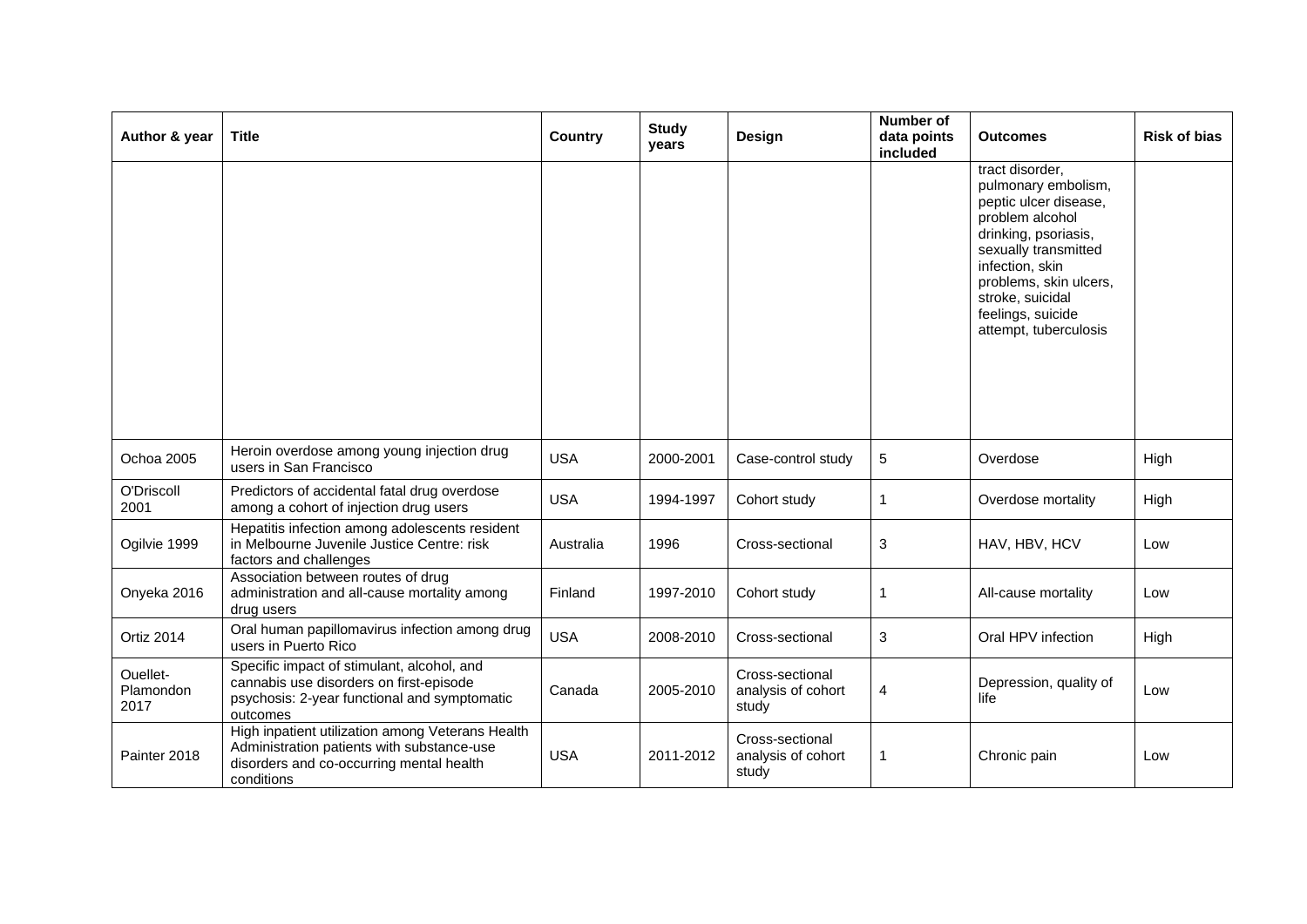| Author & year         | <b>Title</b>                                                                                                                                              | Country    | <b>Study</b><br>years | Design             | <b>Number of</b><br>data points<br>included | <b>Outcomes</b>                                                      | <b>Risk of bias</b>                                                     |
|-----------------------|-----------------------------------------------------------------------------------------------------------------------------------------------------------|------------|-----------------------|--------------------|---------------------------------------------|----------------------------------------------------------------------|-------------------------------------------------------------------------|
| Pallas 1999           | Risk factors for monoinfections and coinfections<br>with HIV, hepatitis B and hepatitis C viruses in<br>northern Spanish prisoners                        | Spain      | 1992-1994             | Cross-sectional    | 4                                           | HBV, HCV, HBV-HCV<br>coinfection, HIV-HBV-<br><b>HCV</b> coinfection | Low                                                                     |
| Palmateer<br>2017     | Association between universal hepatitis b prison<br>vaccination, vaccine uptake and hepatitis b<br>infection among people who inject drugs                | UK         | 1993-2014             | Cross-sectional    | 2                                           | <b>HBV</b>                                                           | High                                                                    |
| Pan 2016              | Three-year mortality in relation to early<br>hospitalization and number of outpatient clinic<br>visits in people with newly diagnosed bipolar<br>disorder | Taiwan     | 2008-2011             | Cohort study       | 1                                           | All-cause mortality                                                  | Low                                                                     |
| Pavarin 2008          | Cocaine consumption and death risk: a follow-up<br>study on 347 cocaine addicts in the metropolitan<br>area of Bologna                                    | Italy      | 1989-2006             | Cohort study       | $\overline{c}$                              | All-cause mortality                                                  | Low                                                                     |
| Pena-Orellana<br>2011 | Prevalence of HCV risk behaviors among prison<br>inmates: tattooing and injection drug use                                                                | <b>USA</b> | 2004-2005             | Cross-sectional    | $\overline{2}$                              | <b>HCV</b>                                                           | Low                                                                     |
| Peng 2011             | A case-control study of HIV infection among<br>incarcerated female drug users: impact of<br>sharing needles and having drug-using sexual<br>partners      | Taiwan     | 2007                  | Case-control study | 1                                           | <b>HIV</b>                                                           | Low                                                                     |
| Perron 2008           | Prevalence and correlates of traumatic brain<br>injury among delinquent youths                                                                            | <b>USA</b> | 2003                  | Cross-sectional    | 3                                           | Traumatic brain injury                                               | Low                                                                     |
| Perugi 2013           | Attention deficit/hyperactivity disorder symptoms<br>in Italian bipolar adult patients: a preliminary<br>report                                           | Italy      | not stated            | Cross-sectional    | 3                                           | <b>ADHD</b>                                                          | High                                                                    |
| Perugi 2015           | General medical conditions in 347 bipolar<br>disorder patients: clinical correlates of metabolic<br>and autoimmune-allergic diseases                      | Italy      | not stated            | Cross-sectional    | $\boldsymbol{2}$                            | Autoimmune/allergic<br>diseases, metabolic<br>disease                | High                                                                    |
| Piselli 2009          | Co-occurring psychiatric and substance use<br>disorders among male detainees in Italy                                                                     | Italy      | 2005-2006             | Cross-sectional    | $\overline{4}$                              | Suicide attempt, HBV,<br><b>HCV</b>                                  | High                                                                    |
| Piselli 2015          | Psychiatric needs of male prison inmates in Italy                                                                                                         | Italy      | 2010-2011             | Cross-sectional    | 4                                           | Anxiety disorder, mood<br>disorder, personality<br>disorder          | 1 data point<br>scored as<br>low; 3 data<br>points<br>scored as<br>high |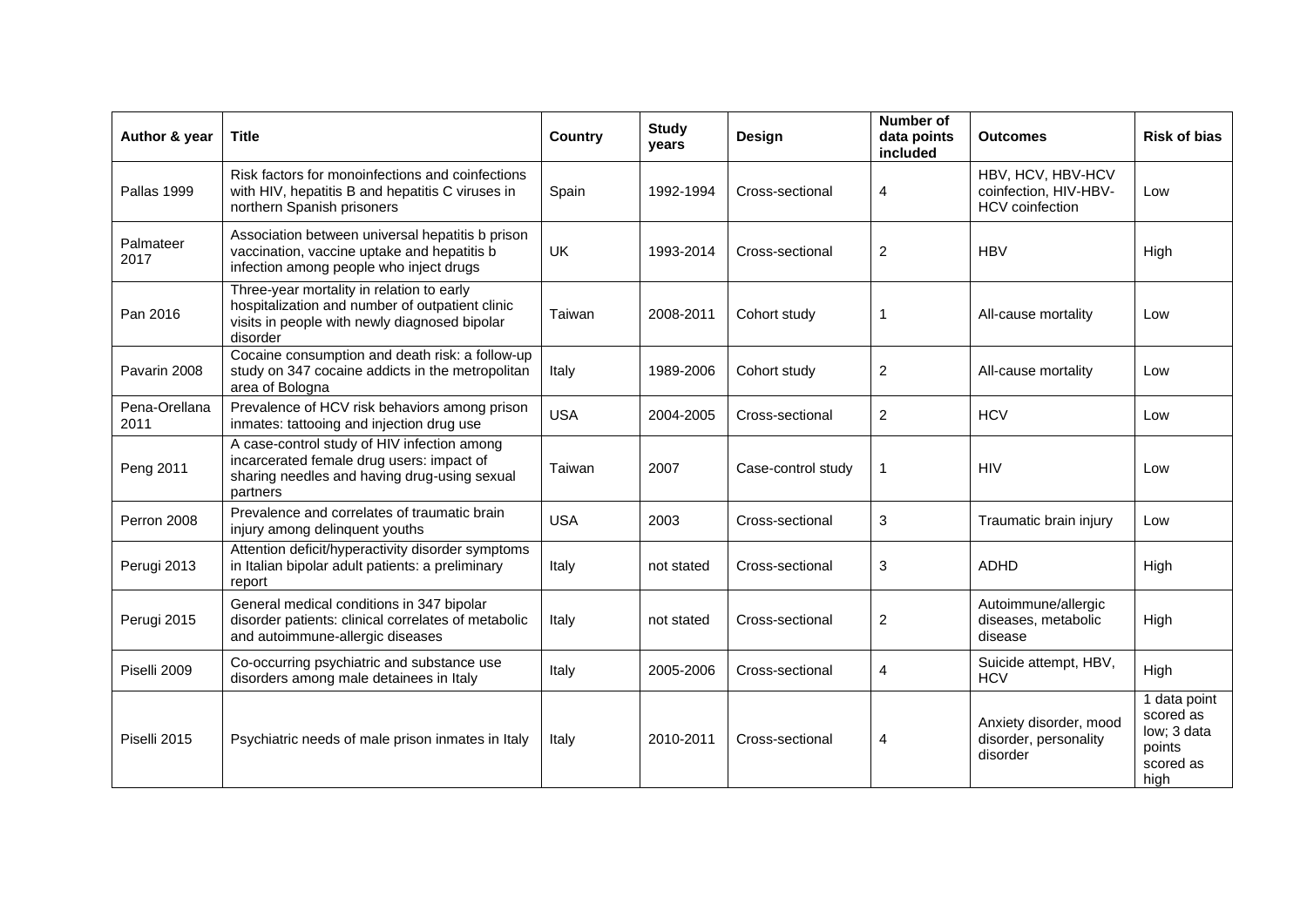| Author & year       | <b>Title</b>                                                                                                                                                 | Country    | <b>Study</b><br>years            | Design                                                 | <b>Number of</b><br>data points<br>included | <b>Outcomes</b>                                                                                | <b>Risk of bias</b> |
|---------------------|--------------------------------------------------------------------------------------------------------------------------------------------------------------|------------|----------------------------------|--------------------------------------------------------|---------------------------------------------|------------------------------------------------------------------------------------------------|---------------------|
| <b>Platt 2011</b>   | Risk of sexually transmitted infections and<br>violence among indoor-working female sex<br>workers in London: the effect of migration from<br>Eastern Europe | UK         | 2008-2009                        | Cross-sectional                                        | 1                                           | HIV, syphilis,<br>Chlamydia, gonorrhoea                                                        | Low                 |
| Pliszka 2000        | Affective disorder in juvenile offenders: A<br>preliminary study                                                                                             | <b>USA</b> | not stated                       | Cross-sectional                                        | 4                                           | Alcohol dependence,<br>conduct disorder, major<br>depressive disorder,<br>marijuana dependence | Low                 |
| <b>Pluck 2013</b>   | Self-harm and homeless adults                                                                                                                                | <b>UK</b>  | not stated                       | Cross-sectional                                        | $\overline{2}$                              | Self-harm                                                                                      | High                |
| Ponizovksy<br>2015  | Trends in dual diagnosis of severe mental illness<br>and substance use disorders, 1996-2010, Israel                                                          | Israel     | 1996-2010                        | Cross-sectional                                        | $\mathbf{1}$                                | Suicide attempt                                                                                | High                |
| Potvin 2006         | Increased extrapyramidal symptoms in patients<br>with schizophrenia and a comorbid substance<br>use disorder                                                 | Canada     | not stated                       | Cross-sectional                                        | $\mathbf{1}$                                | Extrapyramidal<br>symptoms                                                                     | High                |
| Poulin 2007         | Prevalence of HIV and hepatitis C virus<br>infections among inmates of Quebec provincial<br>prisons                                                          | Canada     | 2003                             | Cross-sectional                                        | 4                                           | HCV, HIV                                                                                       | Low                 |
| Poulin 2018         | Tattooing in prison: a risk factor for HCV<br>infection among inmates in the Quebec's<br>provincial correctional system                                      | Canada     | not stated                       | Cross-sectional                                        | $\overline{4}$                              | <b>HCV</b>                                                                                     | Low                 |
| <b>Preti 2009</b>   | Risk of suicide and suicidal ideation in<br>psychosis: Results from an Italian multi-modal<br>pilot program on early intervention in psychosis               | Italy      | not stated                       | Cross-sectional<br>analysis of cohort<br>study         | $\overline{2}$                              | Suicide attempt                                                                                | High                |
| Prigerson<br>2003   | Suicidal ideation and suicide attempts in<br>homeless mentally ill persons: age-specific risks<br>of substance abuse                                         | <b>USA</b> | 1994-1996                        | Cross-sectional<br>analysis of<br>interventional study | 2                                           | Suicidal ideation,<br>suicide attempt                                                          | High                |
| Rash 2016           | A retrospective and prospective analysis of<br>trading sex for drugs or money in women<br>substance abuse treatment patients                                 | <b>USA</b> | not stated                       | Cross-sectional                                        | $\mathbf{1}$                                | <b>HIV</b>                                                                                     | High                |
| Reekie 2014         | Trends in prevalence of HIV infection, hepatitis<br>B and hepatitis C among Australian prisoners -<br>2004, 2007, 2010                                       | Australia  | 2004-2010                        | Repeated cross-<br>sectional studies                   | $\overline{4}$                              | HBV, HCV, HIV                                                                                  | Low                 |
| Reininghaus<br>2015 | Mortality in schizophrenia and other psychoses:<br>a 10 year follow-up of the AESOP first-episode<br>cohort                                                  | <b>UK</b>  | end 2012,<br>start not<br>stated | Cohort study                                           | 3                                           | All-cause mortality,<br>mortality from "natural<br>causes" (ICD A00-<br>Q99), mortality from   | Low                 |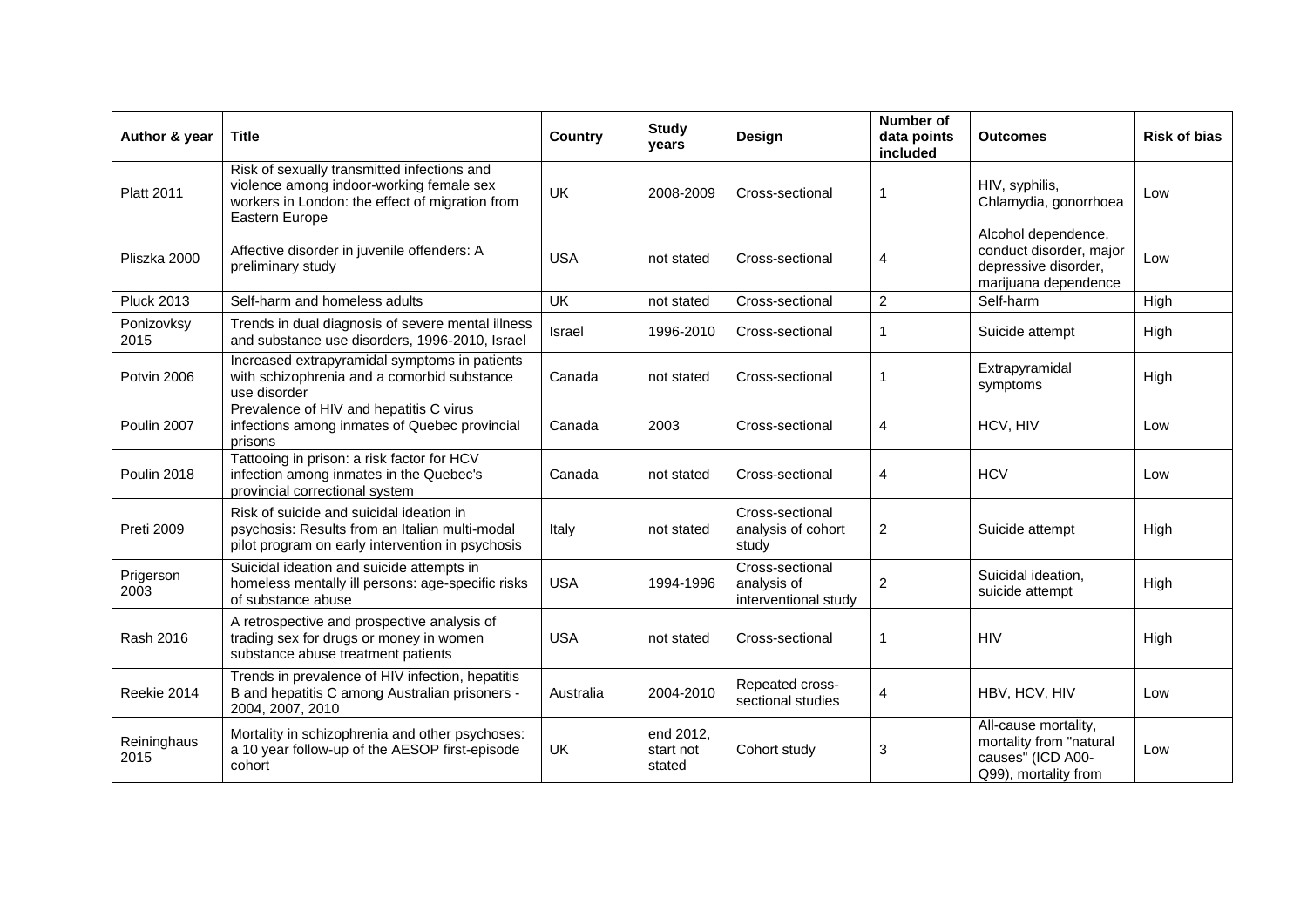| Author & year        | <b>Title</b>                                                                                                                        | <b>Country</b> | <b>Study</b><br>years | Design                                                 | Number of<br>data points<br>included | <b>Outcomes</b>                        | <b>Risk of bias</b> |
|----------------------|-------------------------------------------------------------------------------------------------------------------------------------|----------------|-----------------------|--------------------------------------------------------|--------------------------------------|----------------------------------------|---------------------|
|                      |                                                                                                                                     |                |                       |                                                        |                                      | "unnatural causes"<br>(U50.9, V01-Y89) |                     |
| <b>Reyes 2006</b>    | Prevalence and correlates of hepatitis C virus<br>infection among street-recruited injection drug<br>users in San Juan, Puerto Rico | <b>USA</b>     | not stated            | Cross-sectional                                        | 2                                    | <b>HCV</b>                             | Low                 |
| Reyes-Uruena<br>2015 | Cross sectional study of factors associated to<br>self-reported blood-borne infections among drug<br>users                          | Spain          | not stated            | Cross-sectional                                        | 1                                    | <b>HIV</b>                             | High                |
| Reynolds 2003        | Using the quality of well-being scale to assess<br>quality of life in out-of-treatment drug users                                   | <b>USA</b>     | Not stated            | Cross-sectional                                        | 1                                    | Quality of life                        | High                |
| Rhoades 2011         | The social context of homeless men's substance<br>use                                                                               | <b>USA</b>     | not stated            | Cross-sectional                                        | 1                                    | <b>Binge drinking</b>                  | Low                 |
| Rhoades 2014         | Prescription drug misuse among homeless<br>youth                                                                                    | <b>USA</b>     | 2012-2013             | Cross-sectional<br>analysis of cohort<br>study         | 3                                    | Depression, PTSD,<br>suicidal ideation | High                |
| <b>Ribe 2015</b>     | Long-term Risk of Dementia in Persons With<br>Schizophrenia: A Danish Population-Based<br><b>Cohort Study</b>                       | <b>Denmark</b> | 1995-2013             | Cohort study                                           | 1                                    | Dementia                               | Low                 |
| <b>Rich 1999</b>     | Prevalence and incidence of HIV among<br>incarcerated and reincarcerated women in<br>Rhode Island                                   | <b>USA</b>     | 1992-1996             | Nested case-control<br>study                           | $\overline{c}$                       | <b>HIV</b>                             | High                |
| Riddell 2006         | The relationship between amphetamine use,<br>crime, and psychiatric disorder among prisoners<br>in New South Wales                  | Australia      | not stated            | Cross-sectional                                        | $\overline{2}$                       | Anxiety, depression                    | High                |
| Rivlin 2010          | Psychiatric disorders in male prisoners who<br>made near-lethal suicide attempts: case-control<br>study                             | <b>UK</b>      | not stated            | Case-control study                                     | 3                                    | Near-lethal suicide<br>attempt         | High                |
| Robinson<br>2009     | Prevalence and predictors of suicide attempt in<br>an incidence cohort of 661 young people with<br>first episode psychosis          | Australia      | 1998-2000             | Cohort study                                           | $\overline{2}$                       | Suicide attempt                        | High                |
| Rodriguez<br>2008    | GC-MS confirmation of xylazine (Rompun), a<br>veterinary sedative, in exchanged needles                                             | <b>USA</b>     | 2005-2007             | Cross-sectional                                        | 1                                    | Skin uclers                            | Low                 |
| Rondinelli<br>2009   | Young adult injection drug users in the United<br>States continue to practice HIV risk behaviors                                    | <b>USA</b>     | 2002-2004             | Cross-sectional<br>analysis of<br>interventional study | 3                                    | <b>HIV</b>                             | Low                 |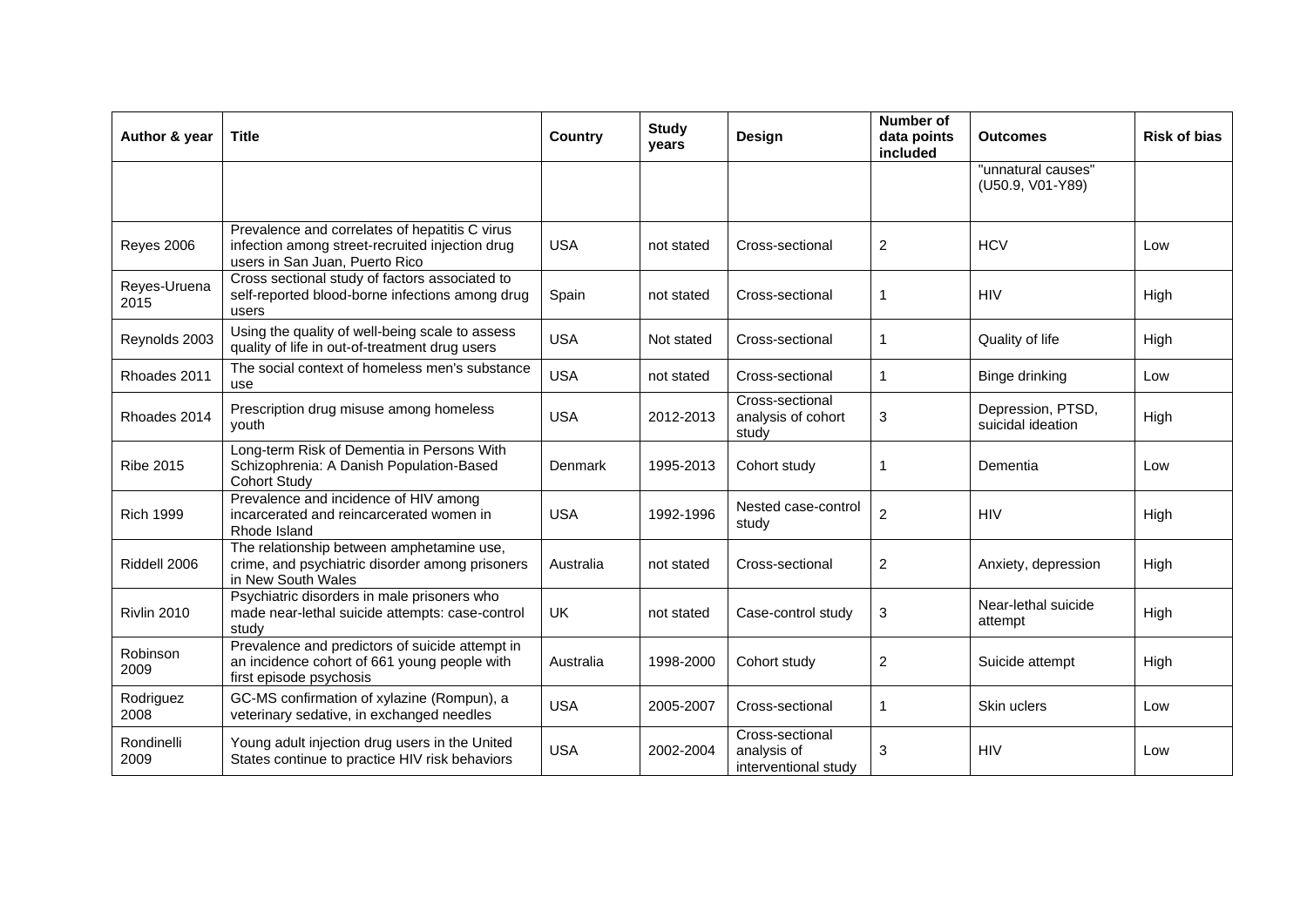| Author & year       | <b>Title</b>                                                                                                                                                                                  | Country    | <b>Study</b><br>years | Design          | Number of<br>data points<br>included | <b>Outcomes</b>                 | <b>Risk of bias</b> |
|---------------------|-----------------------------------------------------------------------------------------------------------------------------------------------------------------------------------------------|------------|-----------------------|-----------------|--------------------------------------|---------------------------------|---------------------|
| Rosen 2009          | Characteristics and behaviors associated with<br>HIV infection among inmates in the North<br>Carolina prison system                                                                           | <b>USA</b> | 2004-2006             | Cross-sectional | $\overline{2}$                       | <b>HIV</b>                      | High                |
| Rosenberg<br>2005   | Hepatitis C virus and HIV co-infection in people<br>with severe mental illness and substance use<br>disorders.                                                                                | <b>USA</b> | 1997-1998             | Cross-sectional | $\mathbf{1}$                         | HIV-HCV co-infection            | High                |
| Rotily 1999         | Prevalence of HCV and HIV antibodies and<br>related risk factors among entrants to the main<br>southeastern French prison                                                                     | France     | 1995                  | Cross-sectional | $\mathbf{2}$                         | HCV, HIV                        | Low                 |
| Rotily 2001         | Surveillance of HIV infection and related risk<br>behaviour in European prisons. A multicentre<br>pilot stdy                                                                                  | Multiple   | 1996-1997             | Cross-sectional | 3                                    | HCV, HIV,<br>jaundice/hepatitis | Low                 |
| <b>Roux 2014</b>    | HCV seropositivity in inmates and in the general<br>population: an averaging approach to establish<br>priority prevention interventions                                                       | France     | 2004-2010             | Cross-sectional | 3                                    | <b>HCV</b>                      | Low                 |
| Roy 2007            | High hepatitis C prevalence and incidence<br>among Canadian intravenous drug users                                                                                                            | Canada     | 1997-2003             | Cohort study    | 1                                    | <b>HCV</b>                      | Low                 |
| Roy 2011            | Temporal changes in risk factors associated with<br>HIV seroconversion among injection drug users<br>in eastern central Canada                                                                | Canada     | 1995-2009             | Cohort study    | $\overline{c}$                       | <b>HIV</b>                      | Low                 |
| <b>Russi 2003</b>   | Sexual transmission of hepatitis B virus,<br>hepatitis C virus, and Human Immunodeficiency<br>Virus type 1 infections among male transvestite<br>comercial sex workers in Montevideo, Uruguay | Uruguay    | 1999                  | Cross-sectional | 6                                    | HBV, HCV, HIV                   | Low                 |
| Ruutel 2014         | Prevalence of IGRA-positivity and risk factors for<br>tuberculosis among injecting drug users in<br>Estonia and Latvia                                                                        | Multiple   | 2007                  | Cross-sectional | 1                                    | <b>Latent TB</b>                | High                |
| Saddichha<br>2014   | Homeless and incarcerated: an epidemiological<br>study from Canada                                                                                                                            | Canada     | 2009                  | Cross-sectional | 1                                    | Depressive disorder             | High                |
| Sailas 2006         | The mortality of young offenders sentenced to<br>prison and its association with psychiatric<br>disorders: a register study                                                                   | Finland    | 1984-2002             | Cohort study    | $\overline{c}$                       | All-cause mortality             | Low                 |
| Sakelliadis<br>2010 | Self-injurious behaviour among Greek male<br>prisoners: prevalence and risk factors                                                                                                           | Greece     | not stated            | Cross-sectional | 1                                    | Self-injurious behaviour        | Low                 |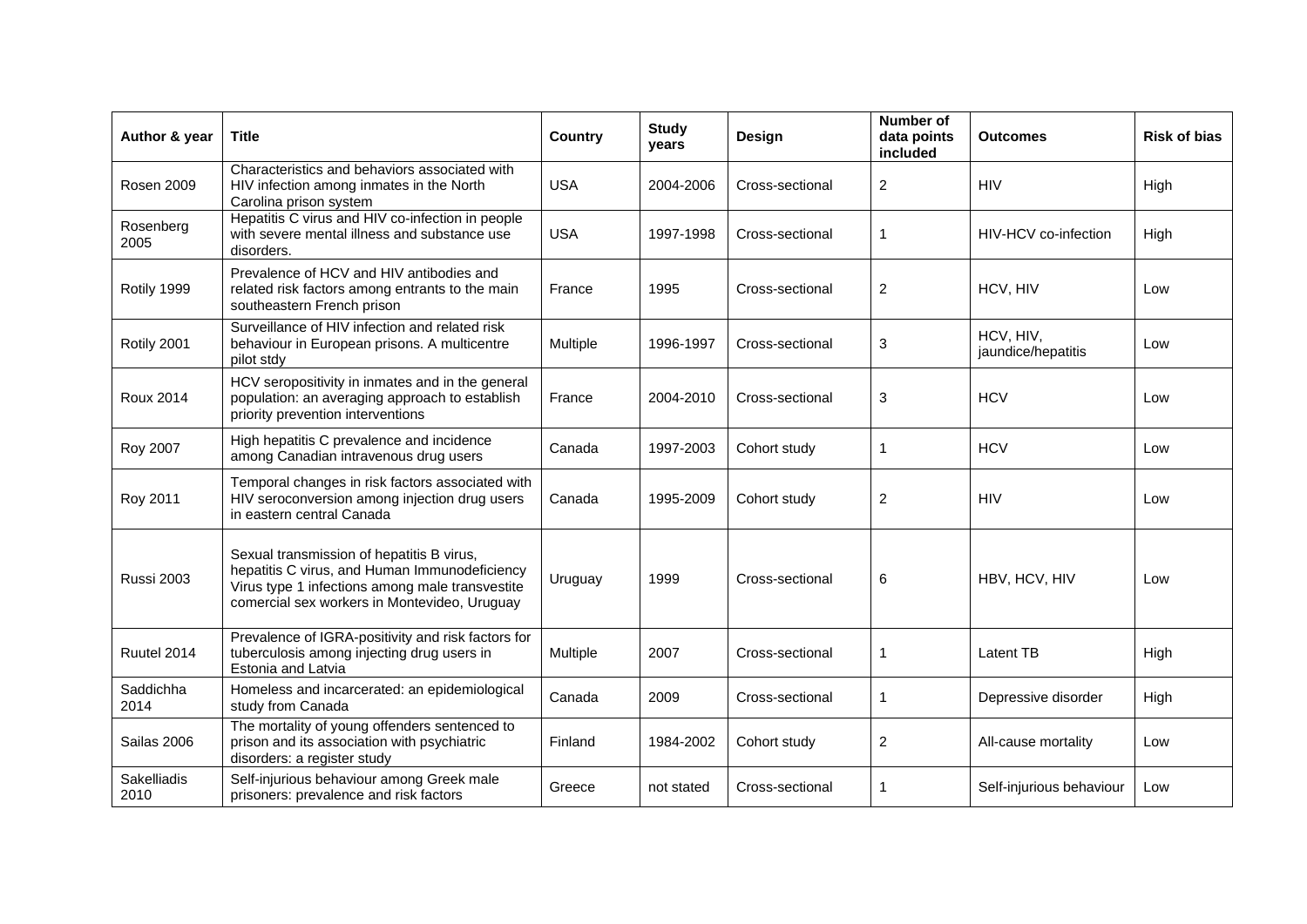| Author & year            | <b>Title</b>                                                                                                                        | <b>Country</b> | <b>Study</b><br>years | Design          | <b>Number of</b><br>data points<br>included | <b>Outcomes</b>                                                                                                          | <b>Risk of bias</b> |
|--------------------------|-------------------------------------------------------------------------------------------------------------------------------------|----------------|-----------------------|-----------------|---------------------------------------------|--------------------------------------------------------------------------------------------------------------------------|---------------------|
| Salmon 2009              | Injecting-related injury and disease among<br>clients of a supervised injecting facility                                            | Australia      | 2001-2007             | Cross-sectional | $\overline{2}$                              | Injecting related injury<br>or disease (abscesses<br>or skin infections,<br>endocarditis.<br>septicaemia,<br>thrombosis) | Low                 |
| Sara 2013                | Differences in associations between cannabis<br>and stimulant disorders in first admission<br>psychosis                             | Australia      | 2005-2012             | Cross-sectional | 1                                           | Alcohol disorder                                                                                                         | Low                 |
| Sara 2014                | Stimulant and other substance use disorders in<br>schizophrenia: prevalence, correlates, and<br>impacts in a population sample      | Australia      | 2000-2011             | Cohort study    | 6                                           | Cardiac disease.<br>infectious disease, self-<br>harm and injury                                                         | Low                 |
| Sato 2004                | Cincinnati criteria for mixed mania and<br>suicidality in patients with acute mania                                                 | Germany        | 1980-1997             | Cross-sectional | 1                                           | Suicidal ideation                                                                                                        | High                |
| Savilla 2008             | Relationships between cognitive deficits,<br>symptoms and quality of life in schizophrenia                                          | Australia      | not stated            | Cross-sectional | $\overline{2}$                              | Quality of life                                                                                                          | High                |
| Scheller-<br>Gilkey 2002 | Increased early life stress and depressive<br>symptoms in patients with comorbid substance<br>abuse and schizophrenia               | <b>USA</b>     | not stated            | Cross-sectional | $\mathbf{1}$                                | Depression                                                                                                               | High                |
| Scheller-<br>Gilkey 2003 | Relationship of clinical symptoms and substance<br>use in schizophrenia patients on conventional<br>versus atypical antipsychotics  | <b>USA</b>     | not stated            | Cross-sectional | $\overline{c}$                              | Depression, extra-<br>pyramidal symptoms                                                                                 | High                |
| Scheller-<br>Gilkey 2004 | Early life stress and PTSD symptoms in patients<br>with comorbid schizophrenia and substance<br>abuse                               | <b>USA</b>     | 1999-2000             | Cross-sectional | 1                                           | Depression                                                                                                               | High                |
| Scherbaum<br>2005        | Prevalence and risk factors of syphilis infection<br>among drug addicts                                                             | Germany        | 2000-2001             | Cross-sectional | $\overline{c}$                              | Syphilis                                                                                                                 | Low                 |
| Schinka 2017             | Predictors of Mortality in Older Homeless<br>Veterans                                                                               | <b>USA</b>     | 2000-2011             | Cohort study    | $\mathbf{1}$                                | All-cause mortality                                                                                                      | Low                 |
| Schladweiler<br>2009     | Factors associated with substance use problem<br>among Maryland Medicaid enrollees affected by<br>serious mental illness            | <b>USA</b>     | 1993-2000             | Cohort study    | 1                                           | Alcohol problem                                                                                                          | Low                 |
| Schmidt 2011             | The impact of substance use disorders on the<br>course of schizophrenia--a 15-year follow-up<br>study: dual diagnosis over 15 years | Denmark        | 1993-2008             | Cohort study    | 1                                           | All-cause mortality                                                                                                      | Low                 |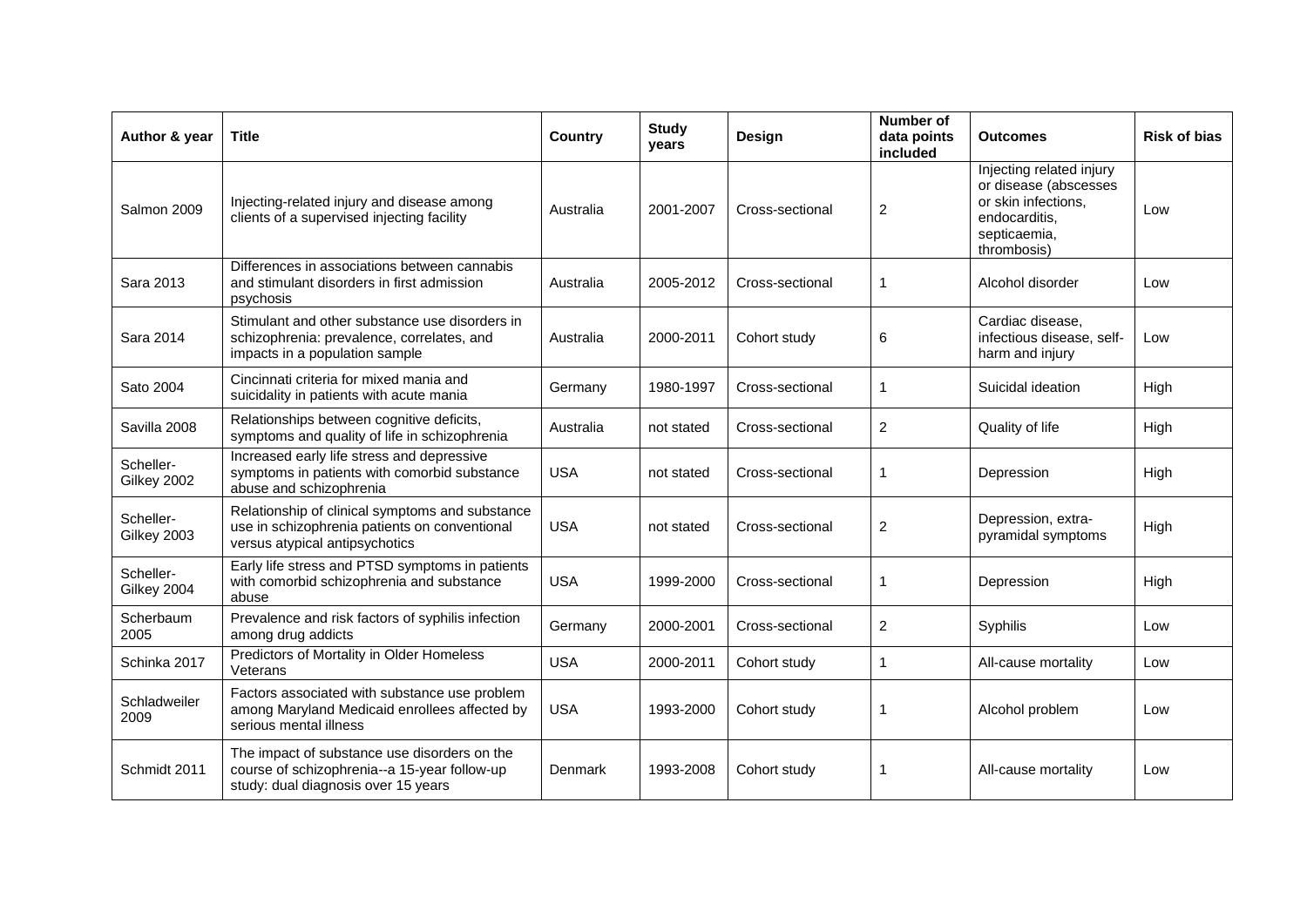| Author & year    | <b>Title</b>                                                                                                                                                                                                    | <b>Country</b> | <b>Study</b><br>years | Design                                         | <b>Number of</b><br>data points<br>included | <b>Outcomes</b>                                                        | <b>Risk of bias</b>                                       |
|------------------|-----------------------------------------------------------------------------------------------------------------------------------------------------------------------------------------------------------------|----------------|-----------------------|------------------------------------------------|---------------------------------------------|------------------------------------------------------------------------|-----------------------------------------------------------|
| <b>Seal 2001</b> | Predictors and prevention of nonfatal overdose<br>among street-recruited injection heroin users in<br>the San Francisco Bay Area, 1998-1999                                                                     | <b>USA</b>     | 1998-1999             | Cohort study                                   | 3                                           | Non-fatal overdose                                                     | High                                                      |
| Sethi 2006       | HIV, sexually transmitted infections, and risk<br>behaviours in male sex workers in London over<br>a 10 year period                                                                                             | <b>UK</b>      | 1994-2003             | Cross-sectional<br>analysis of cohort<br>study | 1                                           | <b>HIV</b>                                                             | High                                                      |
| Shah 2000        | Correlates of enrollment in methadone<br>maintenance treatment programs differ by HIV-<br>serostatus                                                                                                            | <b>USA</b>     | 1994-1998             | Cross-sectional<br>analysis of cohort<br>study | 1                                           | <b>HIV</b>                                                             | High                                                      |
| Shannon 2007     | Sexual and drug-related vulnerabilities for HIV<br>infection among women engaged in survival sex<br>work in Vancouver, Canada                                                                                   | Canada         | 2004                  | Cross-sectional                                | 6                                           | <b>HIV</b>                                                             | High                                                      |
| Shannon 2010     | Survival sex work involvement as a primary risk<br>factor for hepatitis C virus acquisition in drug-<br>using youths in a canadian setting                                                                      | Canada         | 1996-2007             | Cohort study                                   | $\overline{2}$                              | <b>HCV</b>                                                             | Low                                                       |
| Sherman 2007     | Prevalence and correlates of opiate overdose<br>among young injection drug users in a large US<br>city                                                                                                          | <b>USA</b>     | 1999-2002             | Cross-sectional<br>analysis of cohort<br>study | 1                                           | Non-fatal overdose                                                     | Low                                                       |
| Sherriff 2003    | A survey of hepatitis C prevalence amongst the<br>homeless community of Oxford                                                                                                                                  | UK             | 2002                  | Cross-sectional                                | 2                                           | <b>HCV</b>                                                             | Low                                                       |
| Shewan 2000      | Fatal drug overdose after liberation from prison:<br>A retrospective study of female ex-prisoners<br>from Strathclyde region (Scotland)                                                                         | UK             | 1993-1995             | Cohort study                                   | 5                                           | HIV, HBV, HCV                                                          | 2 data points<br>scored as<br>low; 3<br>scored as<br>high |
| Shoptaw 2003     | Psychiatric and substance dependence<br>comorbidities, sexually transmitted diseases,<br>and risk behaviors among methamphetamine-<br>dependent gay and bisexual men seeking<br>outpatient drug abuse treatment | <b>USA</b>     | 1997-2000             | Cross-sectional                                | 5                                           | Chlamydia, genital<br>gonorrhoea, oral<br>gonorrhoea, HIV,<br>syphilis | High                                                      |
| Shoval 2006      | Substance use, suicidality, and adolescent-<br>onset schizophrenia: an Israeli 10-year<br>retrospective study                                                                                                   | Israel         | 1994-2004             | Cross-sectional                                | 6                                           | Suicide attempt                                                        | Low                                                       |
| Shoval 2007      | A 10-year retrospective study of inpatient<br>adolescents with schizophrenia/schizoaffective<br>disorder and substance use                                                                                      | <b>Israel</b>  | 1994-2004             | Cross-sectional                                | 5                                           | Anxiety disorder,<br>depression, mood<br>disorder, self-injurious      | High                                                      |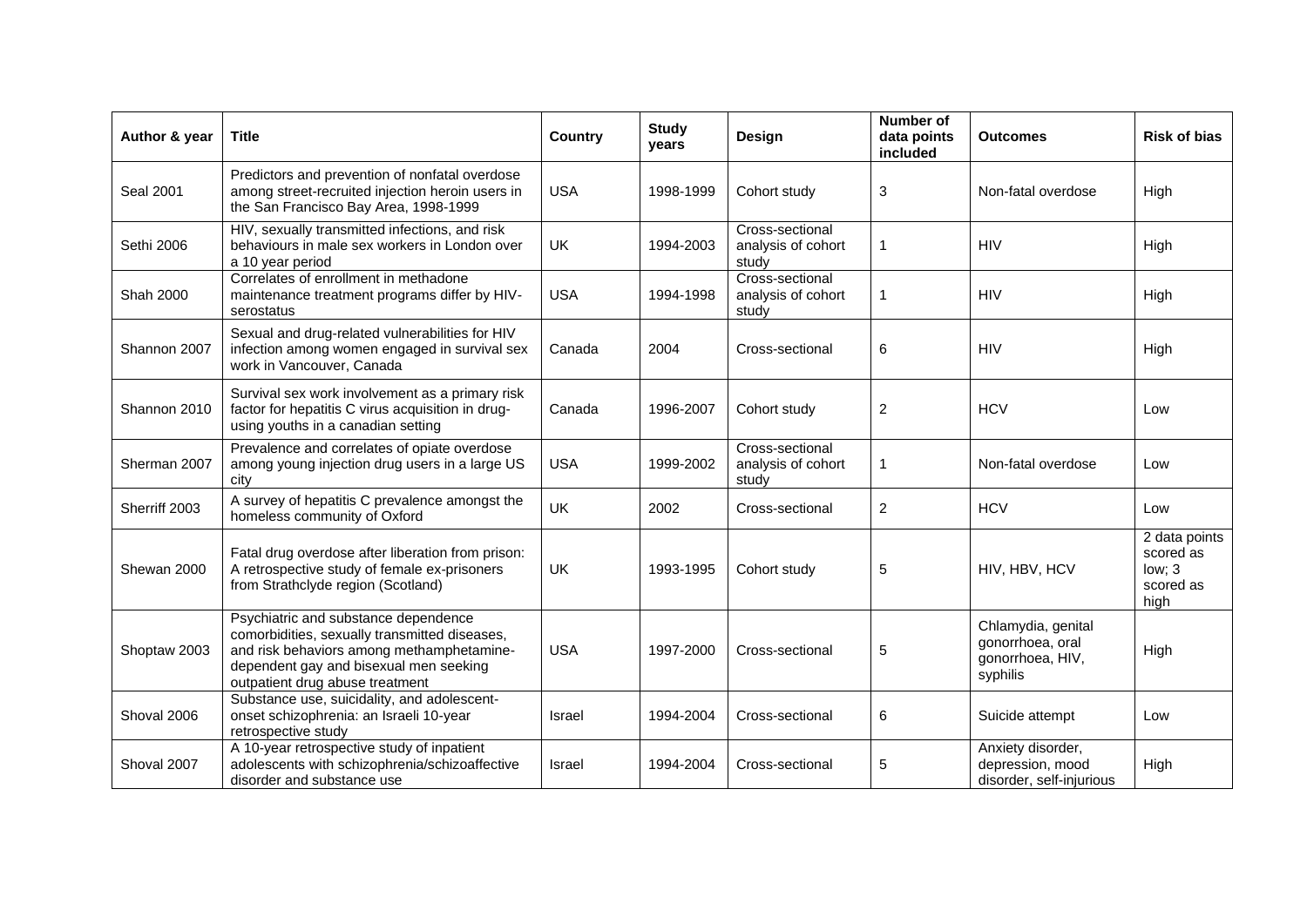| Author & year     | <b>Title</b>                                                                                                                                                                               | Country    | <b>Study</b><br>years | Design             | Number of<br>data points<br>included | <b>Outcomes</b>                                                                      | <b>Risk of bias</b> |
|-------------------|--------------------------------------------------------------------------------------------------------------------------------------------------------------------------------------------|------------|-----------------------|--------------------|--------------------------------------|--------------------------------------------------------------------------------------|---------------------|
|                   |                                                                                                                                                                                            |            |                       |                    |                                      | behaviour, suicidal<br>ideation                                                      |                     |
| Shuter 1998       | Rates of and risk factors for Trichmoniasis<br>among pregntnant inmates in New York City                                                                                                   | <b>USA</b> | 1996-1997             | Cross-sectional    | 3                                    | Trichomoniasis                                                                       | Low                 |
| <b>Simon 2007</b> | Risk of suicide attempt and suicide death in<br>patients treated for bipolar disorder                                                                                                      | <b>USA</b> | 1994-2001             | Cohort study       | 3                                    | Suicide attempt                                                                      | Low                 |
| Smereck 1998      | Prevalence of HIV infection and HIV risk<br>behaviors associated with living place: on-the-<br>street homeless drug users as a special target<br>population for public health intervention | <b>USA</b> | 1992-1994             | Cross-sectional    | 18                                   | <b>HIV</b>                                                                           | Low                 |
| Smyth 2003        | Retrospective cohort study examining incidence<br>of HIV and hepatitis C infection among injecting<br>drug users in Dublin                                                                 | Ireland    | 1992-1998             | Cohort study       | $\mathbf{2}$                         | <b>HCV</b>                                                                           | High                |
| Sorensen<br>2005  | Drug-use pattern, comorbid psychosis and<br>mortality in people with a history of opioid<br>addiction                                                                                      | Denmark    | 1984-1999             | Cohort study       | $\mathbf{1}$                         | All-cause mortality                                                                  | Low                 |
| Spittal 2012      | The Cedar Project: high incidence of HCV<br>infections in a longitudinal study of young<br>Aboriginal people who use drugs in two<br>Canadian cities                                       | Canada     | 2003-2009             | Cohort study       | 3                                    | <b>HCV</b>                                                                           | Low                 |
| Spittal 2017      | Modifiable risk factors for external cause<br>mortality after release from prison: a nested<br>case-control study                                                                          | Australia  | 1994-2007             | Case-control study | 5                                    | Mortality from drug<br>overdose, suicide,<br>transport accidents,<br>external causes | Low                 |
| Stephens<br>2016  | Correlates of African American female<br>adolescent offenders 3, 4-<br>Methylenedioxymethamphetamine (MDMA or<br>'Ecstasy') use and sexually transmitted infection<br>morbidity            | <b>USA</b> | not stated            | Cross-sectional    | 5                                    | Chlamydia, genital<br>warts, gonorrhoea,<br>herpes, trichomoniasis                   | High                |
| Stoove 2008       | Mortality among injecting drug users in<br>Melbourne: a 16-year follow-up of the Victorian<br>Injecting Cohort Study (VICS)                                                                | Australia  | 1990-2006             | Cohort study       | $\overline{c}$                       | All-cause mortality                                                                  | Low                 |
| Strehlow 2012     | Hepatitis C among clients of healthcare for the<br>homeless primary care clinics                                                                                                           | <b>USA</b> | not stated            | Cross-sectional    | 11                                   | <b>HCV</b>                                                                           | Low                 |
| Surratt 2007      | Sex work in the Caribbean Basin: patterns of<br>substance use and HIV risk among migrant sex<br>workers in the US Virgin Islands                                                           | <b>USA</b> | 2004                  | Cross-sectional    | 1                                    | Sexually transmitted<br>infections                                                   | High                |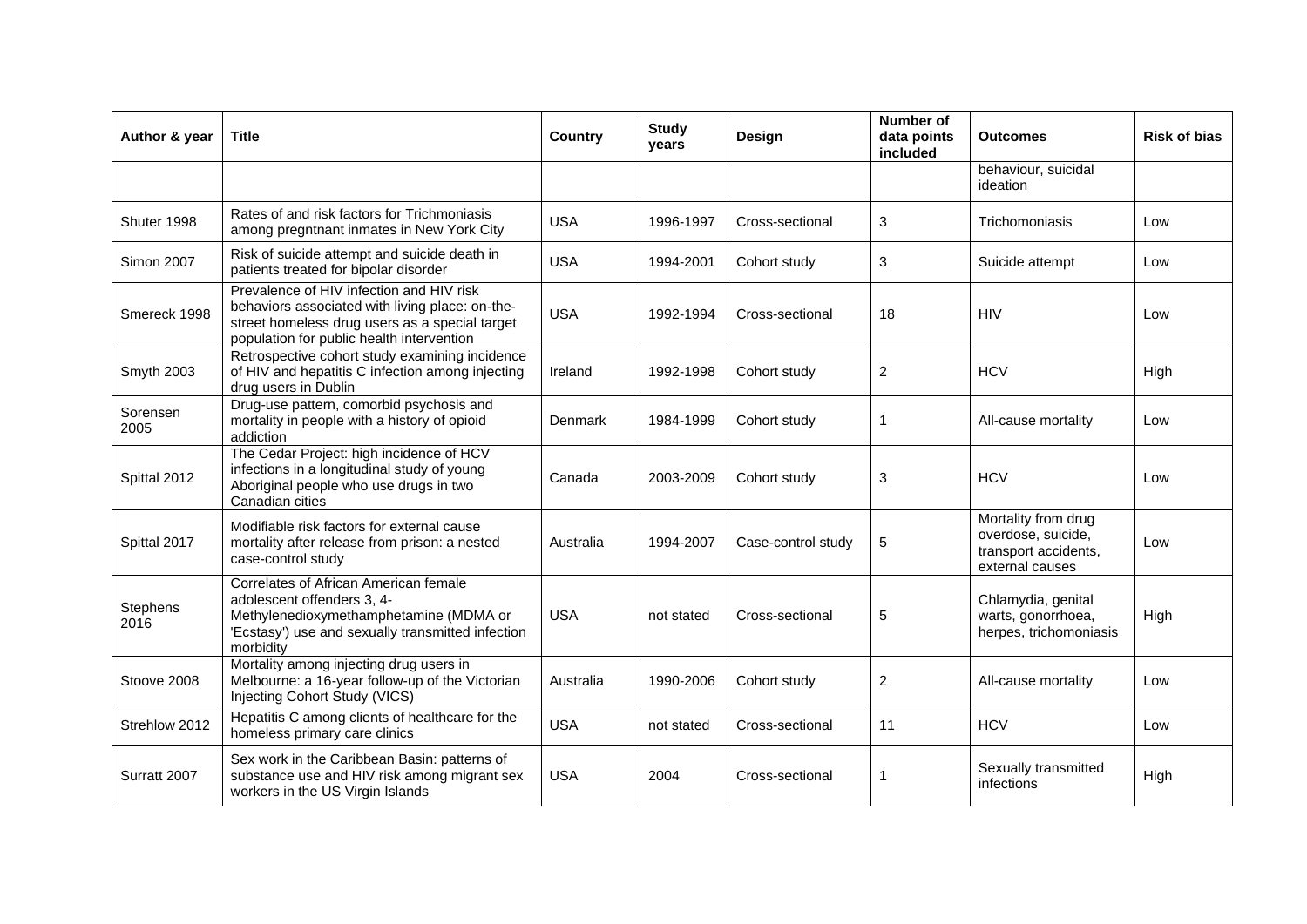| Author & year             | Title                                                                                                                                                                           | Country    | <b>Study</b><br>years | Design                                                 | <b>Number of</b><br>data points<br>included | <b>Outcomes</b>                                                             | <b>Risk of bias</b> |
|---------------------------|---------------------------------------------------------------------------------------------------------------------------------------------------------------------------------|------------|-----------------------|--------------------------------------------------------|---------------------------------------------|-----------------------------------------------------------------------------|---------------------|
| Sutton 2012               | Estimating the variability in the risk of infection<br>for hepatitis C in the Glasgow injecting drug user<br>population                                                         | UK         | 1990-2007             | Repeated cross-<br>sectional studies                   | 1                                           | <b>HCV</b>                                                                  | Low                 |
| Swofford 2000             | Double jeopardy: schizophrenia and substance<br>use                                                                                                                             | <b>USA</b> | not stated            | Cross-sectional                                        | 1                                           | Tardive dyskinesia                                                          | High                |
| Sylvia 2015               | Medical burden in bipolar disorder: findings from<br>the Clinical and Health Outcomes Initiative in<br>Comparative Effectiveness for Bipolar Disorder<br>study (Bipolar CHOICE) | <b>USA</b> | not stated            | Cross-sectional<br>analysis of<br>interventional study | 1                                           | Cardiometabolic<br>disorder                                                 | High                |
| Sylvia 2017               | Poor quality of life and functioning in bipolar<br>disorder                                                                                                                     | <b>USA</b> | not stated            | Cross-sectional<br>analysis of<br>interventional study | 1                                           | Quality of life                                                             | High                |
| Sypsa 2017                | Rapid Decline in HIV Incidence Among Persons<br>Who Inject Drugs During a Fast-Track<br>Combination Prevention Program After an HIV<br>Outbreak in Athens                       | Greece     | 2012-2013             | Cohort study                                           | 3                                           | <b>HIV</b>                                                                  | High                |
| Taylor 2008               | Prevalence and determinants of hepatitis C virus<br>infection among female drug injecting sex<br>workers in Glasgow                                                             | UK         | 1999                  | Cross-sectional                                        | $\overline{2}$                              | <b>HCV</b>                                                                  | High                |
| Taylor 2013               | Low incidence of hepatitis C virus among<br>prisoners in Scotland                                                                                                               | <b>UK</b>  | 2010-2011             | Cross-sectional                                        | 1                                           | <b>HCV</b>                                                                  | Low                 |
| Thompson<br>2012          | Psychiatric disorders and treatment among<br>newly homeless young adults with histories of<br>foster care                                                                       | <b>USA</b> | 2007-2008             | Cross-sectional                                        | 1                                           | Any psychiatric<br>disorder                                                 | High                |
| Toftdahl 2016             | Prevalence of substance use disorders in<br>psychiatric patients: a nationwide Danish<br>population-based study                                                                 | Denmark    | 1969-2013             | Cohort study                                           | 4                                           | Mortality from<br>"unnatural" causes -<br>accidents, suicides,<br>homicides | Low                 |
| Topolovec-<br>Vranic 2017 | The high burden of traumatic brain injury and<br>comorbidities amongst homeless adults with<br>mental illness                                                                   | Canada     | 2009-2011             | Cross-sectional<br>analysis of<br>interventional study |                                             | Traumatic brain injury                                                      |                     |
| Torchalla 2011            | Substance use and predictors of substance<br>dependence in homeless women                                                                                                       | Canada     | 2009                  | Cross-sectional                                        | 1                                           | Suicide attempt                                                             | Low                 |
| Torchalla 2014            | Posttraumatic stress disorder and substance<br>use disorder comorbidity in homeless adults:<br>Prevalence, correlates, and sex differences                                      | Canada     | 2009                  | Cross-sectional                                        | 1                                           | <b>PTSD</b>                                                                 | Low                 |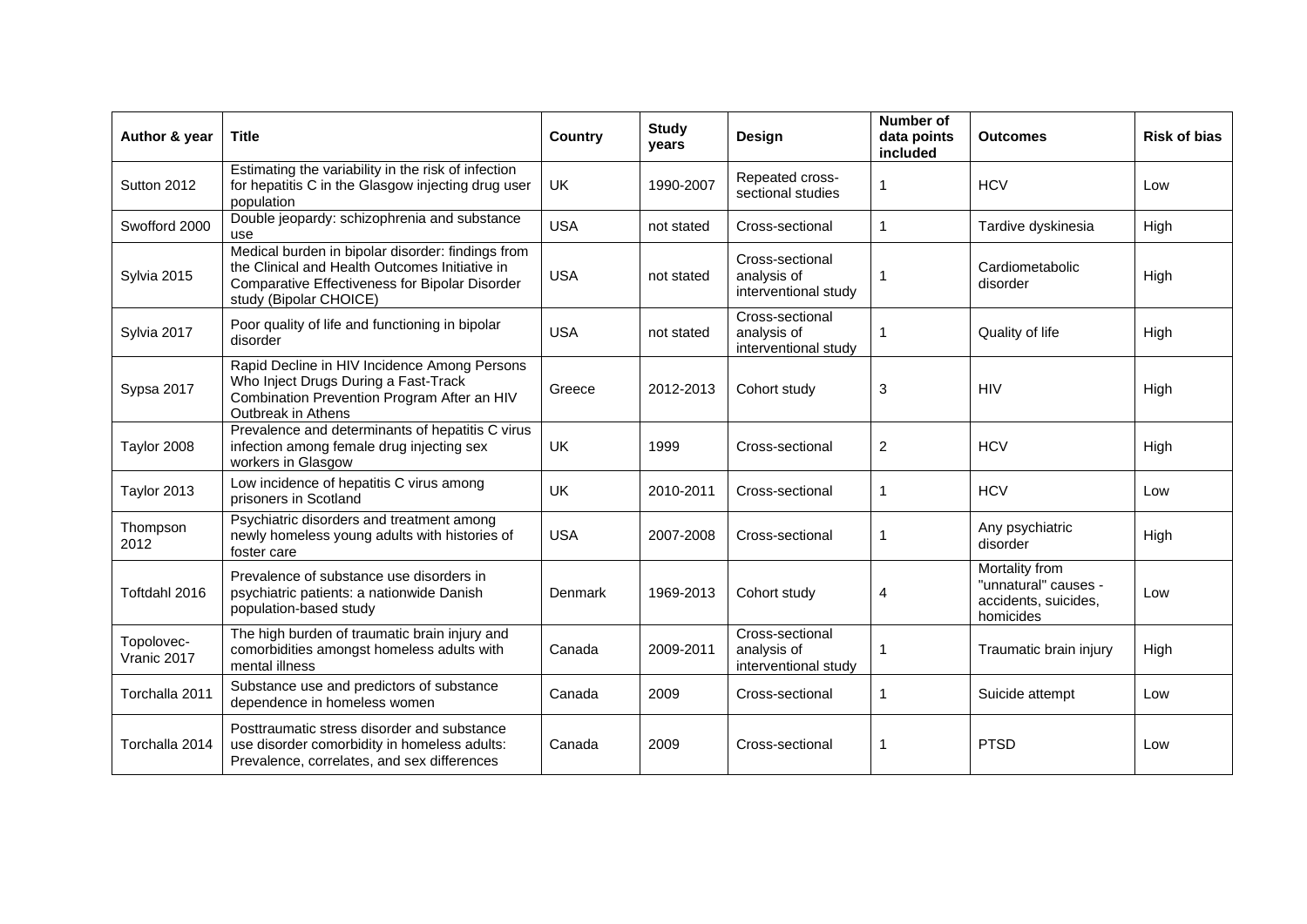| Author & year       | <b>Title</b>                                                                                                                                            | Country    | <b>Study</b><br>years | Design                                                 | <b>Number of</b><br>data points<br>included | <b>Outcomes</b>                    | <b>Risk of bias</b>                                                         |
|---------------------|---------------------------------------------------------------------------------------------------------------------------------------------------------|------------|-----------------------|--------------------------------------------------------|---------------------------------------------|------------------------------------|-----------------------------------------------------------------------------|
| Torres 2015         | Bipolar disorder with comorbid attention-deficit<br>and hyperactivity disorder. Main clinical features<br>and clues for an accurate diagnosis           | Spain      | 2008-2013             | Cross-sectional                                        | 3                                           | <b>ADHD</b>                        | High                                                                        |
| <b>Treso 2012</b>   | Prevalence and correlates of HCV, HVB, and<br>HIV infection among prison inmates and staff,<br>Hungary                                                  | Hungary    | 2007-2009             | Cross-sectional                                        | $\overline{2}$                              | HBV, HCV                           | High                                                                        |
| Truszkowska<br>2015 | Case-control study of risks and causes of death<br>amongst opioid dependent patients on<br>methadone maintenance treatment                              | Canada     | 2005-2012             | Case-control study                                     | 2                                           | All-cause mortality                | 1 data point<br>scored as<br>low risk; 1<br>data point<br>scored as<br>high |
| <b>Tsui 2014</b>    | Association of opioid agonist therapy with lower<br>incidence of hepatitis C virus infection in young<br>adult injection drug users                     | <b>USA</b> | 2000-2012             | Cohort study                                           | $\overline{2}$                              | <b>HCV</b>                         | Low                                                                         |
| Turkington<br>2009  | Impact of persistent substance misuse on 1-year<br>outcome in first-episode psychosis                                                                   | <b>UK</b>  | 2003-2004             | Cross-sectional<br>analysis of cohort<br>study         |                                             | Depression                         | Low                                                                         |
| <b>Tyler 2007</b>   | Sexual health of homeless youth: prevalence<br>and correlates of sexually transmissible<br>infections                                                   | <b>USA</b> | not stated            | Cross-sectional                                        | 2                                           | Sexually transmitted<br>infections | Low                                                                         |
| Tyndall 2006        | HIV seroprevalence among participants at a<br>Supervised Injection Facility in Vancouver,<br>Canada: Implications for prevention, care and<br>treatment | Canada     | 2003-2005             | Cross-sectional<br>analysis of cohort<br>study         | $\boldsymbol{2}$                            | <b>HIV</b>                         | Low                                                                         |
| Upshur 2017         | Prevalence and predictors of substance use<br>disorders among homeless women seeking<br>primary care: An 11 site survey                                 | <b>USA</b> | 2015                  | Cross-sectional                                        | 1                                           | Alcohol use disorder               | Low                                                                         |
| Urbanoski<br>2007   | Substance abuse and quality of life among<br>severely mentally ill consumers: a longitudinal<br>modelling analysis                                      | Canada     | 1998-2004             | Cross-sectional<br>analysis of<br>interventional study |                                             | Quality of life                    | High                                                                        |
| Uuskula 2008        | A study on HIV and hepatitis C virus among<br>commercial sex workers in Tallinn                                                                         | Estonia    | 2005-2006             | Cross-sectional                                        | 2                                           | <b>HIV</b>                         | High                                                                        |
| Van Dooren<br>2014  | A comparison of risk factors for hepatitis C<br>among young and older adult prisoners                                                                   | Australia  | not stated            | Cross-sectional<br>analysis of<br>interventional study | $\overline{c}$                              | <b>HCV</b>                         | High                                                                        |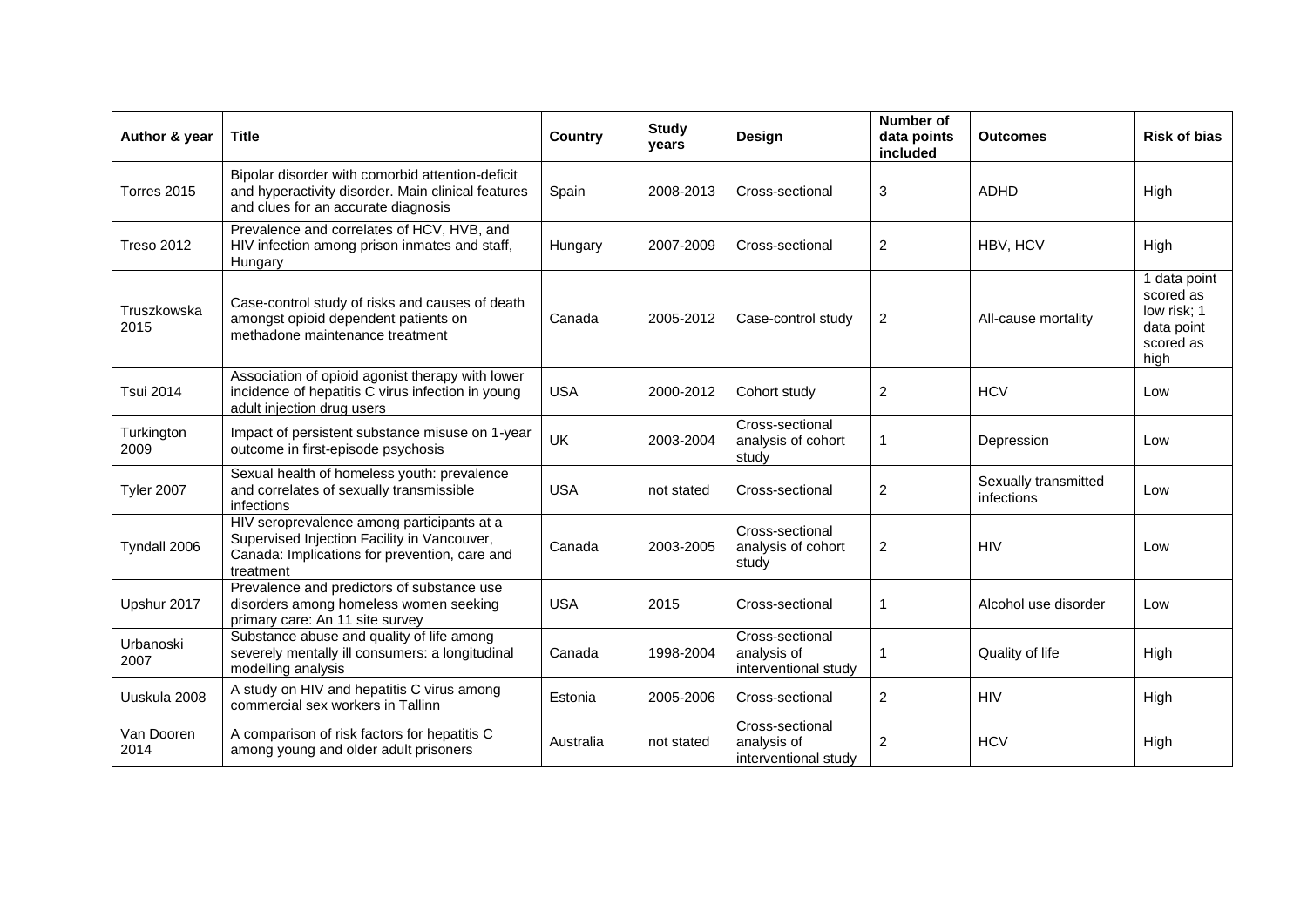| Author & year      | <b>Title</b>                                                                                                                                                      | Country            | <b>Study</b><br>years | Design                               | <b>Number of</b><br>data points<br>included | <b>Outcomes</b>                                                                                                                                              | <b>Risk of bias</b> |
|--------------------|-------------------------------------------------------------------------------------------------------------------------------------------------------------------|--------------------|-----------------------|--------------------------------------|---------------------------------------------|--------------------------------------------------------------------------------------------------------------------------------------------------------------|---------------------|
| Van Ness<br>2004   | Socioeconomic marginality and health services<br>utilization among Central Harlem substance<br>users                                                              | <b>USA</b>         | 1998-1999             | Cross-sectional                      | $\sqrt{3}$                                  | <b>HIV</b>                                                                                                                                                   | Low                 |
| van Veen<br>2010   | HIV and sexual risk behavior among commercial<br>sex workers in the Netherlands                                                                                   | Netherlands        | 2002-2005             | Cross-sectional                      | 1                                           | <b>HIV</b>                                                                                                                                                   | Low                 |
| VanBeek 1998       | Infection with HIV and hepatitis C virus among<br>injecting drug users in a prevention setting:<br>retrospective cohort study                                     | Australia          | 1992-1995             | Cohort study                         | 1                                           | <b>HCV</b>                                                                                                                                                   | High                |
| VanBeek 2004       | The Sydney Medically Supervised Injecting<br>Centre: reducing harm associated with heroin<br>overdose                                                             | Australia          | 2001-2002             | Cross-sectional                      | 3                                           | Heroin overdose                                                                                                                                              | Low                 |
| vanderPlas<br>2012 | Perceptions of quality of life and disability in<br>homeless persons with schizophrenia and<br>persons with schizophrenia living in non-<br>institutional housing | <b>Netherlands</b> | 2000-2001             | Cross-sectional                      | 5                                           | Quality of life                                                                                                                                              | High                |
| Verdolini 2017     | The aggressor at the mirror: Psychiatric<br>correlates of deliberate self-harm in prison<br>inmates                                                               | Italy              | 2010-2011             | Cross-sectional                      | 9                                           | Deliberate self-harm                                                                                                                                         | Low                 |
| Verdoux 2001       | Predictors and outcome characteristics<br>associated with suicidal behaviour in early<br>psychosis: a two-year follow-up of first-admitted<br>steps               | France             | not stated            | Cohort study                         | 1                                           | Self-harm or suicide                                                                                                                                         | Low                 |
| Verneuil 2009      | Prevalence and risk factors of the whole<br>spectrum of sexually transmitted diseases in<br>male incoming prisoners in France                                     | France             | 2000-2003             | Cross-sectional                      | $\overline{c}$                              | HCV, any sexually<br>transmitted disease or<br>blood-borne virus                                                                                             | High                |
| Viitanen 2011      | Hepatitis A, B, C and HIV infections among<br>Finnish female prisoners--young females a risk<br>group                                                             | Finland            | 2006                  | Cross-sectional                      | $\overline{c}$                              | <b>HCV</b>                                                                                                                                                   | High                |
| <b>Vik 2007</b>    | Methamphetamine use by incarcerated women:<br>comorbid mood and anxiety problems                                                                                  | <b>USA</b>         | not stated            | Cross-sectional                      | 10                                          | Depression, dysthymia,<br>generalised anxiety<br>disorder, PTSD, panic<br>disorder                                                                           | High                |
| Vincenti 2010      | Characteristics and clinical changes during<br>hospitalization in bipolar and psychotic disorder<br>patients with versus without substance-use<br>disorders       | <b>USA</b>         | 2004-2009             | Repeated cross-<br>sectional studies | 8                                           | Anxiety disorder,<br>generalised anxiety<br>disorder, obsessive<br>compulsive disorder,<br>post-traumatic stress<br>disorder, panic<br>disorder, personality | Low                 |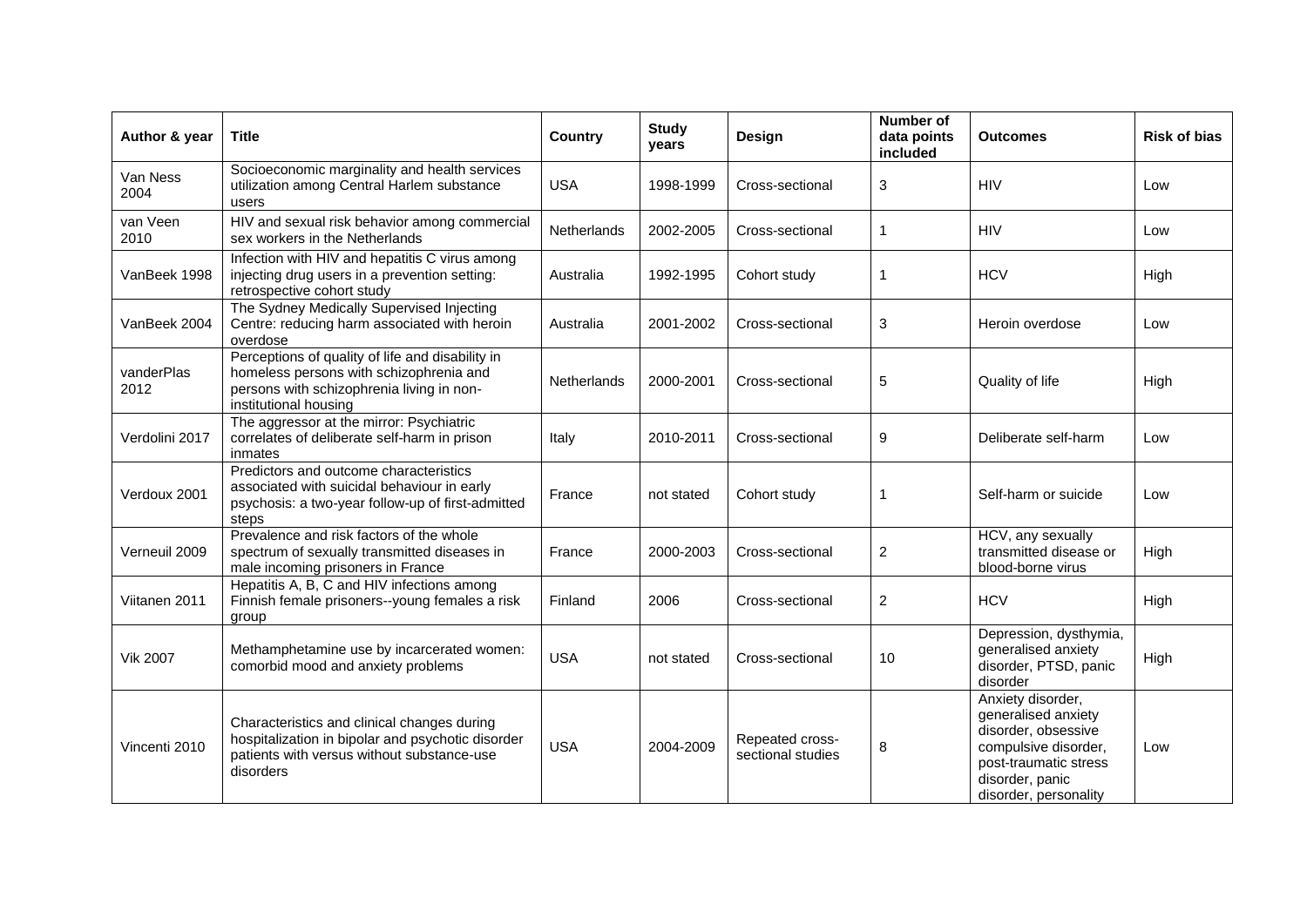| Author & year       | <b>Title</b>                                                                                                                                            | Country     | <b>Study</b><br>years | <b>Number of</b><br>Design<br>data points<br>included |                | <b>Outcomes</b>                                                                          | <b>Risk of bias</b> |
|---------------------|---------------------------------------------------------------------------------------------------------------------------------------------------------|-------------|-----------------------|-------------------------------------------------------|----------------|------------------------------------------------------------------------------------------|---------------------|
|                     |                                                                                                                                                         |             |                       |                                                       |                | disorder, social phobia,<br>suicide attempts                                             |                     |
| Vioque 1998         | Prospective cohort study of female sex workers<br>and the risk of HIV infection in Alicante, Spain<br>$(1986-96)$                                       | Spain       | 1986-1996             | Cohort study                                          | 1              | <b>HIV</b>                                                                               | High                |
| Vreugdenhil<br>2003 | Substance use, substance use disorders, and<br>comorbidity patterns in a representative sample<br>of incarcerated male Dutch adolescents                | Netherlands | 1998-1999             | Cross-sectional                                       | $\overline{2}$ | Anxiety and affective<br>disorders, disruptive<br>behaviour disorders                    | Low                 |
| <b>Ward 2000</b>    | Health issues associated with increasing use of<br>"crack" cocaine among female sex workers in<br>London                                                | UK          | 1989-1996             | Repeated cross-<br>sectional studies                  | 3              | HBV, HCV                                                                                 | High                |
| Warf 2013           | Coming of age on the streets: survival sex<br>among homeless young women in Hollywood                                                                   | <b>USA</b>  | 2006-2008             | Cross-sectional                                       | $\overline{2}$ | Sexually transmitted<br>infections, suicide<br>attempt                                   | High                |
| <b>Webb 2014</b>    | Suicide, hospital-presenting suicide attempts,<br>and criminality in bipolar disorder: examination<br>of risk for multiple adverse outcomes             | Sweden      | 1973-2009             | Cohort study                                          | $\overline{c}$ | Suicide or attempted<br>suicide                                                          | Low                 |
| <b>Weild 2000</b>   | Prevalence of HIV, hepatitis B, and hepatitis C<br>antibodies in prisoners in England and Wales: a<br>national survey                                   | UK          | 1997-1998             | Cross-sectional                                       | 6              | HBV, HCV, HIV                                                                            | Low                 |
| Weinstock<br>2016   | Demographic and clinical characteristics<br>associated with comorbid cannabis use<br>disorders (CUDs) in hospitalised patients with<br>bipolar disorder | <b>USA</b>  | 2010                  | Cross-sectional                                       | 1              | Cannabis use disorder                                                                    | Low                 |
| <b>Weiss 2005</b>   | Does recovery from substance use disorder<br>matter in patients with bipolar disorder?                                                                  | <b>USA</b>  | 1999-2001             | Cross-sectional                                       | 10             | ADHD, anxiety<br>disorder, eating<br>disorder, quality of life,<br>suicide attempt       | High                |
| Wenger 2014         | Assessment of hepatitis C risk factors and<br>infection prevalence in a jail population                                                                 | <b>USA</b>  | 2012-2013             | Cross-sectional                                       | 3              | <b>HCV</b>                                                                               | Low                 |
| Whittaker<br>2015   | Multiply disadvantaged: Health and service<br>utilisation factors faced by homeless injecting<br>drug consumers in Australia                            | Australia   | 2012                  | Cross-sectional                                       | 4              | Mental HRQoL, mental<br>health problem, non-<br>fatal overdose, physical<br><b>HRQoL</b> | High                |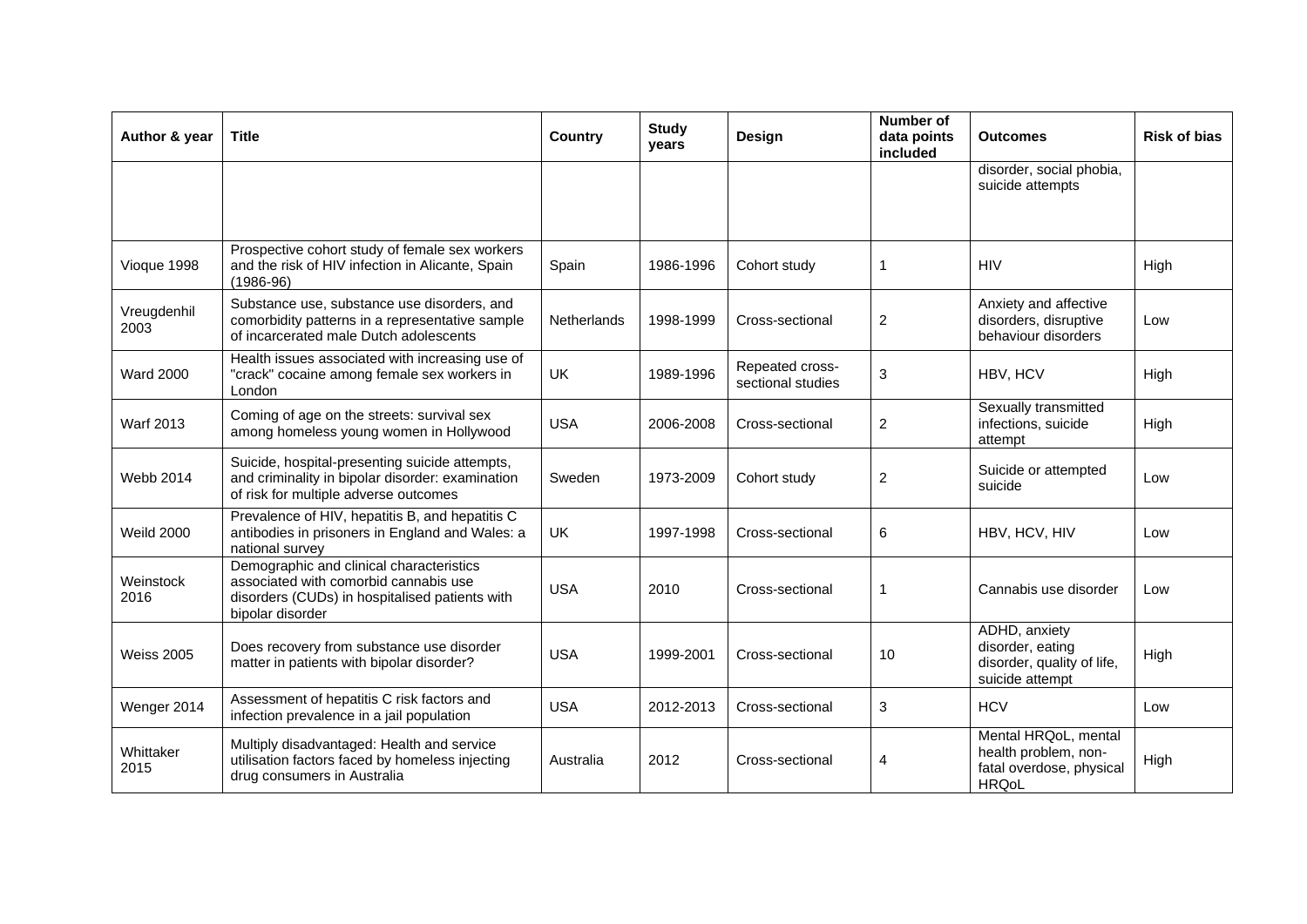| Author & year     | <b>Title</b>                                                                                                                                    | <b>Country</b> | <b>Study</b><br>years | Design                                                 | <b>Number of</b><br>data points<br>included | <b>Outcomes</b>                    | <b>Risk of bias</b>                                                         |
|-------------------|-------------------------------------------------------------------------------------------------------------------------------------------------|----------------|-----------------------|--------------------------------------------------------|---------------------------------------------|------------------------------------|-----------------------------------------------------------------------------|
| Willers 2008      | Prevalence and predictors of sexually<br>transmitted infection among newly incarcerated<br>females                                              | <b>USA</b>     | 2003-2003             | Cross-sectional                                        | 3                                           | Sexually transmitted<br>infection  | 2 data points<br>scored as<br>low; 1<br>scored as<br>high                   |
| Williams 2014     | Pain behind bars: the epidemiology of pain in<br>older jail inmates in a county jail                                                            | <b>USA</b>     | 2012                  | Cross-sectional                                        | $\ensuremath{\mathsf{3}}$                   | Severe frequent pain               | Low                                                                         |
| Winter 2013       | Hepatitis B virus exposure and vaccination in a<br>cohort of people who inject drugs: what has<br>been the impact of targeted free vaccination? | Australia      | 2005-2008             | Cohort study                                           | $\overline{2}$                              | <b>HBV</b>                         | 1 data point<br>scored as<br>low risk; 1<br>data point<br>scored as<br>high |
| Winter 2015       | Incidence and predictors of non-fatal drug<br>overdose after release from prison among<br>people who inject drugs in Queensland,<br>Australia   | Australia      | 2008-2010             | Cross-sectional<br>analysis of<br>interventional study | 1                                           | Non-fatal overdose                 | High                                                                        |
| <b>Wolff 2011</b> | Health problems among detainees in<br>Switzerland: a study using the ICPC-2<br>classification                                                   | Switzerland    | 2007                  | Cross-sectional                                        | $\mathbf{1}$                                | <b>HCV</b>                         | Low                                                                         |
| <b>Wood 2005</b>  | Prevalence and correlates of hepatitis C<br>infection among users of North America's first<br>medically supervised safer injection facility     | Canada         | 2003-2004             | Cross-sectional<br>analysis of cohort<br>study         | $\overline{c}$                              | <b>HCV</b>                         | 1 data point<br>scored as<br>low; 1 data<br>point scored<br>as high         |
| Wright 2006       | Psychiatric morbidity among women prisoners<br>newly committed and amongst remanded and<br>sentenced women in the Irish prison system           | Ireland        | 2002                  | Cross-sectional                                        | 1                                           | Personality disorder               | Low                                                                         |
| Yen 2012          | HIV infection risk among injection drug users in<br>a methadone maintenance treatment program,<br>Taipei, Taiwan 20072010                       | Taiwan         | 2007-2010             | Cross-sectional                                        | $\mathbf{1}$                                | <b>HIV</b>                         | High                                                                        |
| Yen 2014          | Prevalence and factors associated with HIV<br>infection among injection drug users at<br>methadone clinics in Taipei, Taiwan                    | Taiwan         | 2012-2013             | Cross-sectional                                        | 1                                           | <b>HIV</b>                         | Low                                                                         |
| Yen 2015          | Factors associated with health-related quality of<br>life among injection drug users at methadone<br>clinics in Taipei, Taiwan                  | Taiwan         | 2012-2013             | Cross-sectional                                        | 4                                           | Physical HRQoL,<br>qualtiy of life | High                                                                        |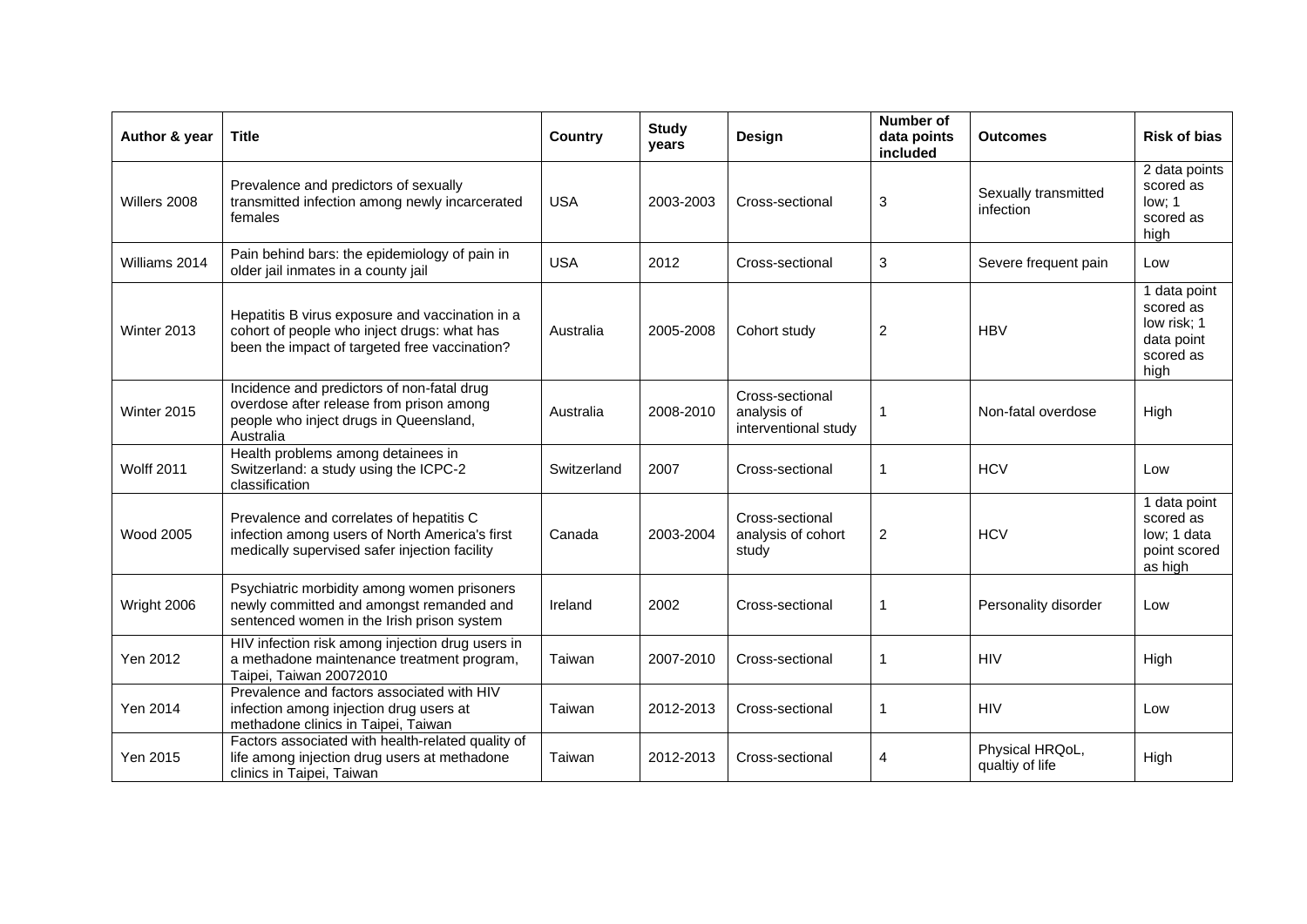| Author & year      | <b>Title</b>                                                                                                                                     | Country           | <b>Study</b><br>years | Design                                                 | <b>Number of</b><br>data points<br>included | <b>Outcomes</b>       | <b>Risk of bias</b> |
|--------------------|--------------------------------------------------------------------------------------------------------------------------------------------------|-------------------|-----------------------|--------------------------------------------------------|---------------------------------------------|-----------------------|---------------------|
| <b>Yim 2015</b>    | Prevalence of mental illness among homeless<br>people in Hong Kong                                                                               | Hong Kong         | 2011-2012             | Cross-sectional                                        |                                             | Suicide attempt       | High                |
| <b>Young 2018</b>  | Dual diagnosis of mental illness and substance<br>use disorder and injury in adults recently<br>released from prison: a prospective cohort study | Australia         | 2008-2010             | Cross-sectional<br>analysis of<br>interventional study |                                             | <b>Physical HRQoL</b> | Low                 |
| Zabransky<br>2006  | Hepatitis C virus infection among injecting drug<br>users in the Czech Republic -- prevalence and<br>associated factors                          | Czech<br>Republic | 2002-2003             | Cross-sectional                                        | 2                                           | <b>HCV</b>            | High                |
| Zavitsanou<br>2010 | Seroepidemiology of human herpesvirus 8<br>(HHV-8) infection in injecting drug users                                                             | Greece            | not stated            | Cross-sectional                                        |                                             | HHV-8                 | High                |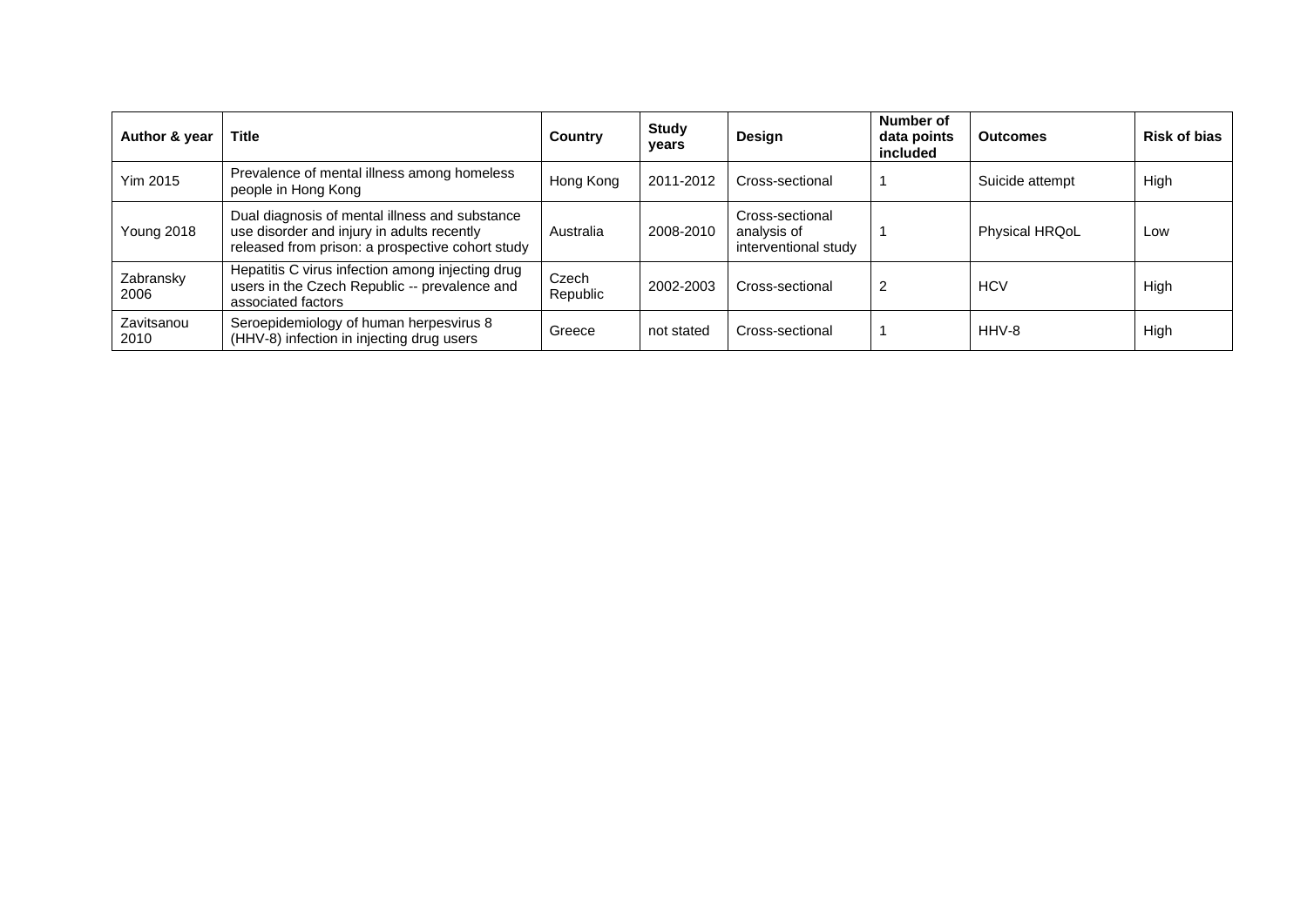<span id="page-56-0"></span>

| Author &<br>vear      | <b>Title</b>                                                                                                                                                                         | Country                 | Design                                                 | <b>Study years</b> | Name of larger study of<br>which this was a part                                        |
|-----------------------|--------------------------------------------------------------------------------------------------------------------------------------------------------------------------------------|-------------------------|--------------------------------------------------------|--------------------|-----------------------------------------------------------------------------------------|
| <b>Blouin</b><br>2016 | Sex work as an emerging risk factor for Human Immunodeficiency<br>Virus Seroconversion Among People Who Inject Drugs in the<br>SurvIDU network                                       | Canada                  | Cohort study                                           | 2004-2014          | SurvIDU                                                                                 |
| Hankins<br>2002       | Continuing HIV transmission among injection drug users in Eastern<br>Central Canada: The SurvUDI study, 1995 to 2000                                                                 | Canada                  | Cohort study                                           | 1995-2001          | SurvIDU                                                                                 |
| Hatzakis<br>2015      | Design and baseline findings of a large-scale rapid response to an<br>HIV outbreak in people who inject drugs in Athens, Greece: the<br>ARISTOTLE programme                          | Greece                  | Cross-sectional<br>study                               | 2012-2013          | <b>ARISTOTLE</b>                                                                        |
| Kemp<br>2006          | Homelessness among problem drug users: prevalence, risk factors<br>and trigger events                                                                                                | United<br>Kingdom       | Repeated cross-<br>sectional studies                   | 2001-2003          | <b>DORIS</b>                                                                            |
| Kim 2009              | Unstable housing and hepatitis C incidence among injection drug<br>users in a Canadian setting                                                                                       | Canada                  | Cohort study                                           | 1996-2007          | VIDUS and SEOSI                                                                         |
| Lagerberg<br>2010     | Excessive substance use in bipolar disorder is associated with<br>impaired functioning rather than clinical characteristics, a<br>descriptive study                                  | Norway                  | Cross-sectional                                        | 2003-2007          | TOP study - Thematically<br><b>Organised Psychosis</b><br>Research                      |
| Miller 2002           | Females experiencing sexual and drug vulnerabilities are at<br>elevated risk for HIV infection among youth who use injection drugs                                                   | Canada                  | Cross-sectional<br>analysis of cohort<br>study         | 1996-2000          | <b>VIDUS</b>                                                                            |
| Miller 2006           | Elevated rates of HIV infection among young Aboriginal injection<br>drug users in a Canadian setting                                                                                 | Canada                  | Cohort study                                           | 1996-2003          | <b>VIDUS</b>                                                                            |
| Puri 2014             | Gender influences on hepatitis C incidence among street youth in a<br>Canadian setting                                                                                               | Canada                  | Cohort study                                           | 2005-2011          | <b>ARYS</b>                                                                             |
| Schechter<br>1999     | Do needle exchange programmes increase the spread of HIV<br>among injection drug users?: an investigation of the Vancouver<br>outbreak                                               | Canada                  | Cohort study                                           | 1996-1998          | <b>VIDUS</b>                                                                            |
| Simon<br>2004         | Anxiety disorder comorbidity in bipolar disorder patients: data from<br>the first 500 participants in the Systematic Treatment Enhancement<br>Program for Bipolar Disorder (STEP-BD) | United<br><b>States</b> | Cross-sectional<br>analysis of cohort<br>study         | Not stated         | STEP-BD                                                                                 |
| Spittal<br>2006       | Drastic elevations in mortality among female injection drug users in<br>a Canadian setting                                                                                           | Canada                  | Cohort study                                           | 1996-2002          | <b>VIDUS</b>                                                                            |
| Swartz<br>2006        | Substance use and psychosocial functioning in schizophrenia<br>among new enrollees in the NIMH CATIE study                                                                           | United<br><b>States</b> | Cross-sectional<br>analysis of<br>interventional study | 2001-2004          | <b>CATIE - Clinical</b><br>Antipsychotic Trials of<br><b>Intervention Effectiveness</b> |
| Taylor<br>2000        | Prevalence of hepatitis C virus infection among injecting drug users<br>in Glasgow 1990-1996: are current harm reduction strategies<br>working?                                      | United<br>Kingdom       | Repeated cross-<br>sectional studies                   | 1990-1996          | Not named - precursor to<br><b>NESI</b> study                                           |
| Tyndall<br>2002       | Risky sexual behaviours among injection drugs users with high HIV<br>prevalence: Implications for STD control                                                                        | Canada                  | Cohort study                                           | 1996-2000          | VIDUS - Vancouver<br><b>Injection Drug Users Study</b>                                  |

**Section 2.2. Details of studies eligible according to review inclusion criteria but excluded due to overlapping data points**